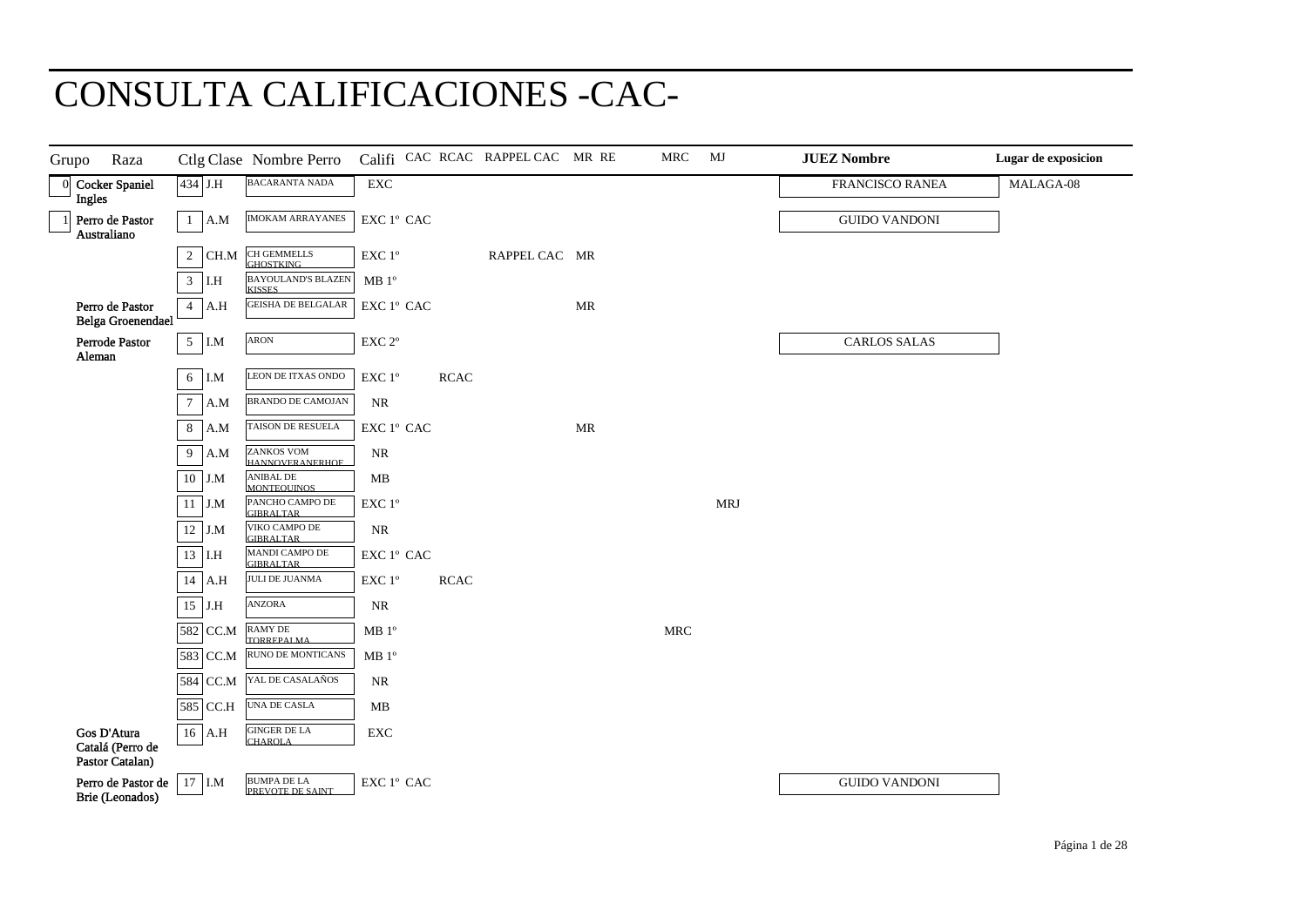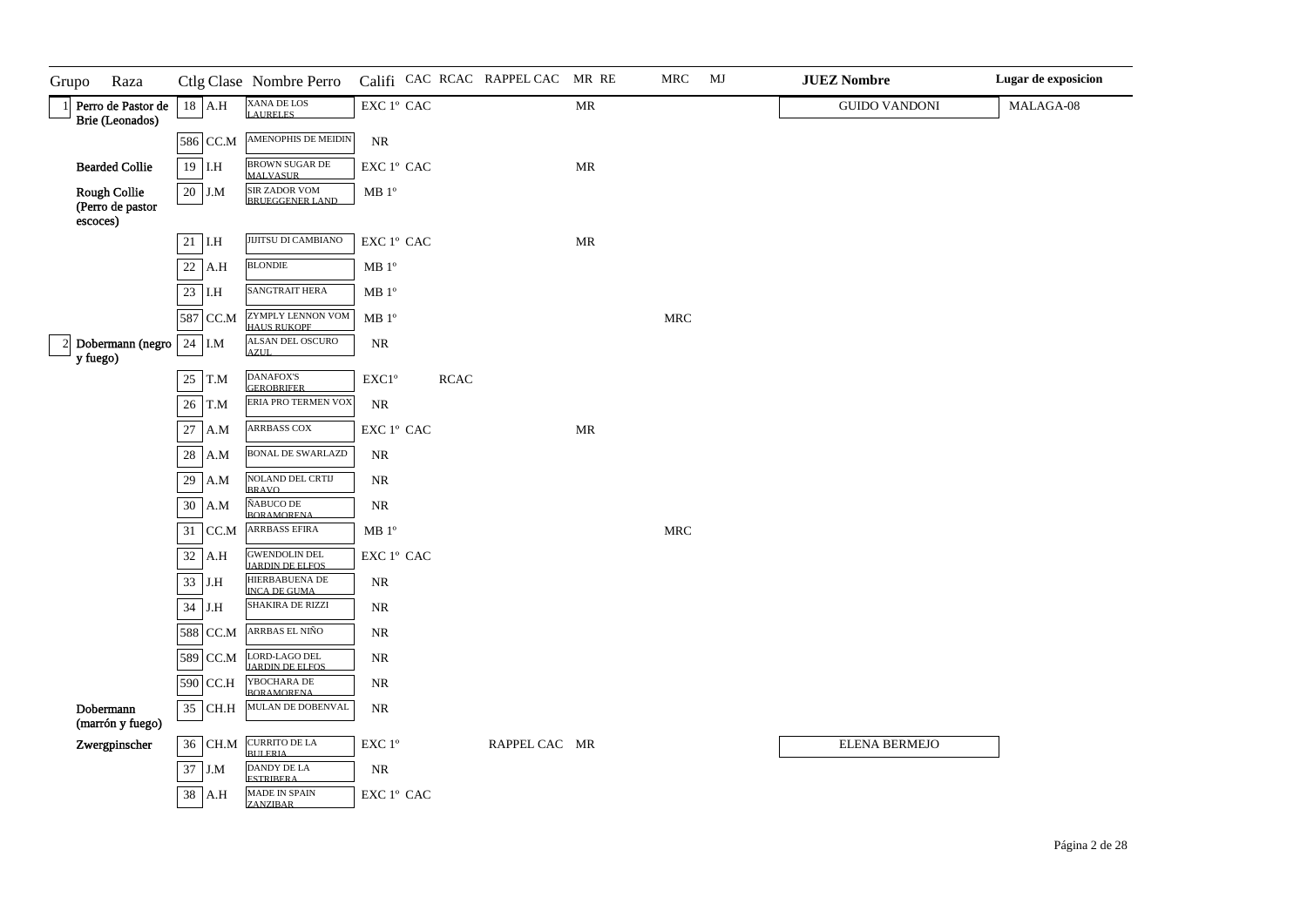| Grupo<br>Raza                           |               | Ctlg Clase Nombre Perro                    |                                                  |             | Califi CAC RCAC RAPPEL CAC MR RE |                                   | MRC                  | MJ         | <b>JUEZ Nombre</b>    | Lugar de exposicion |
|-----------------------------------------|---------------|--------------------------------------------|--------------------------------------------------|-------------|----------------------------------|-----------------------------------|----------------------|------------|-----------------------|---------------------|
| 2 Zwergpinscher                         | 591 CC.H      | $\operatorname{ANGIE}$                     | $MB 1^{\circ}$                                   |             |                                  |                                   | <b>MRC</b>           |            | <b>ELENA BERMEJO</b>  | MALAGA-08           |
| Schnauzer Gigante   39   A.M<br>(negro) |               | REMI DE LOS<br>DESCARAOS                   | EXC 1º CAC                                       |             |                                  | $\ensuremath{\mathsf{MR}}\xspace$ |                      |            | <b>CARLOS SALAS</b>   |                     |
|                                         | $41$ I.H      | HERR RIESEN BLACK<br>PEARL.                | EXC 1º CAC                                       |             |                                  |                                   |                      |            |                       |                     |
| Schnauzer<br>miniatura(sal y            | $42$ I.H      | <b>BERTA</b>                               | <b>NR</b>                                        |             |                                  |                                   |                      |            |                       |                     |
| pimienta)                               |               |                                            |                                                  |             |                                  |                                   |                      |            |                       |                     |
|                                         | 592 CC.H      | <b>METALLICA DE</b><br><b>WONDERFULCAN</b> | $\rm MB$ $1^{\rm o}$                             |             |                                  |                                   | $\operatorname{MRC}$ |            |                       |                     |
| Schnauzer<br>miniatura(negro)           | 43 A.M        | MADE IN SPAIN KRACK                        | EXC 1° CAC                                       |             |                                  | MR                                |                      |            |                       |                     |
| Schnauzer<br>miniatura(negro y          | 44 I.M        | <b>SWEET JANE PADRON</b><br><b>PSYCHE</b>  | EXC 1° CAC                                       |             |                                  | MR                                |                      |            |                       |                     |
| plata)                                  |               |                                            |                                                  |             |                                  |                                   |                      |            |                       |                     |
|                                         | 45<br>A.M     | <b>BOHEMIAN'S</b><br><b>ACACOYAHYA</b>     | $\ensuremath{\mathrm{EXC}}$ $1^{\mathrm{o}}$     | <b>RCAC</b> |                                  |                                   |                      |            |                       |                     |
|                                         | $46\,$<br>J.M | <b>SUSURRO DE YERAY</b>                    | EXC 1°                                           |             |                                  |                                   |                      | <b>MRJ</b> |                       |                     |
|                                         | $47\,$<br>A.H | D'ALTOMONTE YOSHIC                         | EXC 1° CAC                                       |             |                                  |                                   |                      |            |                       |                     |
|                                         | 48<br>J.H     | DAS ILLAS CIES LANA<br><b>TURNER</b>       | EXC 1°                                           |             |                                  |                                   |                      |            |                       |                     |
|                                         | 593 CC.H      | Y TU QUE DE YERAY                          | MB <sup>o</sup>                                  |             |                                  |                                   | $\operatorname{MRC}$ |            |                       |                     |
| Schnauzer<br>miniatura(blanco)          | 594 CC.H      | AMENCER DO SON DO<br>AR                    | MB 1 <sup>o</sup>                                |             |                                  |                                   | <b>MRC</b>           |            |                       |                     |
| Dogo Argentino                          | 49<br>A.M     | AMALAYA DEL<br><b>BAGUAL</b>               | EXC 1° CAC                                       |             |                                  | $\ensuremath{\mathsf{MR}}\xspace$ |                      |            | <b>MANUEL RAMIREZ</b> |                     |
|                                         | 50<br>A.M     | DE MEDINA ALCOTON<br><b>BRANDY</b>         | EXC 2°                                           | <b>RCAC</b> |                                  |                                   |                      |            |                       |                     |
|                                         | 51<br>J.M     | <b>CONAN DE LOS</b><br><b>CANDIDINES</b>   | NR                                               |             |                                  |                                   |                      |            |                       |                     |
|                                         | 52<br>I.H     | <b>CHASKA DEL BAGUAL</b>                   | $\rm NR$                                         |             |                                  |                                   |                      |            |                       |                     |
|                                         | 53<br>A.H     | QUICHUA DEL BAGUAL                         | EXC 1° CAC                                       |             |                                  |                                   |                      |            |                       |                     |
|                                         | 54<br>J.H     | <b>BARREDA DEL</b><br><b>PHLMAHHE</b>      | $\ensuremath{\mathrm{EXC}}$ $1^{\mathrm{o}}$     |             |                                  |                                   |                      | <b>MRJ</b> |                       |                     |
|                                         | 55<br>J.H     | NOCHE BLANCA DEL<br><b>BLENDER</b>         | EXC 2°                                           |             |                                  |                                   |                      |            |                       |                     |
| Fila Brasileiro                         | 56<br>A.H     | <b>JAWA DEL TAMAJON</b>                    | $\ensuremath{\mathrm{EXC}}$ $1^{\mathrm{o}}$ CAC |             |                                  | MR                                |                      |            |                       |                     |
| Shar Pei                                | 57<br>A.M     | JADE EAST COURAGE<br><b>UNDER FIRE</b>     | EXC 1° CAC                                       |             |                                  | $\ensuremath{\mathsf{MR}}\xspace$ |                      |            | PAOLA WATTEN          |                     |
|                                         | 58<br>J.M     | <b>NANTOUN NIRVANA</b>                     | NR                                               |             |                                  |                                   |                      |            |                       |                     |
|                                         | 59<br>I.M     | RAMSES RIBERA DE<br><b>CASTILLA</b>        | MB                                               |             |                                  |                                   |                      |            |                       |                     |
|                                         | 60<br>J.M     | <b>TITAN</b>                               | $\ensuremath{\mathrm{EXC}}$ $1^\mathrm{o}$       |             |                                  |                                   |                      |            |                       |                     |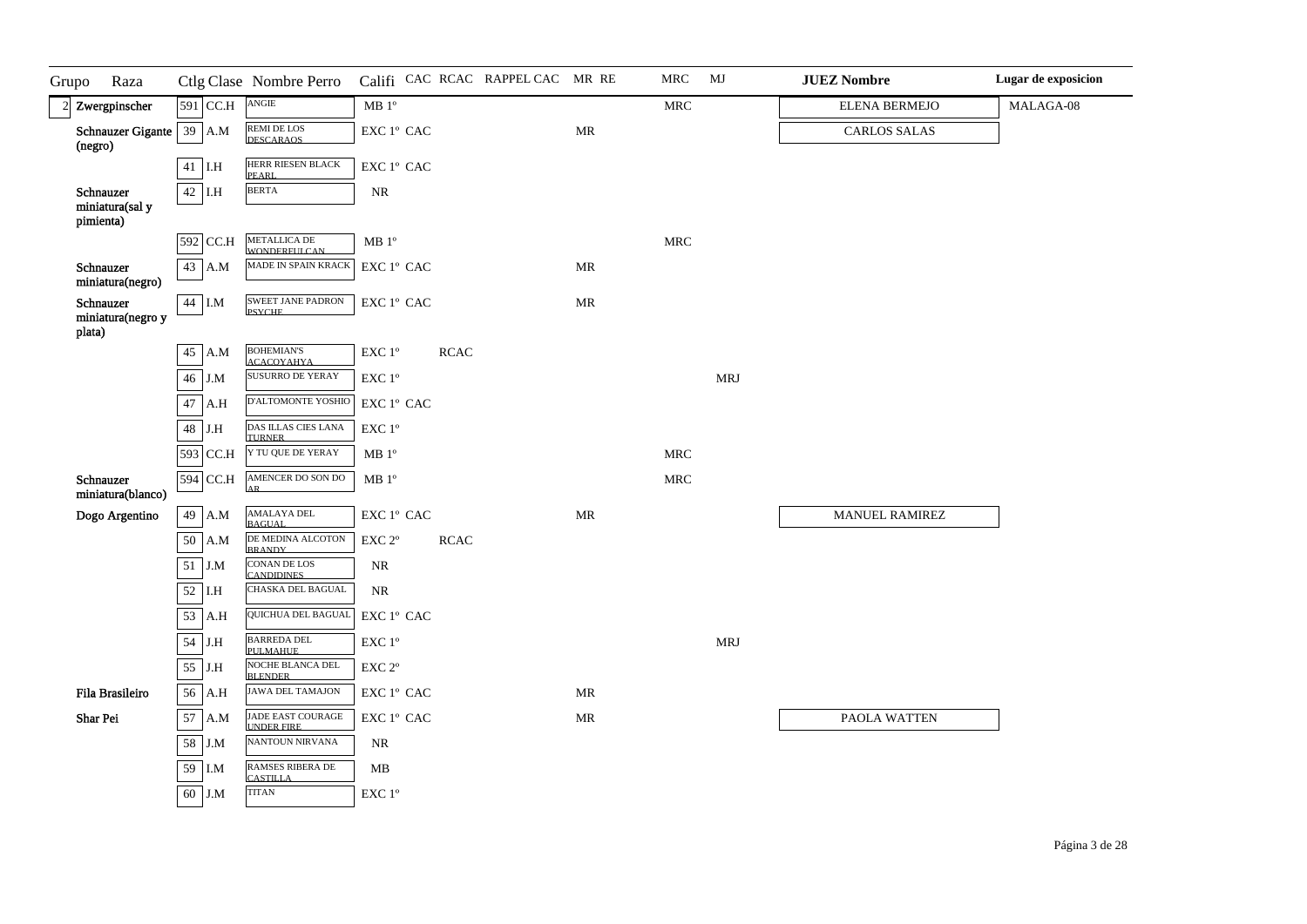| Raza<br>Grupo  |            | Ctlg Clase Nombre Perro                          |                                                                     |             | Califi CAC RCAC RAPPEL CAC MR RE | MRC                  | MJ  | <b>JUEZ Nombre</b> | Lugar de exposicion |
|----------------|------------|--------------------------------------------------|---------------------------------------------------------------------|-------------|----------------------------------|----------------------|-----|--------------------|---------------------|
| $2$ Shar Pei   | $61$ I.H   | <b>BELLSHOW LIMBA</b>                            | $\mathop{\rm EXC}\nolimits$ $1^{\rm o}$ $\mathop{\rm CAC}\nolimits$ |             |                                  |                      |     | PAOLA WATTEN       | MALAGA-08           |
|                | 62 A.H     | <b>BIANCA DE PEIS</b><br><b>MAIKAN</b>           | EXC 2°                                                              |             |                                  |                      |     |                    |                     |
|                | 63 A.H     | MILISSON ALLISA                                  | NR                                                                  |             |                                  |                      |     |                    |                     |
|                | 64 A.H     | <b>SHEKA</b>                                     | EXC 1°                                                              | <b>RCAC</b> |                                  |                      |     |                    |                     |
|                | 65 J.H     | EDEN DE PIEL DE<br><b>ARENA</b>                  | $\ensuremath{\mathrm{EXC}}$ $1^{\mathrm{o}}$                        |             |                                  |                      | MRJ |                    |                     |
|                | 595 CC.H   | AMBAR DE LOS<br><b>LEONES AZULES (IRA)</b>       | B                                                                   |             |                                  |                      |     |                    |                     |
|                | 596 CC.H   | CHARISMAT DE<br>XULONPEIS                        | <b>NR</b>                                                           |             |                                  |                      |     |                    |                     |
|                | 597 CC.H   | <b>CLIMAX DE</b><br>XIII ONPETS                  | $\rm MB$ $1^{\rm o}$                                                |             |                                  | $\operatorname{MRC}$ |     |                    |                     |
| Boxer dorado   | 66 I.M     | HUGO DE RINCOMAR                                 | <b>NR</b>                                                           |             |                                  |                      |     | ELENA BERMEJO      |                     |
|                | 67 A.M     | ACOR DEL BOSQUE<br>PERDIDO.                      | NR                                                                  |             |                                  |                      |     |                    |                     |
|                | 68 A.M     | <b>AQUILES DEL MONTE</b><br>DE ARA               | EXC 1º CAC                                                          |             |                                  |                      |     |                    |                     |
|                | $70$ J.M   | CASSIO DEL ALMINAR<br>DE DASMALOS                | EXC 2°                                                              |             |                                  |                      |     |                    |                     |
|                | $71$ J.M   | ROMANO DE ALBOR<br><b>NOS</b>                    | EXC 1°                                                              |             |                                  |                      |     |                    |                     |
|                | 72 J.M     | VULCANO DE LAS<br><b>ARILLAS</b>                 | NR                                                                  |             |                                  |                      |     |                    |                     |
|                | $73$ I.H   | ALTEA DE LA<br><b>NARANJILLA</b>                 | $\rm NR$                                                            |             |                                  |                      |     |                    |                     |
|                | $74$ I.H   | SELENE DE CASA LOS<br><b>AZAHARES</b>            | EXC 1º CAC                                                          |             |                                  |                      |     |                    |                     |
|                | 75 CH.H    | CH. HAIFA DE VILLA<br>DE COLLE                   | EXC 1°                                                              |             | RAPPEL CAC                       |                      |     |                    |                     |
|                | 76 J.H     | A-BORA DEL SUR Y OLE                             | EXC 1°                                                              |             |                                  |                      |     |                    |                     |
|                | $77\,$ J.H | AIKA DE LOS<br><b>CENTENALES</b>                 | $\ensuremath{\mathrm{EXC}}$ $1^{\mathrm{o}}$                        |             |                                  |                      |     |                    |                     |
|                | 598 CC.M   | BAMBAN DE SVILLA<br>PURA BOX                     | $\rm MB$ $1^{\rm o}$                                                |             |                                  |                      |     |                    |                     |
|                | 599 CC.M   | CINCO RSAS DEL SUR<br>Y OLE                      | $MB 2^{\circ}$                                                      |             |                                  |                      |     |                    |                     |
|                | $600$ CC.M | IMPERIAL DE LAS<br><b>ARILLAS</b>                | $\rm MB$ $1^{\rm o}$                                                |             |                                  |                      |     |                    |                     |
|                | 601 CC.H   | <b>BABARA DE SVILLA</b><br>PURA BOX              | <b>NR</b>                                                           |             |                                  |                      |     |                    |                     |
|                | $602$ CC.H | <b>CUBA D'MIRUS CANE</b>                         | MB 3°                                                               |             |                                  |                      |     |                    |                     |
|                | $603$ CC.H | $\overline{\rm DAMA}$ DEL MONTE DE<br><b>ARA</b> | MB <sup>o</sup>                                                     |             |                                  |                      |     |                    |                     |
|                | 604 CC.H   | LOIS DEL ETERNO<br><b>CACHORRO</b>               | $\rm MB$ $2^{\rm o}$                                                |             |                                  |                      |     |                    |                     |
| Boxer atigrado | 69 A.M     | FINITO DE TIERRA DE<br><b>BOXER</b>              | EXC 3 <sup>o</sup>                                                  |             |                                  |                      |     |                    |                     |
|                | 78 I.M     | <b>KEVIN DEL</b><br><b>FREGONESSE</b>            | $\ensuremath{\mathrm{EXC}}$ $2^{\mathrm{o}}$                        |             |                                  |                      |     |                    |                     |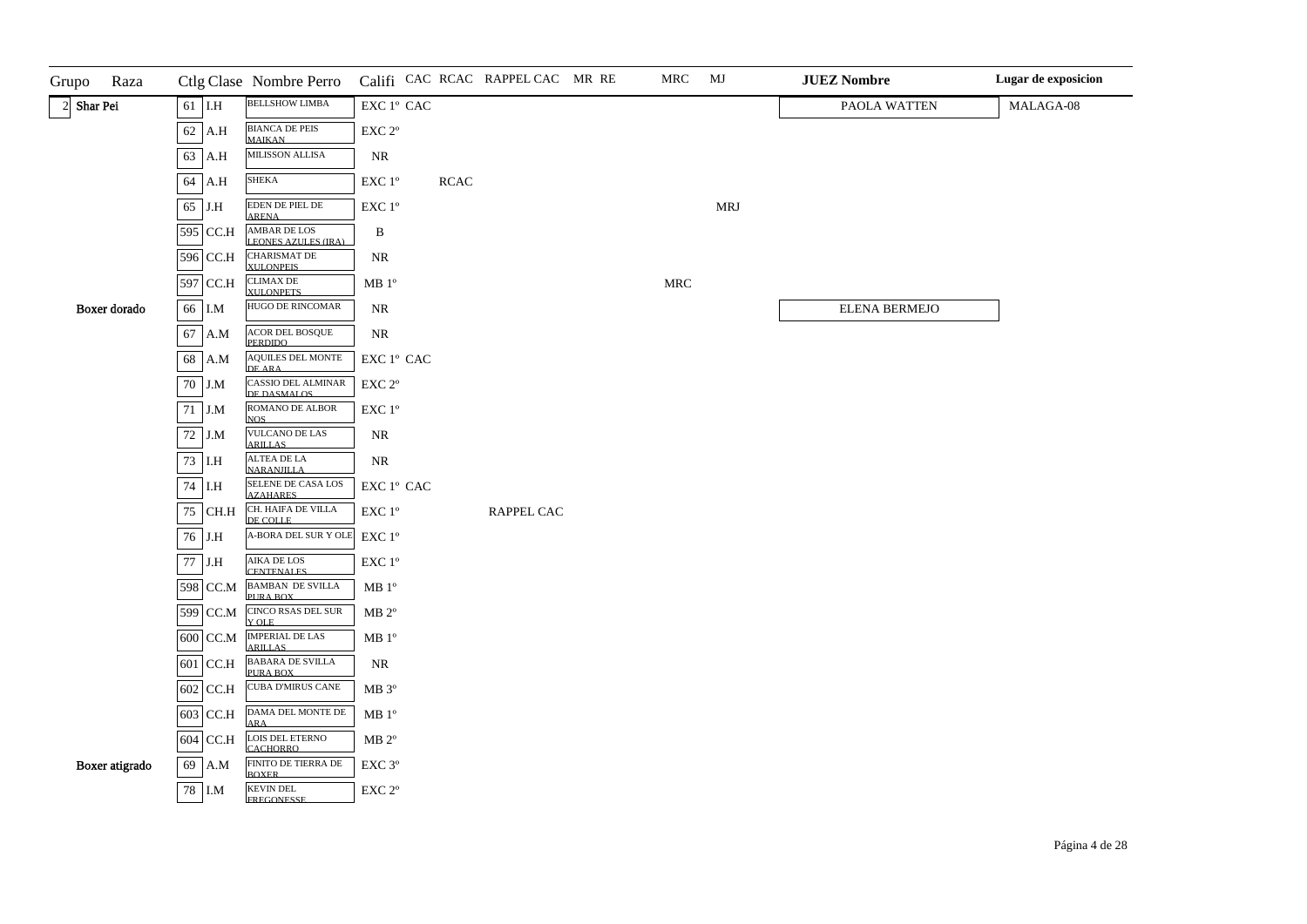| Grupo    | Raza             |           |              | Ctlg Clase Nombre Perro                       |                                              |             | Califi CAC RCAC RAPPEL CAC MR RE |                                   | MRC        | MJ         | <b>JUEZ Nombre</b>   | Lugar de exposicion |
|----------|------------------|-----------|--------------|-----------------------------------------------|----------------------------------------------|-------------|----------------------------------|-----------------------------------|------------|------------|----------------------|---------------------|
|          | 2 Boxer atigrado |           | 79 I.M       | OTTO DE CASA DE LOS<br><b>AZAHARES</b>        | EXC 1º CAC                                   |             |                                  | <b>MR</b>                         |            |            | <b>ELENA BERMEJO</b> | MALAGA-08           |
|          |                  |           | 80 A.M       | <b>DUQUE DE VILLALBA</b>                      | EXC 2°                                       |             |                                  |                                   |            |            |                      |                     |
|          |                  | $81\,$    | A.M          | NAPOLEON DE ALBOR-<br>NOS.                    | $\ensuremath{\mathrm{EXC}}$ $1^{\mathrm{o}}$ | $\sf RCAC$  |                                  |                                   |            |            |                      |                     |
|          |                  | 82 J.M    |              | CRIPTON DEL MNTE DE<br><b>ARA</b>             | EXC 1°                                       |             |                                  |                                   |            | <b>MRJ</b> |                      |                     |
|          |                  | 83 J.M    |              | LOTUS DE RINCOMAR                             | EXC 2°                                       |             |                                  |                                   |            |            |                      |                     |
|          |                  |           | 84 J.M       | SAURON DE CASA LOS<br><b>AZAHARE</b>          | <b>NR</b>                                    |             |                                  |                                   |            |            |                      |                     |
|          |                  | 85        | I.H          | PACA DE LAS ARILLAS                           | EXC 1º CAC                                   |             |                                  |                                   |            |            |                      |                     |
|          |                  | 86        | $\rm A.H$    | ASIA DE HERSHADUN                             | <b>NR</b>                                    |             |                                  |                                   |            |            |                      |                     |
|          |                  | $87\,$    | $\rm A.H$    | SPANISH FASHION V<br><b>BORANKA</b>           | EXC 1°                                       | <b>RCAC</b> |                                  |                                   |            |            |                      |                     |
|          |                  | 88 J.H    |              | ALOE DEL SUR Y OLE                            | <b>NR</b>                                    |             |                                  |                                   |            |            |                      |                     |
|          |                  | 89 J.H    |              | <b>KILATT DELS</b><br><b>SEGADORS</b>         | EXC 2°                                       |             |                                  |                                   |            |            |                      |                     |
|          |                  | 90 J.H    |              | SASSA DE<br><b>BELLATERRA</b>                 | $\rm NR$                                     |             |                                  |                                   |            |            |                      |                     |
|          |                  |           | 605 CC.M     | FRODER DE<br><b>VILLACECILIA'S</b>            | $MB 1^{\circ}$                               |             |                                  |                                   |            |            |                      |                     |
|          |                  |           | 606 CC.H     | REBECA DE VILLA DE<br><b>COLLE</b>            | $\rm MB$ $1^{\rm o}$                         |             |                                  |                                   | <b>MRC</b> |            |                      |                     |
| dorado   | Dogo Aleman      |           | 91 A.M       | LYNUX DE AYALGA                               | $\rm MB$ $1^{\rm o}$                         |             |                                  |                                   |            |            | <b>GUIDO VANDONI</b> |                     |
| negro    | Dogo Aleman      | 92 I.M    |              | CAPO DEI CAPI OF<br>AUSTRIA GREAT STARS       | EXC 1°                                       | <b>RCAC</b> |                                  |                                   |            |            |                      |                     |
|          |                  | 93        | A.M          | FILPOT DE AL-ZAYDUM                           | EXC 1º CAC                                   |             |                                  | $\ensuremath{\mathsf{MR}}\xspace$ |            |            |                      |                     |
|          |                  |           | 94 J.M       | GOLOSO DEL CERRO<br>DEL AGUILA                | <b>BUENO</b>                                 |             |                                  |                                   |            |            |                      |                     |
|          |                  | 95        | $_{\rm J.M}$ | TAO                                           | NR                                           |             |                                  |                                   |            |            |                      |                     |
|          |                  | 96        | A.H          | FRIDA DE MIROBRIGA                            | EXC 1º CAC                                   |             |                                  |                                   |            |            |                      |                     |
| arlequin | Dogo Aleman      | 97        | A.M          | KOSSLER VON HAUS<br>TIEFEN BACH               | EXC 1° CAC                                   |             |                                  |                                   |            |            |                      |                     |
|          |                  | 98        | ${\it I.H}$  | CARISMA FROMM<br>VALVASOR'S LAND              | $\rm NR$                                     |             |                                  |                                   |            |            |                      |                     |
|          |                  |           | 99 A.H       | RIHANNA VON BLUE<br><b>GROUND</b>             | EXC 1° CAC                                   |             |                                  |                                   |            |            |                      |                     |
|          |                  |           | 608 CC.H     | VALKYRIA DE<br><b>MENESES</b>                 | $\rm MB$ $1^{\rm o}$                         |             |                                  |                                   | <b>MRC</b> |            |                      |                     |
| (azul)   | Dogo Aleman      | $100$ I.M |              | <b>ATILA LILAS DOS</b><br><b>OLHOS NEGROS</b> | EXC 1º CAC                                   |             |                                  | $\ensuremath{\mathbf{MR}}\xspace$ |            |            |                      |                     |
|          |                  |           | $101$ A.H    | <b>BETTI VOM HAUSE</b><br><b>SCHELEICHER</b>  | EXC 1º CAC                                   |             |                                  |                                   |            |            |                      |                     |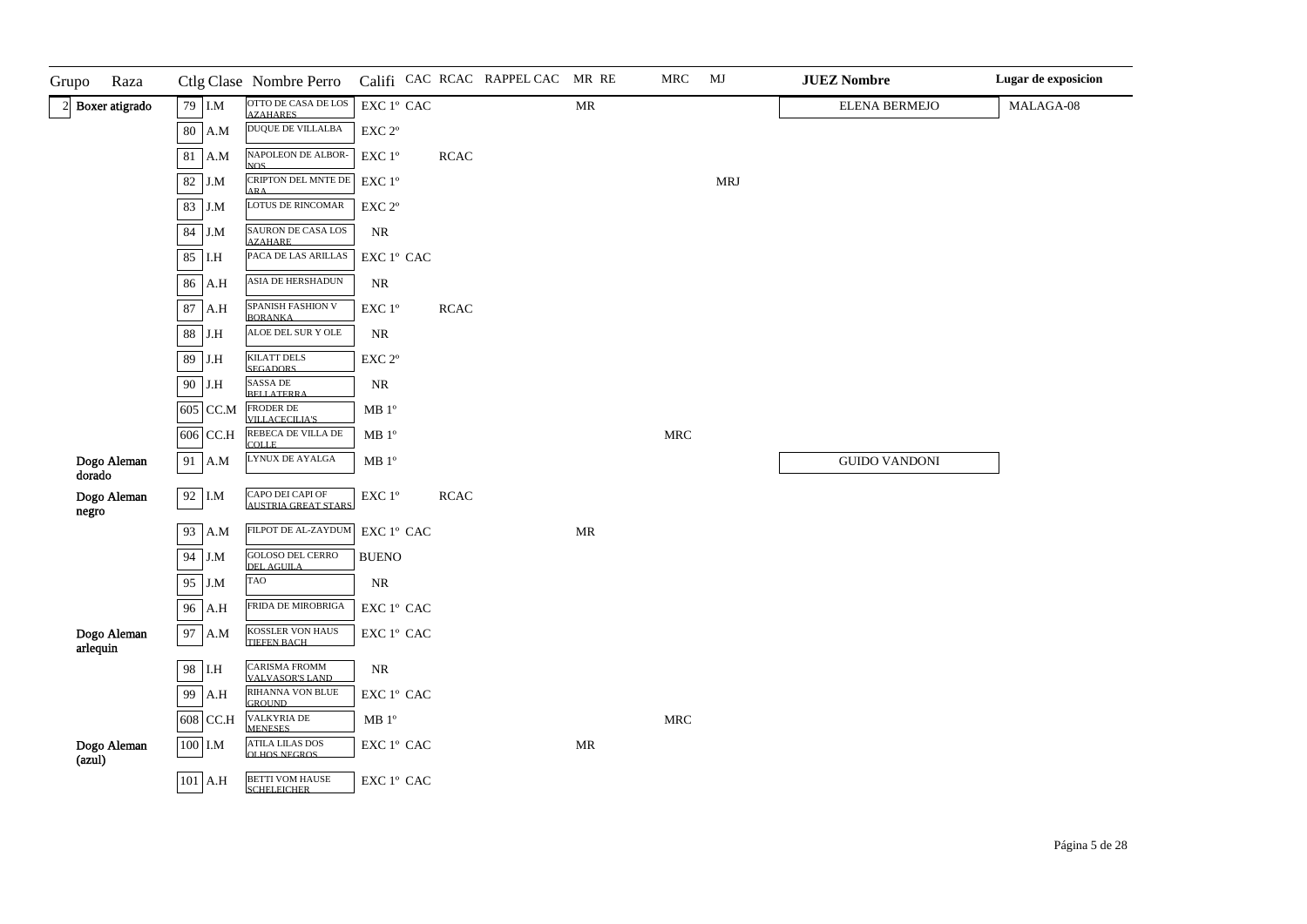| Grupo  | Raza                            |           | Ctlg Clase Nombre Perro               |                                                 |             | Califi CAC RCAC RAPPEL CAC MR RE |                                   | MRC                  | MJ         | <b>JUEZ Nombre</b>   | Lugar de exposicion |
|--------|---------------------------------|-----------|---------------------------------------|-------------------------------------------------|-------------|----------------------------------|-----------------------------------|----------------------|------------|----------------------|---------------------|
| (azul) | 2 Dogo Aleman                   | 607 CC.M  | DON DES TERRES DE LA RAIRIE           | $\rm MB$ $1^{\rm o}$                            |             |                                  |                                   | $\operatorname{MRC}$ |            | <b>GUIDO VANDONI</b> | MALAGA-08           |
|        | Rottweiler                      | 102 I.M   | IARAGON DA CASA<br>ALTO CRISTELO      | $\ensuremath{\mathrm{EXC}}$ $2^{\mathrm{o}}$    |             |                                  |                                   |                      |            | RAFAEL MALO          |                     |
|        |                                 | 103 I.M   | KIRO DE ROTACAN                       | EXC 1º CAC                                      |             |                                  | $\ensuremath{\mathsf{MR}}\xspace$ |                      |            |                      |                     |
|        |                                 | 104 A.M   | <b>GODO DE ROTACAN</b>                | EXC 1°                                          | <b>RCAC</b> |                                  |                                   |                      |            |                      |                     |
|        |                                 | $105$ A.M | YOGUI DE CAN RIERA                    | $\rm NR$                                        |             |                                  |                                   |                      |            |                      |                     |
|        |                                 | $106$ J.M | <b>BIKO DE YOLCRIS</b>                | $MB 1^{\circ}$                                  |             |                                  |                                   |                      |            |                      |                     |
|        |                                 | $107$ J.M | YOKER DE BREOGAN                      | EXC 1°                                          |             |                                  |                                   |                      | <b>MRJ</b> |                      |                     |
|        |                                 | $108$ I.H | INDEPENDENCIA DE<br><b>ROTACAN</b>    | EXC 1º CAC                                      |             |                                  |                                   |                      |            |                      |                     |
|        |                                 | $109$ A.H | WENDY DE LUNADEL                      | $\ensuremath{\mathrm{EXC}}$<br>$1^{\mathrm{o}}$ | <b>RCAC</b> |                                  |                                   |                      |            |                      |                     |
|        |                                 | $110$ J.H | NIKA DE ROTACAN                       | NR                                              |             |                                  |                                   |                      |            |                      |                     |
|        |                                 | 609 CC.M  | POLO DE ROTACAN                       | $\rm NR$                                        |             |                                  |                                   |                      |            |                      |                     |
|        |                                 | 610 CC.H  | <b>BORA DE</b><br>PRADOMONTE          | $\rm MB$ $1^{\rm o}$                            |             |                                  |                                   | $\operatorname{MRC}$ |            |                      |                     |
|        |                                 | 611 CC.H  | YULIA DEL PORTON                      | $MB 2^{\circ}$                                  |             |                                  |                                   |                      |            |                      |                     |
| FCI)   | Dogo Canario<br>(Acep. Provisi. | $111$ A.M | MONTANO DE<br>FENCING DOGS            | EXC 1º CAC                                      |             |                                  |                                   |                      |            | <b>CARLOS SALAS</b>  |                     |
|        |                                 | $112$ J.M | <b>DRAGO</b>                          | $\ensuremath{\mathrm{EXC}}$ $1^{\mathrm{o}}$    |             |                                  |                                   |                      | <b>MRJ</b> |                      |                     |
|        |                                 | 113 I.H   | AKIRA                                 | ${\rm EXC}$                                     |             |                                  |                                   |                      |            |                      |                     |
|        |                                 | $114$ I.H | DORA DE CERBERO-<br>CAMBU             | $\rm NR$                                        |             |                                  |                                   |                      |            |                      |                     |
|        |                                 | $115$ A.H | DI FRANCESCA DE<br>FENCING DOGS       | EXC 1° CAC                                      |             |                                  | MR RE                             |                      |            |                      |                     |
|        |                                 | $116$ J.H | <b>BAMBI</b>                          | $\ensuremath{\mathrm{EXC}}$<br>$1^{\mathrm{o}}$ |             |                                  |                                   |                      |            |                      |                     |
|        | Alano (No<br>aceptado FCI)      | $117$ I.M | LENTISCO DE LOS<br>ALMANZORES         | EXC 1º CAC                                      |             |                                  |                                   |                      |            |                      |                     |
|        |                                 | $118$ I.M | VASCO NUÑEZ<br>BALBOA DE LOS          | $\ensuremath{\mathrm{EXC}}$ $2^{\mathrm{o}}$    |             |                                  |                                   |                      |            |                      |                     |
|        |                                 | $119$ A.M | <b>BEIRO DE MONTELEIKE</b>            | $\rm NR$                                        |             |                                  |                                   |                      |            |                      |                     |
|        |                                 | 120 A.M   | DUERO DE<br>MONTELEIKE                | EXC 1°                                          | <b>RCAC</b> |                                  |                                   |                      |            |                      |                     |
|        |                                 | 121 CH.M  | CAMILO DE LOS<br>TARANTOS             | EXC 2°                                          |             |                                  |                                   |                      |            |                      |                     |
|        |                                 | 122 CH.M  | CARTAGO-GORKA DE<br><b>MONTELEIKE</b> | EXC 1°                                          |             | RAPPEL CAC MR RE                 |                                   |                      |            |                      |                     |
|        |                                 | 123 J.M   | ODIN DE LOS TERCIOS                   | EXC 2°                                          |             |                                  |                                   |                      |            |                      |                     |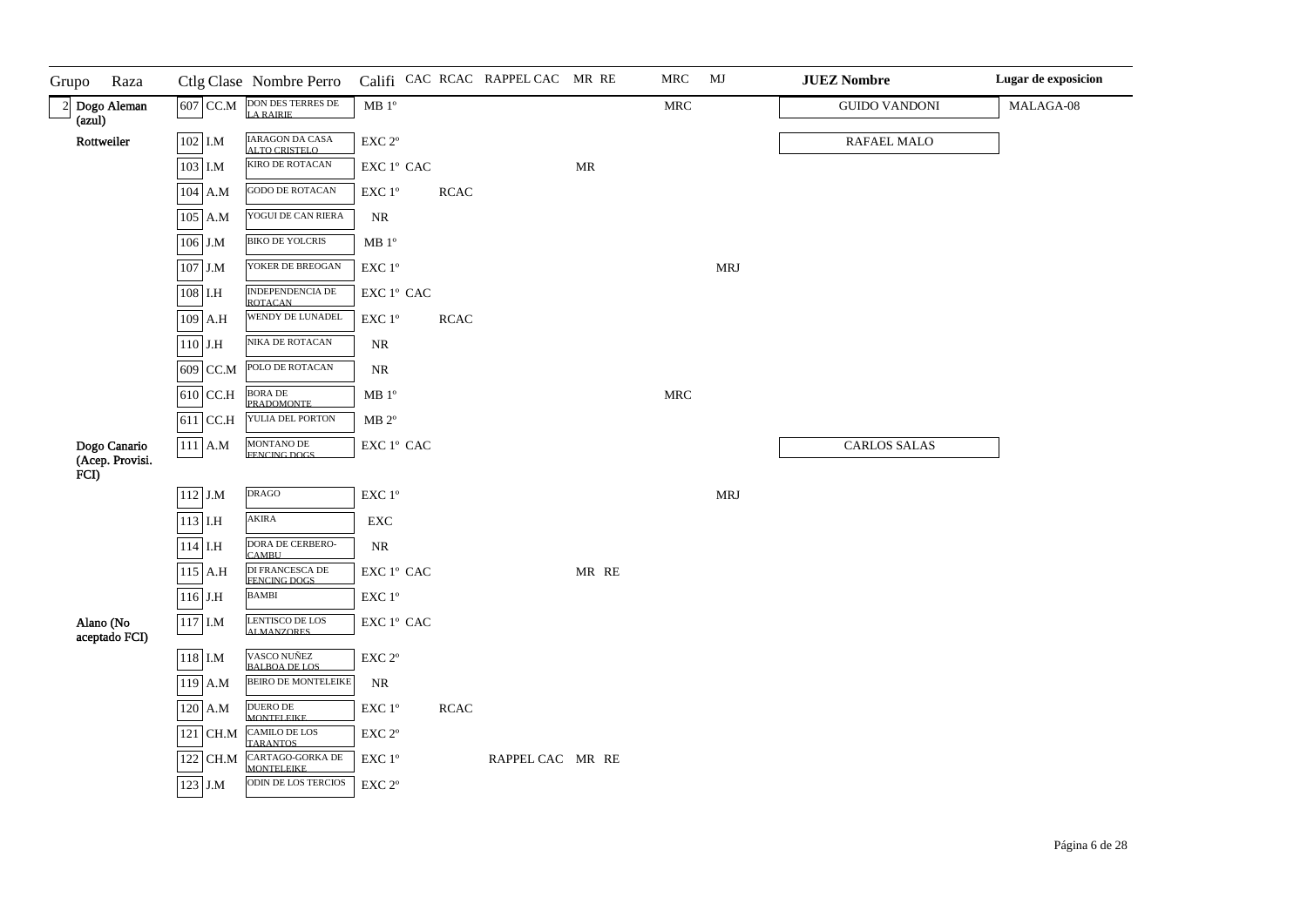| Grupo<br>Raza                  |            | Ctlg Clase Nombre Perro                        |                                                                     |             | Califi CAC RCAC RAPPEL CAC MR RE |                                   | MRC                  | MJ         | <b>JUEZ Nombre</b>   | Lugar de exposicion |
|--------------------------------|------------|------------------------------------------------|---------------------------------------------------------------------|-------------|----------------------------------|-----------------------------------|----------------------|------------|----------------------|---------------------|
| $2$ Alano (No<br>aceptado FCI) | $124$ J.M  | RODO EL PUMAREJO                               | $\ensuremath{\mathrm{EXC}}$ $1^{\mathrm{o}}$                        |             |                                  |                                   |                      |            | <b>CARLOS SALAS</b>  | MALAGA-08           |
|                                | $125$ I.H  | EMPERATRIZ DE LOS<br><b>ALMANZORES</b>         | $\ensuremath{\mathrm{EXC}}$ $2^{\mathrm{o}}$                        | <b>RCAC</b> |                                  |                                   |                      |            |                      |                     |
|                                | $126$ I.H  | <b>SULTANA DE LOS</b><br><b>ALMANZORES</b>     | $\mathop{\rm EXC}\nolimits$ $1^{\rm o}$ $\mathop{\rm CAC}\nolimits$ |             |                                  |                                   |                      |            |                      |                     |
|                                | $127$ J.H  | <b>BREDA DE LOS</b><br><b>TERCIOS</b>          | $\ensuremath{\mathrm{EXC}}$ $2^{\mathrm{o}}$                        |             |                                  |                                   |                      |            |                      |                     |
|                                | $128$ J.H  | TRIANA DE NOITE                                | EXC 1°                                                              |             |                                  |                                   |                      | <b>MRJ</b> |                      |                     |
|                                | $612$ CC.M | FAUSTINO I DE<br>MONTELEIKE                    | MB 1 <sup>o</sup>                                                   |             |                                  |                                   | $\operatorname{MRC}$ |            |                      |                     |
|                                | $613$ CC.H | <b>GARDENIA DEL<br/>PUMAREIO</b>               | MB                                                                  |             |                                  |                                   |                      |            |                      |                     |
| Dogo de Burdeos                | 129 CH.M   | CH GIB VITO DE<br>MOLSO DE ANDALUCIA           | $\rm NR$                                                            |             |                                  |                                   |                      |            | MANUEL RAMIREZ       |                     |
|                                | 130 I.H    | THALIA DEL SISCAR                              | EXC 1°                                                              | <b>RCAC</b> |                                  |                                   |                      |            |                      |                     |
|                                | 131 A.H    | ISIS DE MOLOSO DE<br><b>ANDALUCIA</b>          | EXC 2°                                                              |             |                                  |                                   |                      |            |                      |                     |
|                                | 132 A.H    | SAMBA DEL SISCAR                               | NR                                                                  |             |                                  |                                   |                      |            |                      |                     |
|                                | 133 A.H    | <b>TOSCA DEL SISCAR</b>                        | $\mathop{\rm EXC}\nolimits$ $1^{\rm o}$ $\mathop{\rm CAC}\nolimits$ |             |                                  | MR                                |                      |            |                      |                     |
|                                | 614 CC.H   | <b>IVON DE MOLOSO DE</b><br><b>ANDALUCIA</b>   | $\rm MB$ $1^{\rm o}$                                                |             |                                  |                                   | $\operatorname{MRC}$ |            |                      |                     |
| <b>Bulldog Ingles</b>          | 134 I.M    | DRAK KING OF THE<br><b>RIVER</b>               | $\rm MB$ $2^{\rm o}$                                                |             |                                  |                                   |                      |            | <b>GUIDO VANDONI</b> |                     |
|                                | 135 I.M    | REMBOMBORY FLAME                               | $\ensuremath{\mathrm{EXC}}$ $1^{\mathrm{o}}$                        |             |                                  |                                   |                      |            |                      |                     |
|                                | 136 A.M    | ARGARAIN GO DEEP<br><b>IMPACT</b>              | $\mathop{\rm EXC}\nolimits$ $1^{\rm o}$ $\mathop{\rm CAC}\nolimits$ |             |                                  | $\ensuremath{\mathbf{MR}}\xspace$ |                      |            |                      |                     |
|                                | 137 A.M    | <b>CALIBRA GLADIATOR</b>                       | EXC <sub>5°</sub>                                                   |             |                                  |                                   |                      |            |                      |                     |
|                                | 138 A.M    | EDITION OF LUXE<br>VOICI MASTER                | $\ensuremath{\mathrm{EXC}}\,4^{\mathrm{o}}$                         |             |                                  |                                   |                      |            |                      |                     |
|                                | 139 A.M    | <b>SMARCKERJACKS</b><br>RICHIE RICH            | $\ensuremath{\mathrm{EXC}}$ $3^{\mathrm{o}}$                        |             |                                  |                                   |                      |            |                      |                     |
|                                | 140 A.M    | <b>TOY</b>                                     | $\ensuremath{\mathrm{EXC}}$ $2^{\mathrm{o}}$                        | <b>RCAC</b> |                                  |                                   |                      |            |                      |                     |
|                                | $141$ CH.M | CH DRACO MALFOY                                | NR                                                                  |             |                                  |                                   |                      |            |                      |                     |
|                                | 142 J.M    | <b>BEST BULLDOGIRONA</b><br><b>MARCUS</b>      | MB 3°                                                               |             |                                  |                                   |                      |            |                      |                     |
|                                | 143 J.M    | CHICUELO DE<br><b>GUTISBULLS</b>               | $\rm NR$                                                            |             |                                  |                                   |                      |            |                      |                     |
|                                | 144 J.M    | HOMMER DE<br><b>GUTISBULLS</b>                 | $\rm NR$                                                            |             |                                  |                                   |                      |            |                      |                     |
|                                | $145$ J.M  | <b>ISLANDBULL</b><br><b>ZALAMERO</b>           | B                                                                   |             |                                  |                                   |                      |            |                      |                     |
|                                | 146 J.M    | <b>JAMINIC RED SUN TO</b><br><b>HOME PILAR</b> | $MB 2^{\circ}$                                                      |             |                                  |                                   |                      |            |                      |                     |
|                                | 147 J.M    | <b>LUCAS</b>                                   | $\rm NR$                                                            |             |                                  |                                   |                      |            |                      |                     |
|                                | 148 J.M    | <b>REMBOMBORY</b><br><b>TIRCHET</b>            | $\ensuremath{\mathrm{EXC}}$<br>$1^{\mathrm{o}}$                     |             |                                  |                                   |                      | MRJ        |                      |                     |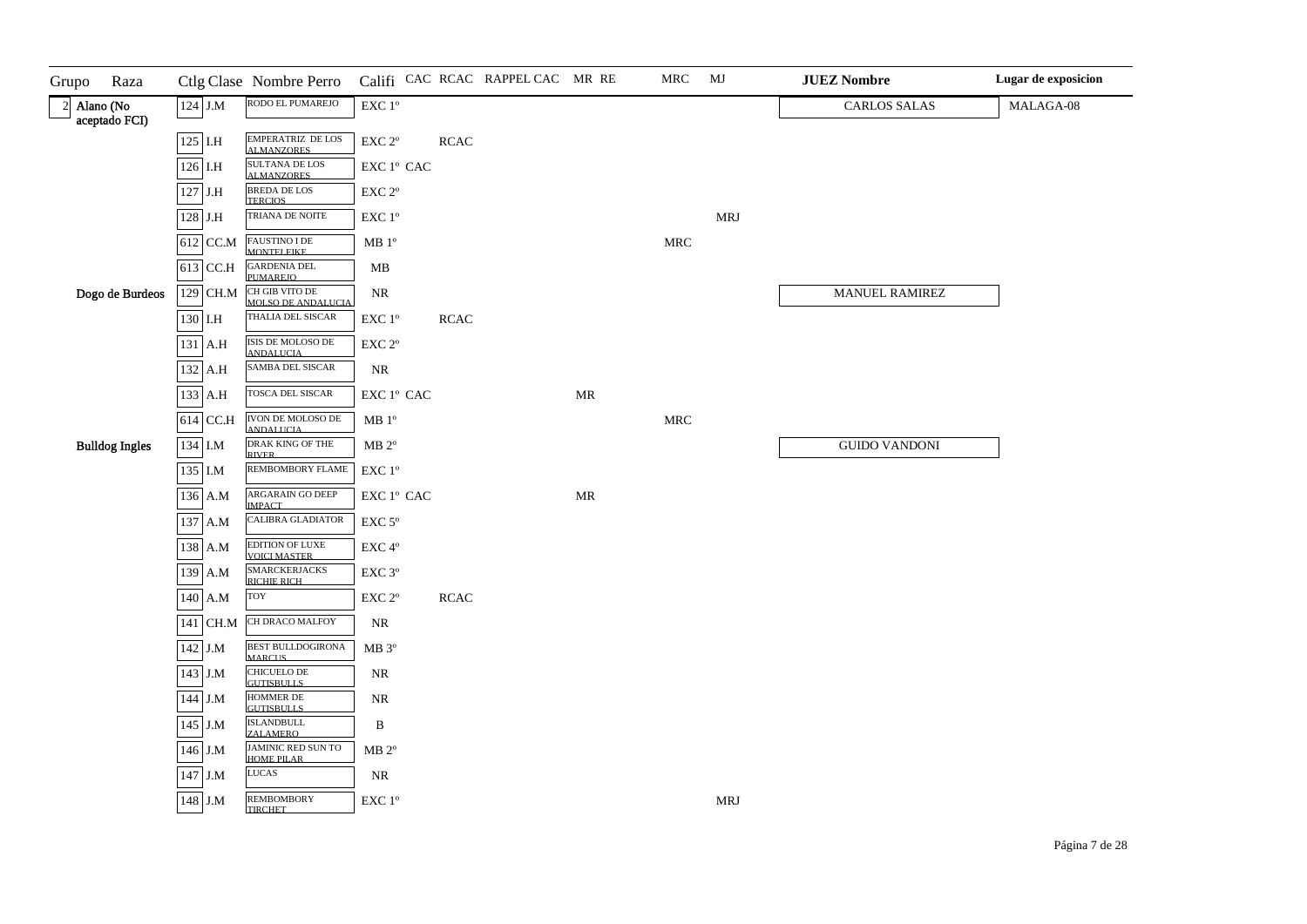| Grupo<br>Raza      |            | Ctlg Clase Nombre Perro                     |                                                                     |             | Califi CAC RCAC RAPPEL CAC MR RE |                                   | MRC                  | MJ         | <b>JUEZ Nombre</b>    | Lugar de exposicion |
|--------------------|------------|---------------------------------------------|---------------------------------------------------------------------|-------------|----------------------------------|-----------------------------------|----------------------|------------|-----------------------|---------------------|
| 2 Bulldog Ingles   | 149 J.M    | SAN SIMON BULLS<br><b>OUICK SILVER</b>      | <b>NR</b>                                                           |             |                                  |                                   |                      |            | <b>GUIDO VANDONI</b>  | MALAGA-08           |
|                    | 150 J.M    | YOYO                                        | B                                                                   |             |                                  |                                   |                      |            |                       |                     |
|                    | 151 A.H    | LUVIPRIDE TENDER<br><b>MOMENT</b>           | $\ensuremath{\mathrm{EXC}}$ $2^{\mathrm{o}}$                        | <b>RCAC</b> |                                  |                                   |                      |            |                       |                     |
|                    | 152 A.H    | MANDY DE GUTIS<br><b>BULLS</b>              | NR                                                                  |             |                                  |                                   |                      |            |                       |                     |
|                    | 153 A.H    | TRES LLUNES LOVELY<br>GIRL.                 | NR                                                                  |             |                                  |                                   |                      |            |                       |                     |
|                    | 154 A.H    | WITH SUCCESS SAN<br>SIMON BULLS             | $\mathop{\rm EXC}\nolimits$ $1^{\circ}$ $\mathop{\rm CAC}\nolimits$ |             |                                  |                                   |                      |            |                       |                     |
|                    | 155 J.H    | FIONA DE WINKLED<br>BULL.                   | $MB 2^{\circ}$                                                      |             |                                  |                                   |                      |            |                       |                     |
|                    | 156 J.H    | $\ensuremath{\mathrm{NINA}}$                | $MB 1^{\circ}$                                                      |             |                                  |                                   |                      |            |                       |                     |
|                    | 615 CC.M   | <b>ROMEO</b>                                | NR                                                                  |             |                                  |                                   |                      |            |                       |                     |
|                    | $616$ CC.H | <b>DONNA DE WRINKLED</b><br><b>ONES</b>     | $\rm MB$ $1^{\rm o}$                                                |             |                                  |                                   | $\operatorname{MRC}$ |            |                       |                     |
|                    | $617$ CC.H | <b>GIOVANNA FOR</b><br><b>DREAM</b>         | MB 3°                                                               |             |                                  |                                   |                      |            |                       |                     |
|                    | $618$ CC.H | WINKLERBULL BAMBA                           | $MB 2^{\circ}$                                                      |             |                                  |                                   |                      |            |                       |                     |
| <b>Bullmastiff</b> | 157 I.M    | ASARKAN BULL PORTO                          | $EXC 2^{\circ}$                                                     |             |                                  |                                   |                      |            | <b>MANUEL RAMIREZ</b> |                     |
|                    | 158 I.M    | <b>LOS CESPEDES</b><br><b>RICHARD</b>       | $\rm NR$                                                            |             |                                  |                                   |                      |            |                       |                     |
|                    | 159 A.M    | <b>AXARKAN BULL'S</b><br><b>JULIO CESAR</b> | NR                                                                  |             |                                  |                                   |                      |            |                       |                     |
|                    | 160 A.M    | <b>DYNAMIC FORCE</b><br><b>OPILIM LAW</b>   | EXC 1°                                                              | <b>RCAC</b> |                                  |                                   |                      |            |                       |                     |
|                    | 161 A.M    | <b>FAUSTO DE AXARKAN</b><br><b>BULL'S</b>   | $\ensuremath{\mathrm{EXC}}$ $2^{\mathrm{o}}$                        |             |                                  |                                   |                      |            |                       |                     |
|                    | $162$ A.M  | <b>IKER</b>                                 | EXC <sub>3°</sub>                                                   |             |                                  |                                   |                      |            |                       |                     |
|                    | $163$ J.M  | <b>BODIE V D</b><br><b>FLOWERFARM</b>       | NR                                                                  |             |                                  |                                   |                      |            |                       |                     |
|                    | 164 J.M    | RAFAEL DAVIXEN DA<br><b>ROCA</b>            | $\rm NR$                                                            |             |                                  |                                   |                      |            |                       |                     |
|                    | $165$ J.M  | FREDY DE<br><b>BULLROTTCAN</b>              | $\ensuremath{\mathrm{EXC}}$<br>$1^{\mathrm{o}}$                     |             |                                  |                                   |                      | <b>MRJ</b> |                       |                     |
|                    | 166 I.H    | SHAKIRA VD BULLMA<br><b>HOVEN</b>           | NR                                                                  |             |                                  |                                   |                      |            |                       |                     |
|                    | 167 A.H    | <b>AXARKAN BULLS</b><br><b>JAOUEL IN</b>    | $\mathop{\rm EXC}\nolimits$ $1^{\rm o}$ $\mathop{\rm CAC}\nolimits$ |             |                                  |                                   |                      |            |                       |                     |
|                    | 168 A.H    | <b>IRINA</b>                                | EXC 2°                                                              | <b>RCAC</b> |                                  |                                   |                      |            |                       |                     |
|                    | 619 CC.M   | <b>ARONLANVOZIP</b>                         | MB <sup>o</sup>                                                     |             |                                  |                                   |                      |            |                       |                     |
|                    | 620 CC.M   | <b>BERTHORLANVOZIP</b>                      | $MB 2^{\circ}$                                                      |             |                                  |                                   |                      |            |                       |                     |
|                    | 621 I.M    | BRUS DE<br><b>BULLROTTCAN</b>               | ${\rm EXC}$ $1^{\rm o}$ ${\rm CAC}$                                 |             |                                  | $\ensuremath{\mathsf{MR}}\xspace$ |                      |            |                       |                     |
|                    | 622 CC.M   | <b>CIRONLANVOZIP</b>                        | NR                                                                  |             |                                  |                                   |                      |            |                       |                     |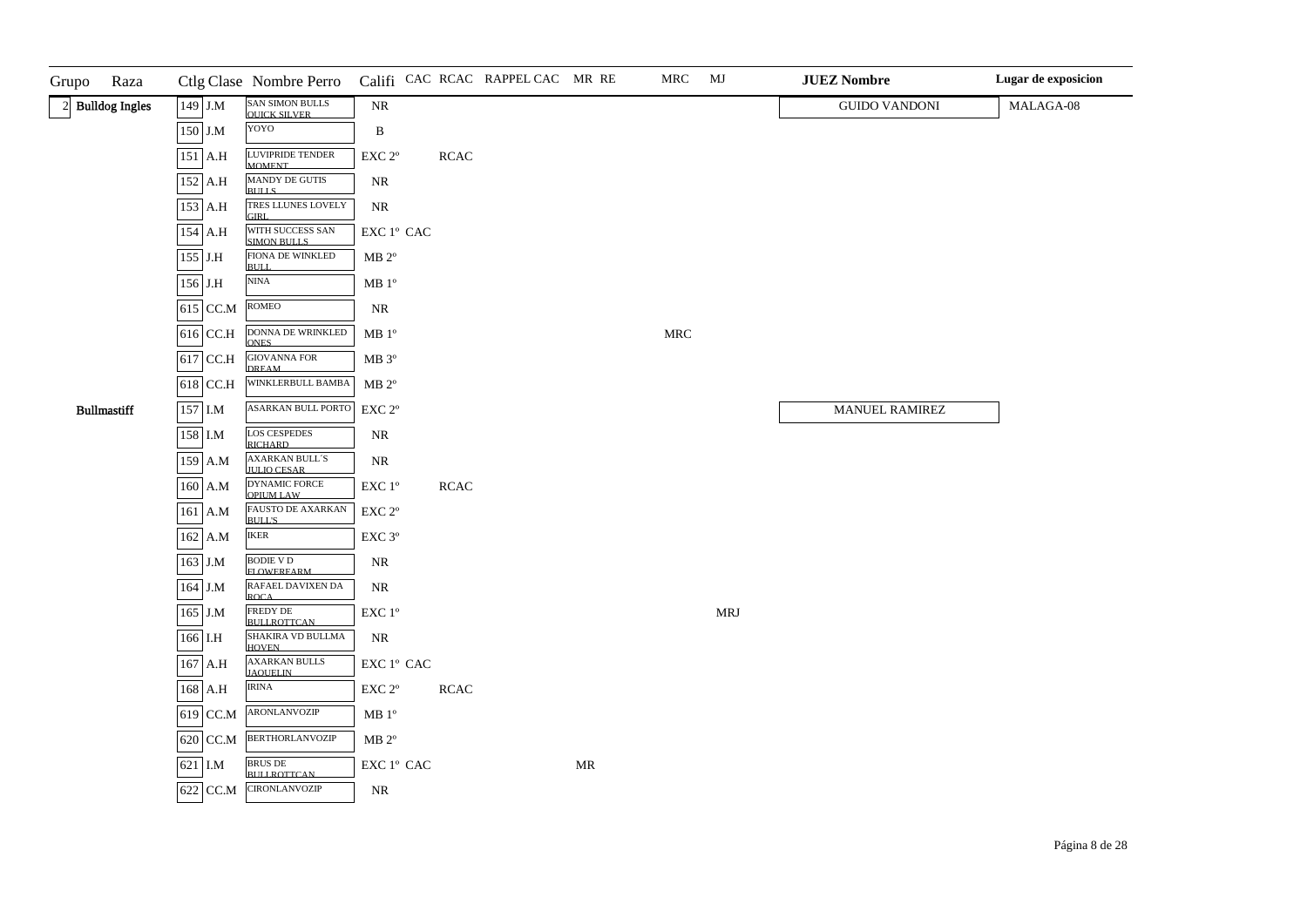| Grupo<br>Raza                       |             | Ctlg Clase Nombre Perro                  |                                                                     |             | Califi CAC RCAC RAPPEL CAC MR RE |       | MRC                  | MJ         | <b>JUEZ Nombre</b>    | Lugar de exposicion |
|-------------------------------------|-------------|------------------------------------------|---------------------------------------------------------------------|-------------|----------------------------------|-------|----------------------|------------|-----------------------|---------------------|
| $2$ Bullmastiff                     | $623$ CC.H  | <b>ASHLANVOZIP</b>                       | NR                                                                  |             |                                  |       |                      |            | <b>MANUEL RAMIREZ</b> | MALAGA-08           |
|                                     | $624$ CC.H  | <b>BRISALANVOZIP</b>                     | $MB 2^{\circ}$                                                      |             |                                  |       |                      |            |                       |                     |
|                                     | $625$ CC.H  | <b>LOS CESPEDES</b><br><b>ZARZAMORA</b>  | $\rm MB$ $1^{\rm o}$                                                |             |                                  |       | $\operatorname{MRC}$ |            |                       |                     |
| Mastin Napolitano                   | 169 I.H     | <b>ROND DI</b><br><b>FONDOANFOSSL</b>    | NR                                                                  |             |                                  |       |                      |            |                       |                     |
|                                     | 170 A.H     | <b>BRILLANTE</b>                         | EXC 1° CAC                                                          |             |                                  | MR    |                      |            |                       |                     |
|                                     | $171$ J.H   | <b>ZIMBA</b>                             | $\rm NR$                                                            |             |                                  |       |                      |            |                       |                     |
| Terranova                           | 172 CH.H    | <b>GOA DE CANRRIERA</b>                  | $\ensuremath{\mathrm{EXC}}$ $1^\mathrm{o}$                          |             | RAPPEL CAC MR                    |       |                      |            |                       |                     |
| Leonberger                          | 173 A.M     | <b>GALIBIER DE</b><br>MONTANYA DEL       | $\mathop{\rm EXC}\nolimits$ $1^{\rm o}$ $\mathop{\rm CAC}\nolimits$ |             |                                  |       |                      |            | PAOLA WATTEN          |                     |
|                                     | 174 CH.H    | CHABLIS VON<br>MEISTERLICH               | EXC 1°                                                              |             | RAPPEL CAC MR                    |       |                      |            |                       |                     |
|                                     | 175 CH.H    | <b>GELADA DE</b><br>MONTANYA DEL         | $\ensuremath{\mathrm{EXC}}$ $2^{\mathrm{o}}$                        |             |                                  |       |                      |            |                       |                     |
|                                     | 626 CC.H    | <b>DAHLIA</b>                            | MB 1 <sup>o</sup>                                                   |             |                                  |       | $\operatorname{MRC}$ |            |                       |                     |
| Mastín Español                      | 176 I.M     | <b>HURON DE LOS</b><br><b>MERCEGALES</b> | $\ensuremath{\mathrm{EXC}}$ $1^{\mathrm{o}}$                        | <b>RCAC</b> |                                  |       |                      |            | <b>CARLOS SALAS</b>   |                     |
|                                     | $177$ A.M   | KARONTE DE MONTES<br>DEL PARDO           | $\ensuremath{\mathrm{EXC}}$ $1^\mathrm{o}$ CAC                      |             |                                  | MR RE |                      |            |                       |                     |
|                                     | 178 A.M     | MONTERO DE FUENTE<br><b>MIMBRE</b>       | $\rm NR$                                                            |             |                                  |       |                      |            |                       |                     |
|                                     | 179 CH.M    | TARZAN                                   | $\ensuremath{\mathrm{EXC}}$<br>$1^{\mathrm{o}}$                     |             |                                  |       |                      |            |                       |                     |
|                                     | 180 A.H     | GRETTA                                   | $\rm NR$                                                            |             |                                  |       |                      |            |                       |                     |
|                                     | $181$ A.H   | NANA DE LOS<br>MERCEGALES                | $\ensuremath{\mathrm{EXC}}$ $2^{\mathrm{o}}$                        | <b>RCAC</b> |                                  |       |                      |            |                       |                     |
|                                     | 182 A.H     | <b>NIEBLA</b>                            | NR                                                                  |             |                                  |       |                      |            |                       |                     |
|                                     | 183 A.H     | REINA DE MONTES DEL<br><b>PARDO</b>      | $\ensuremath{\mathrm{EXC}}$ $1^\mathrm{o}$ CAC                      |             |                                  |       |                      |            |                       |                     |
|                                     | $184\,$ J.H | DUNA DE CUETO<br><b>NEGRO</b>            | $\ensuremath{\mathrm{EXC}}$<br>$1^{\mathrm{o}}$                     |             |                                  |       |                      | <b>MRJ</b> |                       |                     |
|                                     | 627 CC.M    | ONEGA DE<br><b>CAMPOLLANO</b>            | $\rm MB$ $1^{\rm o}$                                                |             |                                  |       | $\operatorname{MRC}$ |            |                       |                     |
|                                     | $628$ CC.H  | WAPA DANCÁ COTUFA                        | $\rm NR$                                                            |             |                                  |       |                      |            |                       |                     |
| Mastín del Pirineo                  | 185 CH.M    | DONOSO DE LA<br>CIUDADELA DE             | $\ensuremath{\mathrm{EXC}}$<br>$1^{\mathrm{o}}$                     |             |                                  |       |                      |            |                       |                     |
|                                     | 186 I.H     | NOAH NOAH DE LA<br>CABAÑA DE OTAULA      | NR                                                                  |             |                                  |       |                      |            |                       |                     |
|                                     | 722 I.H     | VALETA DE LA TTR                         | EXC 1° CAC                                                          |             |                                  | MR RE |                      |            |                       |                     |
| Perro de Montaña<br>de los Pirineos | 187 J.M     | <b>BEADILVIP ALAUXARA</b>                | $\rm NR$                                                            |             |                                  |       |                      |            | MANUEL RAMIREZ        |                     |
|                                     | 188 A.H     | <b>ALAUXAR BIB</b><br><b>ALAUXARA</b>    | $\rm NR$                                                            |             |                                  |       |                      |            |                       |                     |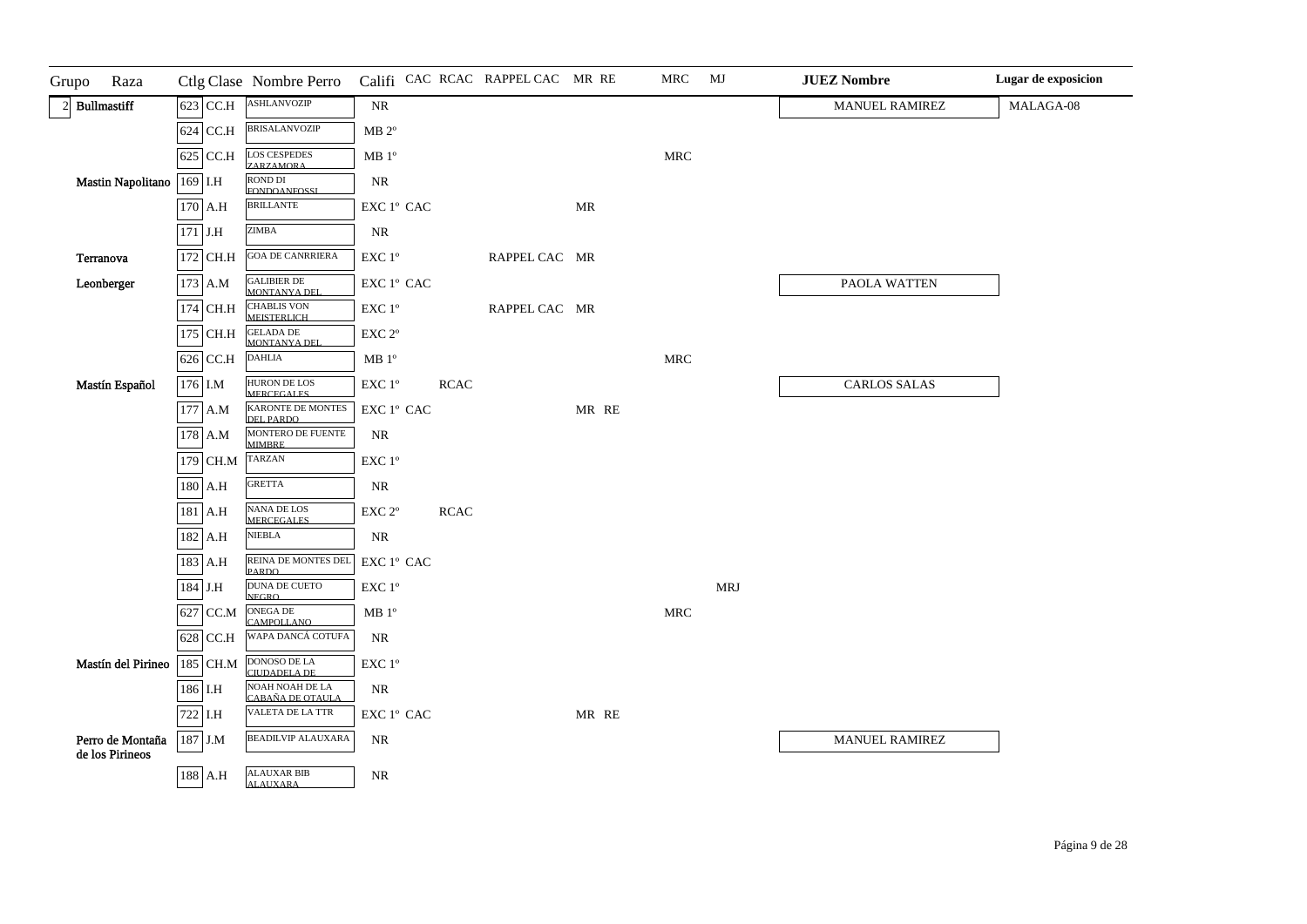| Grupo | Raza                                               |            | Ctlg Clase Nombre Perro               |                                  |                                                 |             | Califi CAC RCAC RAPPEL CAC MR RE |                                   | <b>MRC</b>           | MJ         | <b>JUEZ Nombre</b>    | Lugar de exposicion |
|-------|----------------------------------------------------|------------|---------------------------------------|----------------------------------|-------------------------------------------------|-------------|----------------------------------|-----------------------------------|----------------------|------------|-----------------------|---------------------|
|       | 2 Cane Corso<br>Italiano                           | 189 J.M    | <b>FLASH</b>                          |                                  | $\rm MB$ $1^{\rm o}$                            |             |                                  |                                   |                      |            | PAOLA WATTEN          | MALAGA-08           |
|       |                                                    | 190 A.H    | <b>AUSTRIA</b>                        |                                  | $\rm MB$ $1^{\rm o}$                            |             |                                  |                                   |                      |            |                       |                     |
|       |                                                    | 629 CC.H   | <b>BEL PENSIERO SEI</b>               |                                  | $\rm MB$ $1^{\rm o}$                            |             |                                  |                                   | $\operatorname{MRC}$ |            |                       |                     |
|       | San Bernardo pelo   191   A.M                      |            | <b>AKIRA</b><br><b>VENUS</b>          |                                  | EXC 1° CAC                                      |             |                                  | MR                                |                      |            |                       |                     |
| largo |                                                    |            | <b>VENUS</b>                          |                                  |                                                 |             |                                  |                                   |                      |            |                       |                     |
|       |                                                    | 192 A.M    | <b>BORA</b>                           |                                  | EXC 1º CAC                                      |             |                                  |                                   |                      |            |                       |                     |
|       |                                                    | 193 A.H    |                                       |                                  | $\ensuremath{\mathrm{EXC}}$ $2^{\mathrm{o}}$    |             |                                  |                                   |                      |            |                       |                     |
|       |                                                    | 194 A.H    | <b>BORA</b>                           |                                  | $\rm NR$                                        |             |                                  |                                   |                      |            |                       |                     |
|       |                                                    | 195 A.H    |                                       | JARA DE CERRADO DE<br>CHINCHILLA | EXC 1º CAC                                      |             |                                  |                                   |                      |            |                       |                     |
|       |                                                    | 196 J.H    | <b>DUNA</b>                           |                                  | $\ensuremath{\mathrm{EXC}}$<br>$1^{\mathrm{o}}$ |             |                                  |                                   |                      | <b>MRJ</b> |                       |                     |
|       | Dogo del Tibet                                     | 197 CH.M   |                                       | DALPATI COR FORTE                | $\ensuremath{\mathrm{EXC}}$ $1^\mathrm{o}$      |             | RAPPEL CAC MR                    |                                   |                      |            | <b>MANUEL RAMIREZ</b> |                     |
|       | Bouvier de Berna                                   | 198 I.M    | <b>BRUNO</b>                          |                                  | $\ensuremath{\mathrm{EXC}}$ $1^\mathrm{o}$      | <b>RCAC</b> |                                  |                                   |                      |            |                       |                     |
|       |                                                    | 199 A.M    | VICTORIO DE LA                        | TRUFFE EN OUERCY                 | EXC 1º CAC                                      |             |                                  | <b>MR</b>                         |                      |            |                       |                     |
|       |                                                    | 200 A.H    | <b>STAR</b>                           |                                  | EXC 1º CAC                                      |             |                                  |                                   |                      |            |                       |                     |
| Negro | <b>Caniche Gigante</b>                             | 40 J.M     |                                       | EL LADO OSCURO DE<br>DON GAUCHO  | EXC 1°                                          |             |                                  |                                   |                      | <b>MRJ</b> | <b>ADRIAN ARGENTE</b> |                     |
|       | Bedlington Terrier 201 A.H                         |            | <b>OINNUSA</b>                        | BEST KEPT SECRET DE              | EXC 1º CAC                                      |             |                                  | MR                                |                      |            | RAFAEL MALO           |                     |
|       | Fox Terrier de<br>pelo liso                        | 202 I.M    |                                       | BARNEY VON DE<br>BISMARCKOUELLE7 | EXC 1° CAC                                      |             |                                  | MR                                |                      |            | <b>BELEN HUELGA</b>   |                     |
|       |                                                    | $203$ I.H  |                                       | DE REVERTITO CASI NA             | <b>NR</b>                                       |             |                                  |                                   |                      |            |                       |                     |
|       | Fox Terrier de<br>pelo duro                        | 204 A.M    | <b>ANZUR MARTES</b>                   |                                  | EXC 1º CAC                                      |             |                                  | <b>MR</b>                         |                      |            |                       |                     |
|       |                                                    | $630$ CC.H | <b>PINKY</b>                          |                                  | $\rm MB$ $1^{\rm o}$                            |             |                                  |                                   | $\operatorname{MRC}$ |            |                       |                     |
|       | Kerry Blue Terrier $205$ A.H                       |            |                                       | BRYN GWYN MADONA                 | $\ensuremath{\mathrm{EXC}}$ $2^{\mathrm{o}}$    | <b>RCAC</b> |                                  |                                   |                      |            |                       |                     |
|       |                                                    | $206$ A.H  | LUCY LIU DE LA<br><b>CADIERA</b>      |                                  | EXC 1° CAC                                      |             |                                  |                                   |                      |            |                       |                     |
|       |                                                    | 728 A.M    | <b>VEHEMENTE DE</b><br><b>CHAPEAU</b> |                                  | EXC 1º CAC                                      |             |                                  | $\ensuremath{\mathsf{MR}}\xspace$ |                      |            |                       |                     |
|       | <b>Irish Soft-Coated</b><br><b>Wheaten Terrier</b> | 207 I.M    | <b>WHEATEN AIROY</b>                  |                                  | EXC 1º CAC                                      |             |                                  | MR                                |                      |            | RAFAEL MALO           |                     |
|       | Ratonero-<br>Bodeguero<br>Andaluz (no              | $208$ CH.H | <b>GIRA DE ESCASUA</b>                |                                  | EXC 1°                                          |             | RAPPEL CAC MR RE                 |                                   |                      |            | <b>CARLOS SALAS</b>   |                     |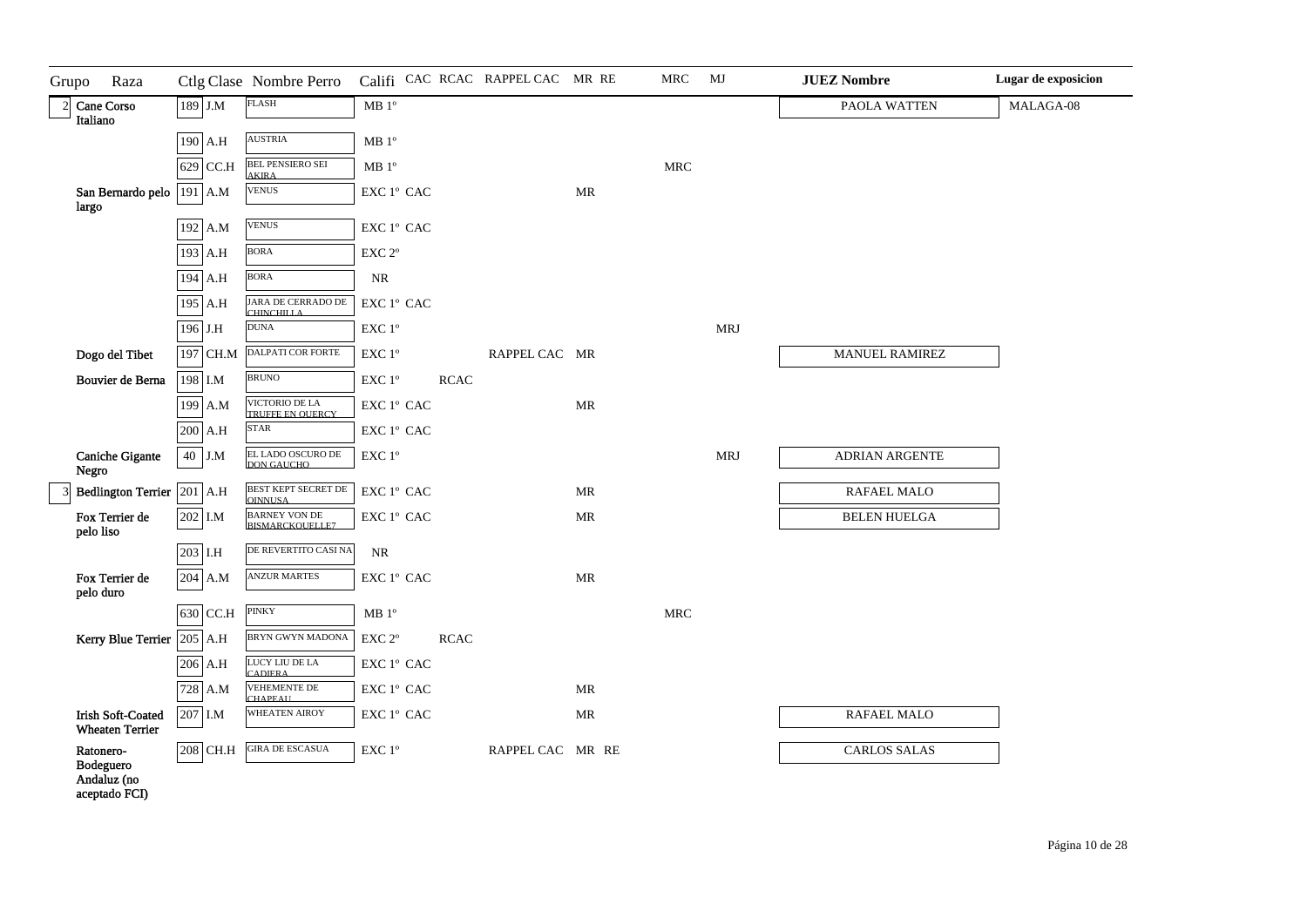| Grupo          | Raza                             |           | Ctlg Clase Nombre Perro                      |                                     |             | Califi CAC RCAC RAPPEL CAC MR RE |                                   | MRC                  | MJ | <b>JUEZ Nombre</b>  | Lugar de exposicion |
|----------------|----------------------------------|-----------|----------------------------------------------|-------------------------------------|-------------|----------------------------------|-----------------------------------|----------------------|----|---------------------|---------------------|
| $\overline{3}$ | Ratonero-<br>Bodeguero           | 209 CH.H  | <b>RONDA</b>                                 | EXC 2°                              |             |                                  |                                   |                      |    | <b>CARLOS SALAS</b> | MALAGA-08           |
|                | Andaluz (no<br>aceptado FCI)     |           |                                              |                                     |             |                                  |                                   |                      |    |                     |                     |
|                | <b>Cairn Terrier</b>             | 210 J.H   | <b>BRUJA DE</b><br>ΡΗΡΑΜΑΙ ΠΙΩ               | <b>NR</b>                           |             |                                  |                                   |                      |    | <b>BELEN HUELGA</b> |                     |
|                | Jack Russel Terrier 211 A.M      |           | PETER PAN DE BARBA<br><b>NEGRA</b>           | EXC 1° CAC                          |             |                                  | MR                                |                      |    | RAFAEL MALO         |                     |
|                |                                  | $212$ I.H | YHENJYTY<br><b>IHALMOZENI</b>                | ${\rm EXC}$ $1^{\rm o}$ ${\rm CAC}$ |             |                                  |                                   |                      |    |                     |                     |
|                |                                  | 213 J.H   | KANOCK FANTASTICA                            | $\rm NR$                            |             |                                  |                                   |                      |    |                     |                     |
|                | <b>Scottish Terrier</b>          | $214$ A.M | QUESO DE CASA COCO                           | EXC 1° CAC                          |             |                                  | MR                                |                      |    | <b>BELEN HUELGA</b> |                     |
|                | West Highland<br>White Terrier   | 631 CC.H  | ALBORADA YOU'RE<br>BEAUTIFFUL                | MB 1 <sup>o</sup>                   |             |                                  |                                   | $\operatorname{MRC}$ |    |                     |                     |
|                | <b>Bull Terrier</b><br>Standard  | $215$ I.M | BENJAMIN PRINCE DE<br>MOLIGONBULL'S          | MB                                  |             |                                  |                                   |                      |    | FRANCISCO MARTINEZ  |                     |
|                |                                  | 216 A.M   | TRYKY OF<br><b>BULLBAITING</b>               | $\rm NR$                            |             |                                  |                                   |                      |    |                     |                     |
|                |                                  | 217 CH.M  | <b>CH AVONJUL</b><br><b>ASTRONOMER ROYAL</b> | EXC 1°                              |             | RAPPEL CAC MR                    |                                   |                      |    |                     |                     |
|                |                                  | $218$ I.H | <b>LA FARAONA DE</b><br><b>MOLIGONBULLS</b>  | EXC 1°                              | <b>RCAC</b> |                                  |                                   |                      |    |                     |                     |
|                |                                  | $219$ A.H | CANARA FIRE BALL                             | EXC 2°                              |             |                                  |                                   |                      |    |                     |                     |
|                |                                  | 220 A.H   | <b>DEBULLY WHOLE</b><br>LOTTA ROSIE          | $\rm NR$                            |             |                                  |                                   |                      |    |                     |                     |
|                |                                  | 221 A.H   | YUDITH DE<br>MOLINGONBULLS                   | ${\rm EXC}$ $1^{\rm o}$ ${\rm CAC}$ |             |                                  |                                   |                      |    |                     |                     |
|                |                                  | 222 J.H   | <b>ANTOMA BULL\'SGIPSY</b><br><b>OUEEN</b>   | MB 1 <sup>o</sup>                   |             |                                  |                                   |                      |    |                     |                     |
|                |                                  | $223$ J.H | <b>LIBERTY DE</b><br><b>MONTICASTRO</b>      | ${\sf NR}$                          |             |                                  |                                   |                      |    |                     |                     |
|                |                                  | 632 CC.M  | <b>BENEMENTO DE ZARES</b><br><b>BULL'S</b>   | <b>NR</b>                           |             |                                  |                                   |                      |    |                     |                     |
|                |                                  | 633 CC.H  | <b>AMAZING DE ZARES</b><br><b>BULL'S</b>     | MB 1 <sup>o</sup>                   |             |                                  |                                   | $\operatorname{MRC}$ |    |                     |                     |
|                |                                  | 634 CC.H  | <b>AZ-ZUQAD TRUE</b><br><b>OBSSESION</b>     | $\rm NR$                            |             |                                  |                                   |                      |    |                     |                     |
|                | <b>Bull Terrier</b><br>Miniatura | 224 J.H   | <b>JAMANCIABJ DEL<br/>CORNIJAL</b>           | $\rm NR$                            |             |                                  |                                   |                      |    |                     |                     |
| Terrier        | <b>Staffordshire Bull</b>        | 225 I.M   | <b>THAISON</b>                               | $\rm NR$                            |             |                                  |                                   |                      |    |                     |                     |
|                |                                  | 226 I.M   | <b>TIGRE</b>                                 | EXC 1°                              | <b>RCAC</b> |                                  |                                   |                      |    |                     |                     |
|                |                                  | 227 A.M   | <b>BLACK SHADOW</b><br>S'SPAIN FUEGO NEGRO   | EXC 1º CAC                          |             |                                  | $\ensuremath{\mathsf{MR}}\xspace$ |                      |    |                     |                     |
|                |                                  | 228 A.M   | TOWNDANZA CUP THE<br><b>CRAP</b>             | EXC <sub>2°</sub>                   |             |                                  |                                   |                      |    |                     |                     |
|                |                                  | 229 J.M   | <b>BYRON</b>                                 | NR                                  |             |                                  |                                   |                      |    |                     |                     |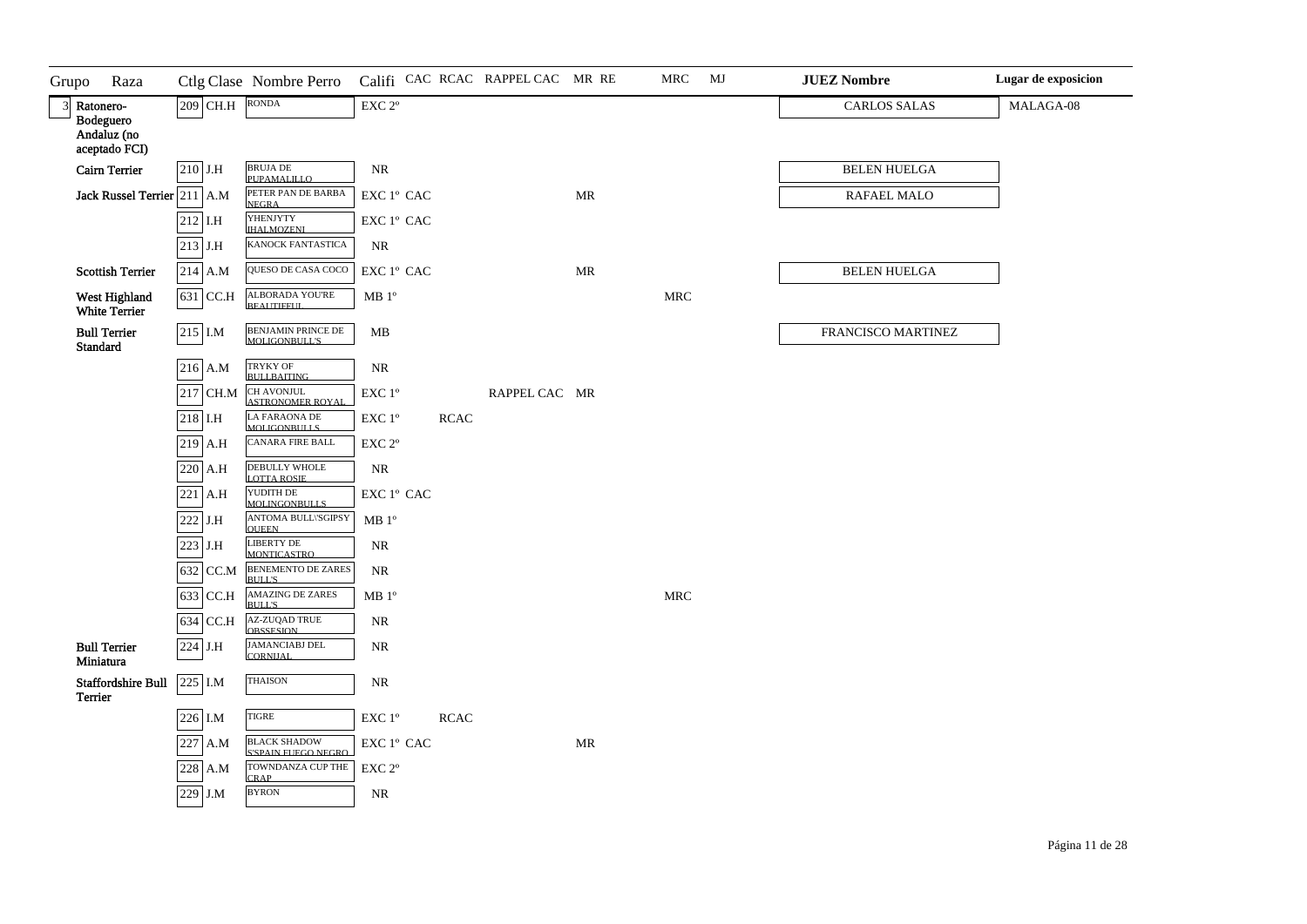| Raza<br>Grupo                          |           | Ctlg Clase Nombre Perro                    |                                                                     |             | Califi CAC RCAC RAPPEL CAC MR RE | MRC                  | MJ         | <b>JUEZ Nombre</b> | Lugar de exposicion |
|----------------------------------------|-----------|--------------------------------------------|---------------------------------------------------------------------|-------------|----------------------------------|----------------------|------------|--------------------|---------------------|
| 3 Staffordshire Bull<br><b>Terrier</b> | $230$ A.H | TOWNDANZA STAR<br>THE HONEY                | $\mathop{\rm EXC}\nolimits$ $1^{\rm o}$ $\mathop{\rm CAC}\nolimits$ |             |                                  |                      |            | FRANCISCO MARTINEZ | MALAGA-08           |
|                                        | $231$ J.H | $\rm NORA$                                 | $\rm NR$                                                            |             |                                  |                      |            |                    |                     |
|                                        | $232$ J.H | ROCDALI                                    | $\ensuremath{\mathrm{EXC}}$ $1^{\mathrm{o}}$                        |             |                                  |                      | <b>MRJ</b> |                    |                     |
|                                        | 635 CC.M  | <b>IJNDERWORLD</b><br><b>STAFFLORD</b>     | <b>NR</b>                                                           |             |                                  |                      |            |                    |                     |
|                                        | 636 CC.H  | D'SPAIN FUEGO NEGRO<br><b>NIGTHWISH</b>    | MB 1 <sup>o</sup>                                                   |             |                                  | ${\tt MRC}$          |            |                    |                     |
|                                        | 637 CC.H  | KIS ME LIFE                                | $MB 2^{\circ}$                                                      |             |                                  |                      |            |                    |                     |
| American<br>Staffordshire              | 233 A.M   | <b>BRAVECAN NAUGTHY</b><br><b>BOY</b>      | MB                                                                  |             |                                  |                      |            |                    |                     |
| <b>Terrier</b>                         |           |                                            |                                                                     |             |                                  |                      |            |                    |                     |
|                                        | 234 A.M   | INCO DE NGORNG-<br><b>NGORONG</b>          | ${\rm EXC}\ 1^{\rm o}$ CAC                                          |             |                                  |                      |            |                    |                     |
|                                        | 235 A.M   | <b>KPC NIGHT FEVER</b><br><b>LESOTO</b>    | NR                                                                  |             |                                  |                      |            |                    |                     |
|                                        | 236 A.M   | LUK DE AVENGOAR                            | $\ensuremath{\mathrm{EXC}}$ $2^{\mathrm{o}}$                        | $\sf RCAC$  |                                  |                      |            |                    |                     |
|                                        | 237 A.M   | <b>VOLCAN DE GERBAL</b>                    | $\mathbf{MB}$                                                       |             |                                  |                      |            |                    |                     |
|                                        | 238 CH.M  | CH POSEIDON DE<br><b>CANS JUANSA</b>       | $\ensuremath{\mathrm{EXC}}$ $1^{\mathrm{o}}$                        |             | RAPPEL CAC MR                    |                      |            |                    |                     |
|                                        | 239 CH.M  | MYSTIKS SECOND TO<br><b>NONE</b>           | $\ensuremath{\mathrm{EXC}}$ $2^{\mathrm{o}}$                        |             |                                  |                      |            |                    |                     |
|                                        | 240 J.M   | <b>MAXIMO DE CANS</b><br><b>IUANSA</b>     | $\ensuremath{\mathrm{EXC}}$ $1^{\mathrm{o}}$                        |             |                                  |                      | <b>MRJ</b> |                    |                     |
|                                        | 241 J.M   | SINDELAR'S TRABUCO<br><b>IOE</b>           | $\ensuremath{\mathrm{EXC}}$ $2^{\mathrm{o}}$                        |             |                                  |                      |            |                    |                     |
|                                        | $242$ J.M | THUNDERBULLY<br><b>KIMBO</b>               | EXC 3°                                                              |             |                                  |                      |            |                    |                     |
|                                        | 243 I.H   | <b>DIABLOS CARMYN</b><br><b>ELECTRA</b>    | $\rm NR$                                                            |             |                                  |                      |            |                    |                     |
|                                        | 244 I.H   | <b>VICTORY</b><br><b>CHALLENGER DE</b>     | $\rm MB$ $1^{\rm o}$                                                |             |                                  |                      |            |                    |                     |
|                                        | $245$ A.H | HAPPY DE ELOA                              | $\ensuremath{\mathrm{EXC}}$ $3^{\mathrm{o}}$                        |             |                                  |                      |            |                    |                     |
|                                        | $246$ A.H | <b>INCA</b>                                | $\ensuremath{\mathrm{EXC}}\,4^{\mathrm{o}}$                         |             |                                  |                      |            |                    |                     |
|                                        | $247$ A.H | NGORONG-NGORONG<br>GUGEL.                  | ${\rm EXC}\ 1^{\rm o}$ CAC                                          |             |                                  |                      |            |                    |                     |
|                                        | 248 A.H   | YORUBA DE<br>BERNOSTAFF                    | $\ensuremath{\mathrm{EXC}}$ $2^{\mathrm{o}}$                        | <b>RCAC</b> |                                  |                      |            |                    |                     |
|                                        | 249 J.H   | BERTHA DIZ DEL<br>CASTILLO LOS PATOS       | $\ensuremath{\mathrm{EXC}}$<br>$1^{\mathrm{o}}$                     |             |                                  |                      |            |                    |                     |
|                                        | 638 CC.M  | LOOKING                                    | $\rm MB$ $1^{\rm o}$                                                |             |                                  |                      |            |                    |                     |
|                                        | 639 CC.M  | ZEUS DE HALF AND<br><b>HALF</b>            | NR                                                                  |             |                                  |                      |            |                    |                     |
|                                        | 640 CC.H  | <b>BELLEKAN WILD</b><br>HEART AT BLIELIMIT | $MB 2^{\circ}$                                                      |             |                                  |                      |            |                    |                     |
|                                        | 641 CC.H  | <b>BLUELIMIT KISS FROM</b><br>A ROSE       | MB 1 <sup>o</sup>                                                   |             |                                  | $\operatorname{MRC}$ |            |                    |                     |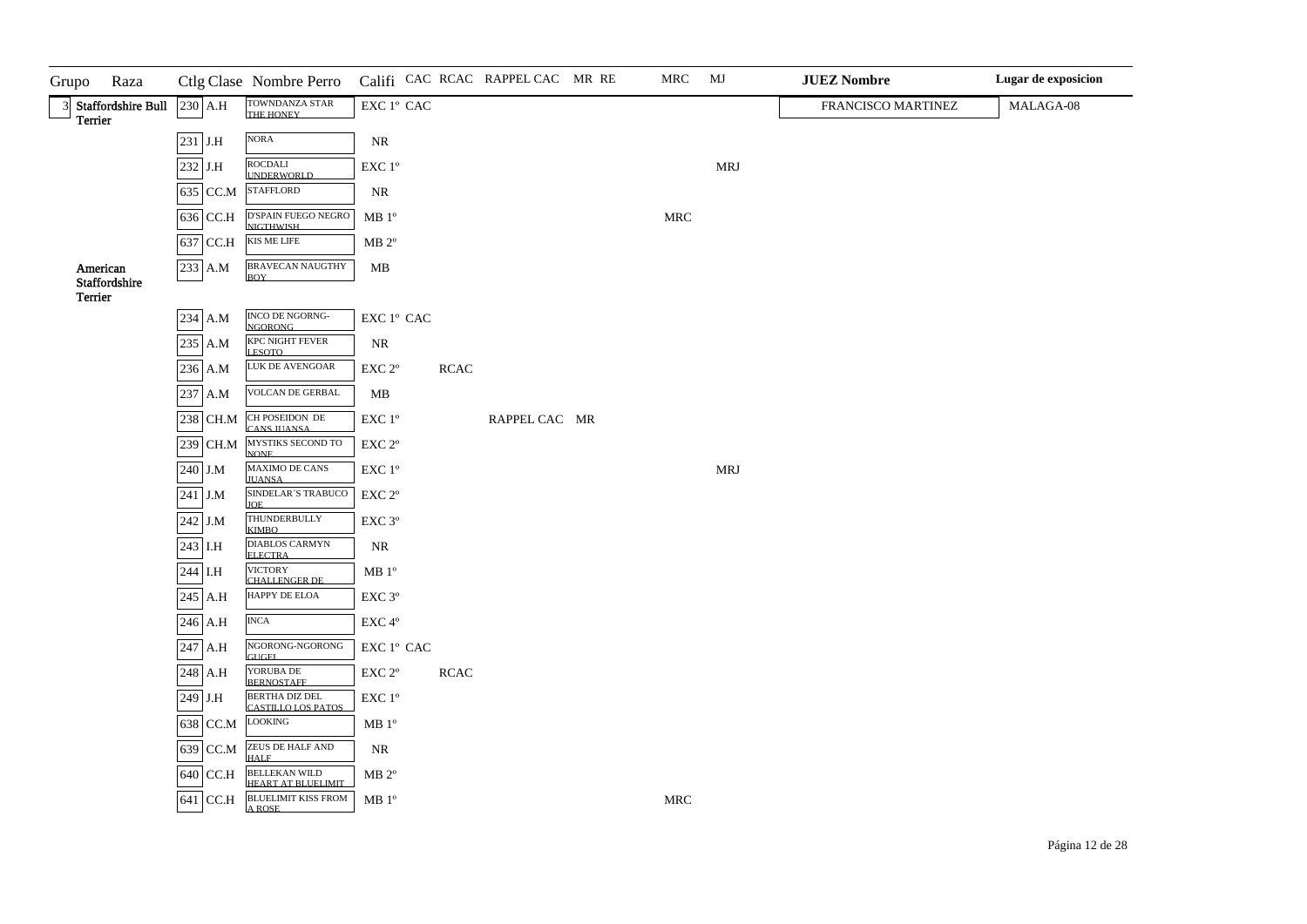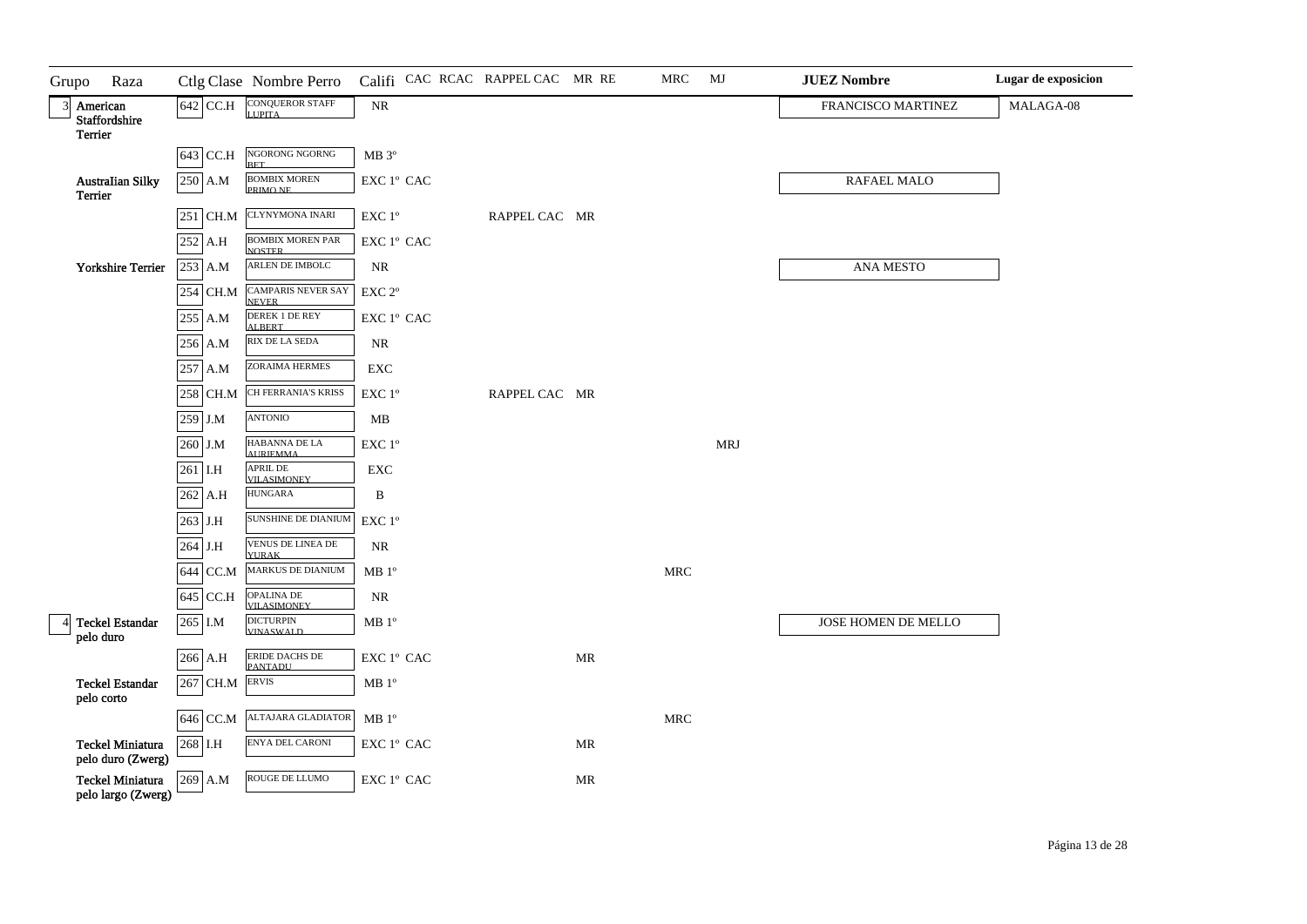| Grupo | Raza                                                         |           | Ctlg Clase Nombre Perro                        |                                                                     |             | Califi CAC RCAC RAPPEL CAC MR RE |                                   | MRC        | MJ         | <b>JUEZ Nombre</b>    | Lugar de exposicion |
|-------|--------------------------------------------------------------|-----------|------------------------------------------------|---------------------------------------------------------------------|-------------|----------------------------------|-----------------------------------|------------|------------|-----------------------|---------------------|
|       | 4 Teckel Miniatura<br>pelo corto (Zwerg)                     | 270 J.M   | DENIX DE CHEARA                                | $\ensuremath{\mathrm{EXC}}$<br>$1^{\mathrm{o}}$                     |             |                                  |                                   |            |            | JOSE HOMEN DE MELLO   | MALAGA-08           |
|       |                                                              | $271$ A.H | RITA DE CHEARA                                 | $\mathop{\rm EXC}\nolimits$ $1^{\rm o}$ $\mathop{\rm CAC}\nolimits$ |             |                                  | $\ensuremath{\mathsf{MR}}\xspace$ |            |            |                       |                     |
|       |                                                              | 647 CC.H  | CARLA DE CHEARA                                | $\rm MB$ $1^{\rm o}$                                                |             |                                  |                                   | <b>MRC</b> |            |                       |                     |
|       |                                                              | 648 CC.H  | SHEILA DE CHEARA                               | $\rm NR$                                                            |             |                                  |                                   |            |            |                       |                     |
|       | <b>Teckel Kaninchen</b><br>pelo duro                         | 272 A.H   | DIVA DEL CARONI                                | ${\rm EXC}$ $1^{\rm o}$ ${\rm CAC}$                                 |             |                                  | $\ensuremath{\mathsf{MR}}\xspace$ |            |            |                       |                     |
|       |                                                              | 649 CC.H  | <b>INDIA DEL CARONI</b>                        | MB 1 <sup>o</sup>                                                   |             |                                  |                                   | <b>MRC</b> |            |                       |                     |
|       | <b>Teckel Kaninchen</b><br>pelo corto                        | 273 A.M   | URSUS DE VIÑAS WALD                            | MB 1 <sup>o</sup>                                                   |             |                                  |                                   |            |            |                       |                     |
|       |                                                              | 650 CC.H  | ANJELITAS DE CHEARA                            | $\, {\bf B}$                                                        |             |                                  |                                   |            |            |                       |                     |
|       | 5 Samoyedo                                                   | 274 A.M   | FAROMIR DEL CORTIJO<br><b>BRAVO</b>            | EXC 1º CAC                                                          |             |                                  | $\ensuremath{\mathsf{MR}}\xspace$ |            |            | RAFAEL MALO           |                     |
|       |                                                              | 275 A.M   | <b>LEGEND CONTINUES</b><br>NICE AMBASSADOR     | EXC <sub>2°</sub>                                                   | <b>RCAC</b> |                                  |                                   |            |            |                       |                     |
|       |                                                              | 276 I.H   | PRINCESA DE HIELO<br>DEL CORTIJO BRAVO         | <b>NR</b>                                                           |             |                                  |                                   |            |            |                       |                     |
|       | Alaskan Malamute 277 A.M                                     |           | D'CARMOCAN<br><b>KUMACK</b>                    | $\mathop{\rm EXC}\nolimits$ $1^{\rm o}$ $\mathop{\rm CAC}\nolimits$ |             |                                  | $\ensuremath{\mathsf{MR}}\xspace$ |            |            |                       |                     |
|       |                                                              | 278 A.M   | ZULEM HERE COME<br>TROUBLES                    | $\ensuremath{\mathrm{EXC}}$ $2^{\mathrm{o}}$                        | <b>RCAC</b> |                                  |                                   |            |            |                       |                     |
|       | Siberian Husky                                               | 279 CH.M  | CH. MULTIBISS SIMBA<br>DEL KARRACES            | $\ensuremath{\mathrm{EXC}}$ $1^{\mathrm{o}}$                        |             | RAPPEL CAC MR                    |                                   |            |            |                       |                     |
|       |                                                              | 280 J.M   | <b>LEGEND CONTINUES</b><br><b>BABY RED SEA</b> | $\ensuremath{\mathrm{EXC}}$ $1^\mathrm{o}$                          |             |                                  |                                   |            | <b>MRJ</b> |                       |                     |
|       |                                                              | 281 J.M   | WILDCALL<br><b>BANDOLERO</b>                   | $\ensuremath{\mathrm{EXC}}$ $2^{\mathrm{o}}$                        |             |                                  |                                   |            |            |                       |                     |
|       |                                                              | 282 A.H   | <b>AYUKA'S CRISTAL</b><br><b>EFFECT</b>        | $\rm NR$                                                            |             |                                  |                                   |            |            |                       |                     |
|       | Spitz Lobo<br>(Wolfspitz)                                    | 283 I.H   | <b>HALLOWEEN</b><br><b>FLAMBOYANT'S HOLISE</b> | ${\rm EXC}$ $1^{\rm o}$ ${\rm CAC}$                                 |             |                                  |                                   |            |            | <b>MANUEL RAMIREZ</b> |                     |
|       |                                                              | 284 A.M   | <b>OHARA</b>                                   | ${\rm EXC}$ $1^{\rm o}$ ${\rm CAC}$                                 |             |                                  | $\ensuremath{\mathsf{MR}}\xspace$ |            |            |                       |                     |
|       | Spitz mediano<br>naranja, gris, otros<br>colors(Mittelspitz) | 289 A.M   | TOM                                            | $\mathop{\rm EXC}\nolimits$ $1^{\rm o}$ $\mathop{\rm CAC}\nolimits$ |             |                                  | $\ensuremath{\mathsf{MR}}\xspace$ |            |            |                       |                     |
| otros | Spitz pequeño<br>naranja, gris y                             | 285 I.M   | SOLETE DE RIBERA DE<br><b>ALZAMA</b>           | EXC 1°                                                              | <b>RCAC</b> |                                  |                                   |            |            |                       |                     |
|       | colors(Kleinspitz)                                           |           | COMO TU TIRSO                                  | $\mathop{\rm EXC}\nolimits$ $1^{\rm o}$ $\mathop{\rm CAC}\nolimits$ |             |                                  |                                   |            |            |                       |                     |
|       |                                                              | 286 A.M   | <b>ORANGE</b><br>PINECREST'SBEAR               |                                                                     |             |                                  | $\ensuremath{\mathsf{MR}}\xspace$ |            |            |                       |                     |
|       | Spitz enano<br>(Pomerania)                                   | 287 I.M   | <b>TOUS</b>                                    | <b>NR</b>                                                           |             |                                  |                                   |            |            |                       |                     |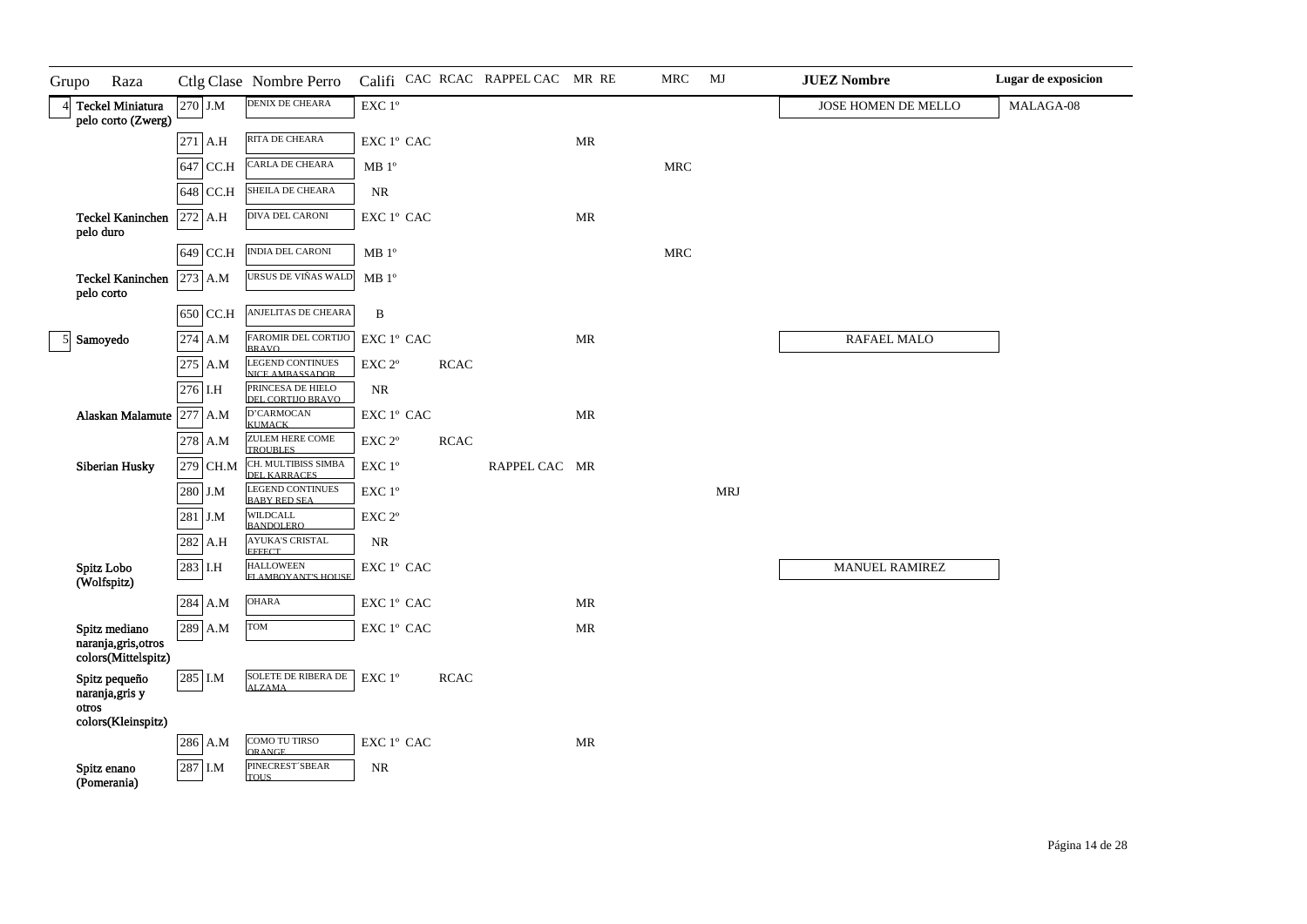| Grupo | Raza                         |           |           | Ctlg Clase Nombre Perro                   |                                                                     |             | Califi CAC RCAC RAPPEL CAC MR RE |    | MRC                  | MJ         | <b>JUEZ Nombre</b>    | Lugar de exposicion |
|-------|------------------------------|-----------|-----------|-------------------------------------------|---------------------------------------------------------------------|-------------|----------------------------------|----|----------------------|------------|-----------------------|---------------------|
|       | 5 Spitz enano<br>(Pomerania) |           | $288$ A.M | CAN XIU XIU EDWIN                         | $\rm NR$                                                            |             |                                  |    |                      |            | <b>MANUEL RAMIREZ</b> | MALAGA-08           |
|       |                              |           |           | 290 CH.M RASERA POMS                      | EXC 1°                                                              |             | RAPPEL CAC MR                    |    |                      |            |                       |                     |
|       |                              | 291 J.M   |           | <b>DIGNITY POWER</b>                      | $\rm NR$                                                            |             |                                  |    |                      |            |                       |                     |
|       |                              | 292 J.M   |           | <b>PASHA</b><br>MOMO'S POMS               | $\rm NR$                                                            |             |                                  |    |                      |            |                       |                     |
|       |                              | 293 I.H   |           | <b>BELSTAR'S SWEET</b>                    | $\ensuremath{\mathrm{EXC}}$ $2^{\mathrm{o}}$                        |             |                                  |    |                      |            |                       |                     |
|       |                              | 294 I.H   |           | <b>SELKEL</b><br><b>GRETA</b>             | $\ensuremath{\mathrm{EXC}}$ $1^{\mathrm{o}}$                        | <b>RCAC</b> |                                  |    |                      |            |                       |                     |
|       |                              | 295 I.H   |           | XX                                        | NR                                                                  |             |                                  |    |                      |            |                       |                     |
|       |                              |           | 296 A.H   | DE GADEL DRAG STAR                        | NR                                                                  |             |                                  |    |                      |            |                       |                     |
|       |                              |           | 297 A.H   | KING OF YHE RIVER<br><b>SPICA</b>         | $\mathop{\rm EXC}\nolimits$ $1^{\circ}$ $\mathop{\rm CAC}\nolimits$ |             |                                  |    |                      |            |                       |                     |
|       |                              |           | 298 CH.H  | DE CAN XIU XIU<br><b>FIONNA</b>           | $\rm NR$                                                            |             |                                  |    |                      |            |                       |                     |
|       |                              | 299 J.H   |           | <b>D'AMORE SILVA</b><br><b>CHOLITA</b>    | $\ensuremath{\mathrm{EXC}}$ $1^\mathrm{o}$                          |             |                                  |    |                      | <b>MRJ</b> |                       |                     |
|       |                              | $300$ J.H |           | POMRYTE HEY GOOD<br><b>LOOK'S NW GNBC</b> | $\rm NR$                                                            |             |                                  |    |                      |            |                       |                     |
|       |                              | 301 J.H   |           | <b>SPARKY PRINCESS</b><br>DIAMOND PUPPYS  | $\ensuremath{\mathrm{EXC}}$ $2^\mathrm{o}$                          |             |                                  |    |                      |            |                       |                     |
|       |                              |           | 651 CC.M  | <b>BUBBA DE KARLAND</b>                   | MB <sup>o</sup>                                                     |             |                                  |    | MRC                  |            |                       |                     |
|       |                              |           | 652 CC.M  | <b>JENUWANE MYSTERY</b><br>OF SHARAPOMS   | $\rm NR$                                                            |             |                                  |    |                      |            |                       |                     |
|       |                              |           | 653 CC.M  | <b>SOFFIES BAT BOY</b><br>DISEL.          | NR                                                                  |             |                                  |    |                      |            |                       |                     |
|       |                              |           | 654 CC.H  | <b>CANELA DE COSTA</b><br><b>CALIDA</b>   | MB 3°                                                               |             |                                  |    |                      |            |                       |                     |
|       |                              |           | 655 CC.H  | <b>KURAI</b>                              | $\, {\bf B}$                                                        |             |                                  |    |                      |            |                       |                     |
|       |                              |           | 656 CC.H  | WINNER POMS LADY<br><b>BOMBON</b>         | $\rm MB$ $1^{\rm o}$                                                |             |                                  |    |                      |            |                       |                     |
|       | Chow chow                    |           | 302 A.M   | <b>CRONOS DE AMURCAN</b>                  | $\ensuremath{\mathrm{EXC}}$ $2^{\mathrm{o}}$                        | <b>RCAC</b> |                                  |    |                      |            |                       |                     |
|       |                              |           | 303 A.M   | ECLIPSE DE CAN ALBA                       | $\mathop{\rm EXC}\nolimits$ $1^{\rm o}$ $\mathop{\rm CAC}\nolimits$ |             |                                  |    |                      |            |                       |                     |
|       |                              |           | 304 A.M   | SENSATTION DE AMURCAN                     | $\rm NR$                                                            |             |                                  |    |                      |            |                       |                     |
|       |                              |           | 305 CH.M  | CH ALMANZOR DE LOS<br><b>SALDEÑOS</b>     | $\ensuremath{\mathrm{EXC}}$ $1^{\mathrm{o}}$                        |             | RAPPEL CAC MR                    |    |                      |            |                       |                     |
|       |                              | 306 J.M   |           | TRISTAN DE LOS<br>PERROS DE BIGO          | $\ensuremath{\mathrm{EXC}}$ $1^{\mathrm{o}}$                        |             |                                  |    |                      | <b>MRJ</b> |                       |                     |
|       |                              |           | 307 A.H   | <b>SWEET DRAM OF XI AN</b><br>DE CAN ALBA | EXC 1° CAC                                                          |             |                                  |    |                      |            |                       |                     |
|       |                              | 308 J.H   |           | <b>ELEKTRA DE CAN</b><br><b>ALBA</b>      | $\rm NR$                                                            |             |                                  |    |                      |            |                       |                     |
|       |                              |           | 657 CC.H  | <b>MAGGY DE LOS</b><br>PERROS DE BIGO     | $\rm MB$ $1^{\rm o}$                                                |             |                                  |    | $\operatorname{MRC}$ |            |                       |                     |
|       | Eurasier                     | 309 J.H   |           | <b>KYRA</b>                               | $\ensuremath{\mathrm{EXC}}$ $1^\mathrm{o}$                          |             |                                  | MR |                      |            |                       |                     |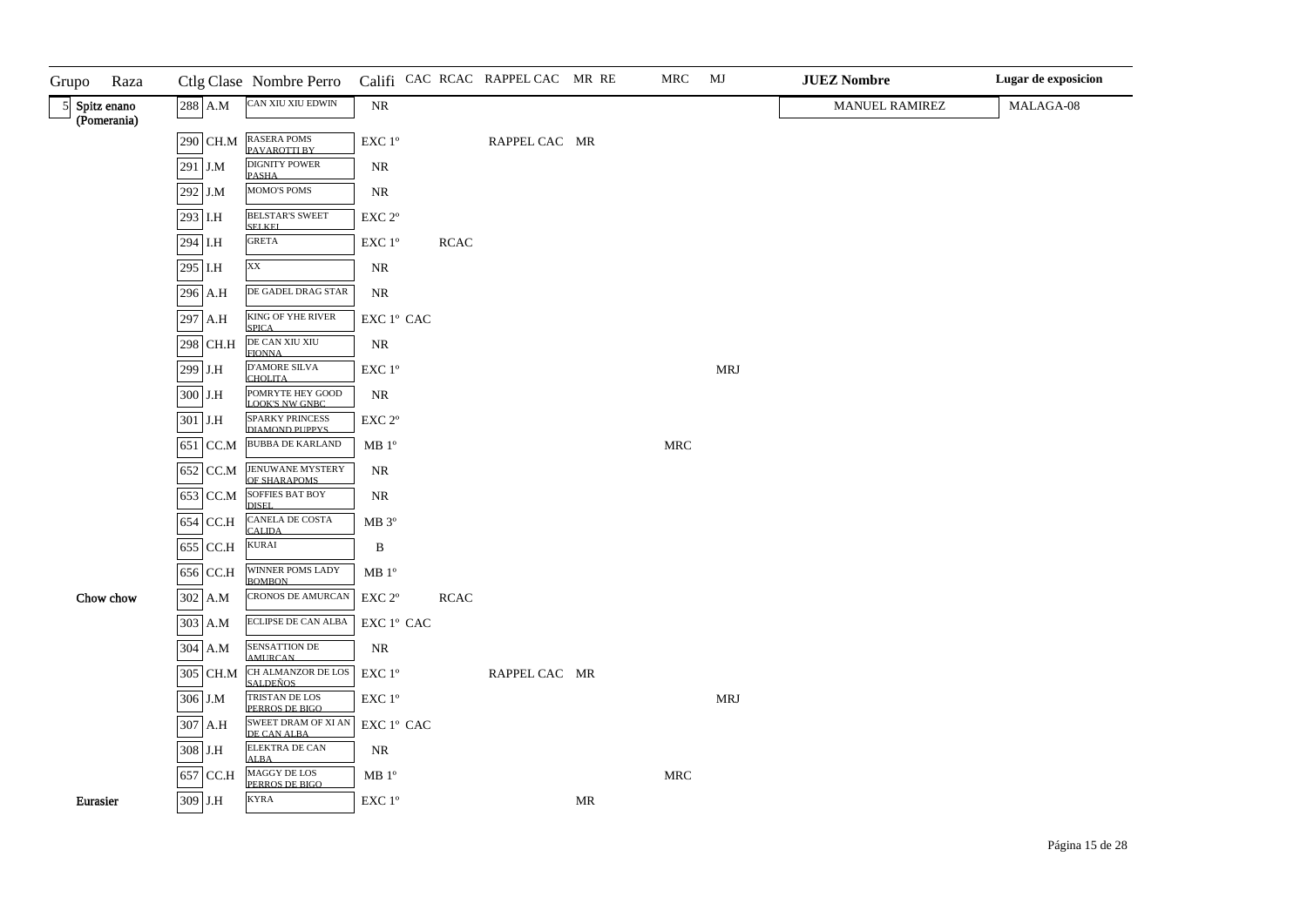| Grupo      | Raza                                  |            | Ctlg Clase Nombre Perro                   |                                              |             | Califi CAC RCAC RAPPEL CAC MR RE |                                   | <b>MRC</b>           | MJ         | <b>JUEZ Nombre</b>  | Lugar de exposicion |
|------------|---------------------------------------|------------|-------------------------------------------|----------------------------------------------|-------------|----------------------------------|-----------------------------------|----------------------|------------|---------------------|---------------------|
| 5 Akita    |                                       | 310 J.M    | <b>GENJI GO DE LA</b><br>SENDA DE         | EXC $1^\circ$                                |             |                                  | $\ensuremath{\mathsf{MR}}\xspace$ |                      |            | RAFAEL MALO         | MALAGA-08           |
|            |                                       | $311$ A.H  | LEGEND CONTINUES<br>SAYONARA URAKAZE      | EXC 1º CAC                                   |             |                                  |                                   |                      |            |                     |                     |
|            | Akita Americano                       | 312 J.M    | ANSHEE'S TOP DOLLAR                       | EXC 1°                                       |             |                                  |                                   |                      |            |                     |                     |
|            |                                       | 313 A.H    | PRECIOSA KEHILA DE<br>YING TAO            | EXC <sub>2°</sub>                            | <b>RCAC</b> |                                  |                                   |                      |            |                     |                     |
|            |                                       | 314 A.H    | <b>REWARI DREAM</b><br><b>MAKER</b>       | EXC 1º CAC                                   |             |                                  |                                   |                      |            |                     |                     |
|            |                                       | 315 A.H    | YING TAO<br>TOKUBETSUMA DE                | $\rm NR$                                     |             |                                  |                                   |                      |            |                     |                     |
|            |                                       | $316$ J.H  | ANSHEE DESSERT<br><b>TOJOS</b>            | $\ensuremath{\mathrm{EXC}}$ $1^\mathrm{o}$   |             |                                  | MR                                |                      |            |                     |                     |
|            |                                       | 658 CC.H   | KIRA DE ALDECODC                          | $\rm MB$ $1^{\rm o}$                         |             |                                  |                                   | $\operatorname{MRC}$ |            |                     |                     |
| Shiba      |                                       | 317 A.M    | KURO GITSUME<br><b>KICHIRO</b>            | EXC 1º CAC                                   |             |                                  | $\ensuremath{\mathsf{MR}}\xspace$ |                      |            | MANUEL RAMIREZ      |                     |
|            |                                       | 318 J.H    | SUZUKA GO SHUN'YOU<br><b>KENSHA</b>       | $\ensuremath{\mathrm{EXC}}$ $1^{\mathrm{o}}$ |             |                                  |                                   |                      | <b>MRJ</b> |                     |                     |
| Basenji    |                                       | 319 A.H    | ELDORADO'S<br><b>INTENSITY</b>            | EXC 1° CAC                                   |             |                                  | MR                                |                      |            |                     |                     |
|            | Perro sin pelo                        | 659 CC.H   | COLIMA                                    | $\rm MB$ $1^{\rm o}$                         |             |                                  |                                   | $\operatorname{MRC}$ |            |                     |                     |
|            | mejicano standard<br>(Xoloitzcuintle) |            |                                           |                                              |             |                                  |                                   |                      |            |                     |                     |
|            | Podenco canario                       | 320 A.M    | <b>GIRO DE CANEZA DE</b><br><b>MOCLEM</b> | EXC 1º CAC                                   |             |                                  | MR RE                             |                      |            | <b>CARLOS SALAS</b> |                     |
|            |                                       | 321 J.M    | NANO DE CANEZA DE<br>MOCLEM               | EXC 1°                                       |             |                                  |                                   |                      | <b>MRJ</b> |                     |                     |
|            |                                       | 322<br>A.H | SORIA DE CANEZA DE<br><b>MOCLEM</b>       | ${\rm EXC}$                                  |             |                                  |                                   |                      |            |                     |                     |
| pelo corto | Podenco Ibicenco                      | 323 A.M    | MOSCATEL IV OLEO                          | $\rm NR$                                     |             |                                  |                                   |                      |            |                     |                     |
|            | Podenco andaluz<br>med. pelo duro     | 324 A.M    | <b>ANTONIO DEL</b><br><b>MALAGUEÑO</b>    | EXC 1° CAC                                   |             |                                  | MR RE                             |                      |            |                     |                     |
|            | Podenco andaluz<br>med. pelo corto    | 326 A.M    | PAPU                                      | EXC 1° CAC                                   |             |                                  |                                   |                      |            |                     |                     |
|            |                                       | 327 A.M    | XAI DEL MARBAO                            | $\rm NR$                                     |             |                                  |                                   |                      |            |                     |                     |
|            |                                       | 328 I.H    | <b>ANACLETA</b>                           | EXC 1° CAC                                   |             |                                  | MR RE                             |                      |            |                     |                     |
|            |                                       | 329 A.H    | DIANA DEL MARBAO                          | EXC 2°                                       |             |                                  |                                   |                      |            |                     |                     |
|            |                                       | 330 A.H    | <b>GILDA DEL</b><br><b>MALAGUEÑO</b>      | EXC 3°                                       |             |                                  |                                   |                      |            |                     |                     |
|            |                                       | 331 A.H    | <b>LUNA</b>                               | EXC 1°                                       | <b>RCAC</b> |                                  |                                   |                      |            |                     |                     |
|            |                                       | 332 CH.H   | <b>BONIFACIA</b>                          | EXC 1°                                       |             |                                  |                                   |                      |            |                     |                     |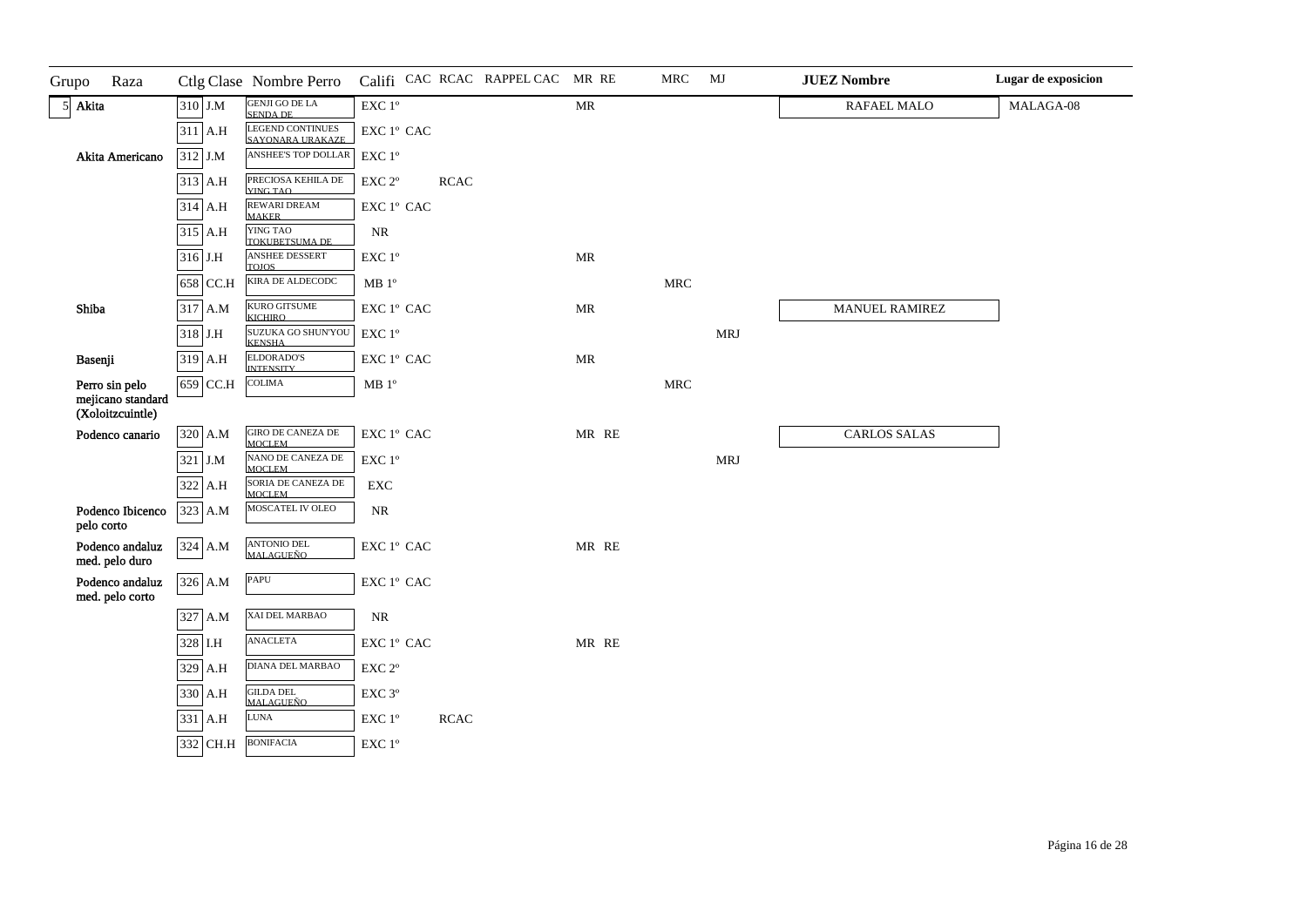| Grupo        | Raza                                                      |          | Ctlg Clase Nombre Perro                 |                                                                     |             | Califi CAC RCAC RAPPEL CAC MR RE |       | MRC                  | MJ         | <b>JUEZ Nombre</b>  | Lugar de exposicion |
|--------------|-----------------------------------------------------------|----------|-----------------------------------------|---------------------------------------------------------------------|-------------|----------------------------------|-------|----------------------|------------|---------------------|---------------------|
| $\mathbf{5}$ | Podenco andaluz<br>med. pelo<br>sedeño(sedoso y<br>largo) | 325 A.H  | BINAGA DEL<br>MALAGUEÑO                 | $\mathsf{EXC}\ 1^{\mathsf{o}}\ \mathsf{CAC}$                        |             |                                  | MR RE |                      |            | <b>CARLOS SALAS</b> | MALAGA-08           |
|              | Podenco andaluz<br>peq pelo corto                         | 333 A.H  | <b>RUBIA</b>                            | $\mathsf{EXC}\ 1^{\mathsf{o}}\ \mathsf{CAC}$                        |             |                                  | MR RE |                      |            |                     |                     |
|              |                                                           | 334 A.M  | GARBANZO DEL<br>MALAGUEÑO               | $\mathop{\rm EXC}\nolimits$ $1^{\rm o}$ $\mathop{\rm CAC}\nolimits$ |             |                                  |       |                      |            |                     |                     |
|              |                                                           | 335 J.M  | NEPTUNO EL CUERO<br><b>NEGRO</b>        | $\ensuremath{\mathrm{EXC}}$ $1^\mathrm{o}$                          |             |                                  |       |                      | <b>MRJ</b> |                     |                     |
|              |                                                           | 336 A.H  | <b>CHILLONA DEL</b><br><b>MALAGUEÑO</b> | NR                                                                  |             |                                  |       |                      |            |                     |                     |
|              |                                                           | 337 J.H  | <b>CORAL EL CUERO</b><br><b>NEGRO</b>   | $\rm NR$                                                            |             |                                  |       |                      |            |                     |                     |
|              | Maneto (no<br>aceptado FCI)                               | 338 CH.M | CH TITI                                 | $\ensuremath{\mathrm{EXC}}$<br>$1^\mathrm{o}$                       |             |                                  |       |                      |            |                     |                     |
|              |                                                           | 339 A.H  | MARTEÑA                                 | ${\rm EXC}$ $1^{\rm o}$ ${\rm CAC}$                                 |             |                                  |       |                      |            |                     |                     |
|              |                                                           | 660 CC.H | JULIA DE GALE DE LA<br><b>RIBERA</b>    | $\rm MB$ $1^{\rm o}$                                                |             |                                  |       | $\operatorname{MRC}$ |            |                     |                     |
|              |                                                           | 661 J.H  | PEPA DE GALE DE LA<br><b>RIBERA</b>     | EXC 1°                                                              |             |                                  | MR RE |                      |            |                     |                     |
|              | 6 Basset Hound                                            | 340 J.H  | DANZA DA FRAGA<br><b>ENMEIGADA</b>      | EXC 1°                                                              |             |                                  | MR    |                      |            | RAFAEL MALO         |                     |
|              | <b>Beagle</b>                                             | 341 I.M  | LOS CESPEDES RAYO                       | $\ensuremath{\mathrm{EXC}}$ $1^\mathrm{o}$                          | <b>RCAC</b> |                                  |       |                      |            |                     |                     |
|              |                                                           | 662 CC.H | LOS CESPEDES W ISIS II                  | $\rm NR$                                                            |             |                                  |       |                      |            |                     |                     |
|              |                                                           | 719 CH.H | <b>ALTAJARA UP</b><br><b>GRADING</b>    | $\ensuremath{\mathrm{EXC}}$ $1^\mathrm{o}$                          |             | RAPPEL CAC MR                    |       |                      |            |                     |                     |
|              |                                                           | 720 A.M  | ELTON DE ALTERRIAL                      | $\mathop{\rm EXC}\nolimits$ $1^{\rm o}$ $\mathop{\rm CAC}\nolimits$ |             |                                  |       |                      |            |                     |                     |
|              |                                                           | 721 J.H  | <b>ALTAJARA THE QUEEN</b>               | $\ensuremath{\mathrm{EXC}}$ $1^\mathrm{o}$                          |             |                                  |       |                      | <b>MRJ</b> |                     |                     |
|              | Rhodesian<br>ridgeback                                    | 342 A.M  | CEPELING<br>NIEWIERSKIE LAKI            | $\rm NR$                                                            |             |                                  |       |                      |            |                     |                     |
|              |                                                           | 343 A.H  | MOLEMA MUA ROO<br><b>FOREVER</b>        | EXC                                                                 |             |                                  |       |                      |            |                     |                     |
|              | Dálmata<br>(Dalmatinac)                                   | 344 A.M  | <b>BRUNO DE BELSO</b><br><b>ARABIT</b>  | $\ensuremath{\mathrm{EXC}}$ $2^{\mathrm{o}}$                        | <b>RCAC</b> |                                  |       |                      |            |                     |                     |
|              |                                                           | 345 A.M  | CONSTANTINO DE<br>BELSO ARABIT          | NR                                                                  |             |                                  |       |                      |            |                     |                     |
|              |                                                           | 346 A.M  | FICTUS DE CLIVEAL                       | $\mathop{\rm EXC}\nolimits$ $1^{\rm o}$ $\mathop{\rm CAC}\nolimits$ |             |                                  | MR    |                      |            |                     |                     |
|              |                                                           | 347 A.M  | PONGO DE ANUBIS                         | $\rm NR$                                                            |             |                                  |       |                      |            |                     |                     |
|              |                                                           | 348 A.H  | SAMI                                    | ${\rm EXC}$ $1^{\rm o}$ ${\rm CAC}$                                 |             |                                  |       |                      |            |                     |                     |
|              |                                                           | 663 CC.M | <b>APOLO</b>                            | $\rm MB$ $1^{\rm o}$                                                |             |                                  |       | $\operatorname{MRC}$ |            |                     |                     |
|              |                                                           | 664 CC.M | <b>THERON</b>                           | $\rm MB$ $2^{\rm o}$                                                |             |                                  |       |                      |            |                     |                     |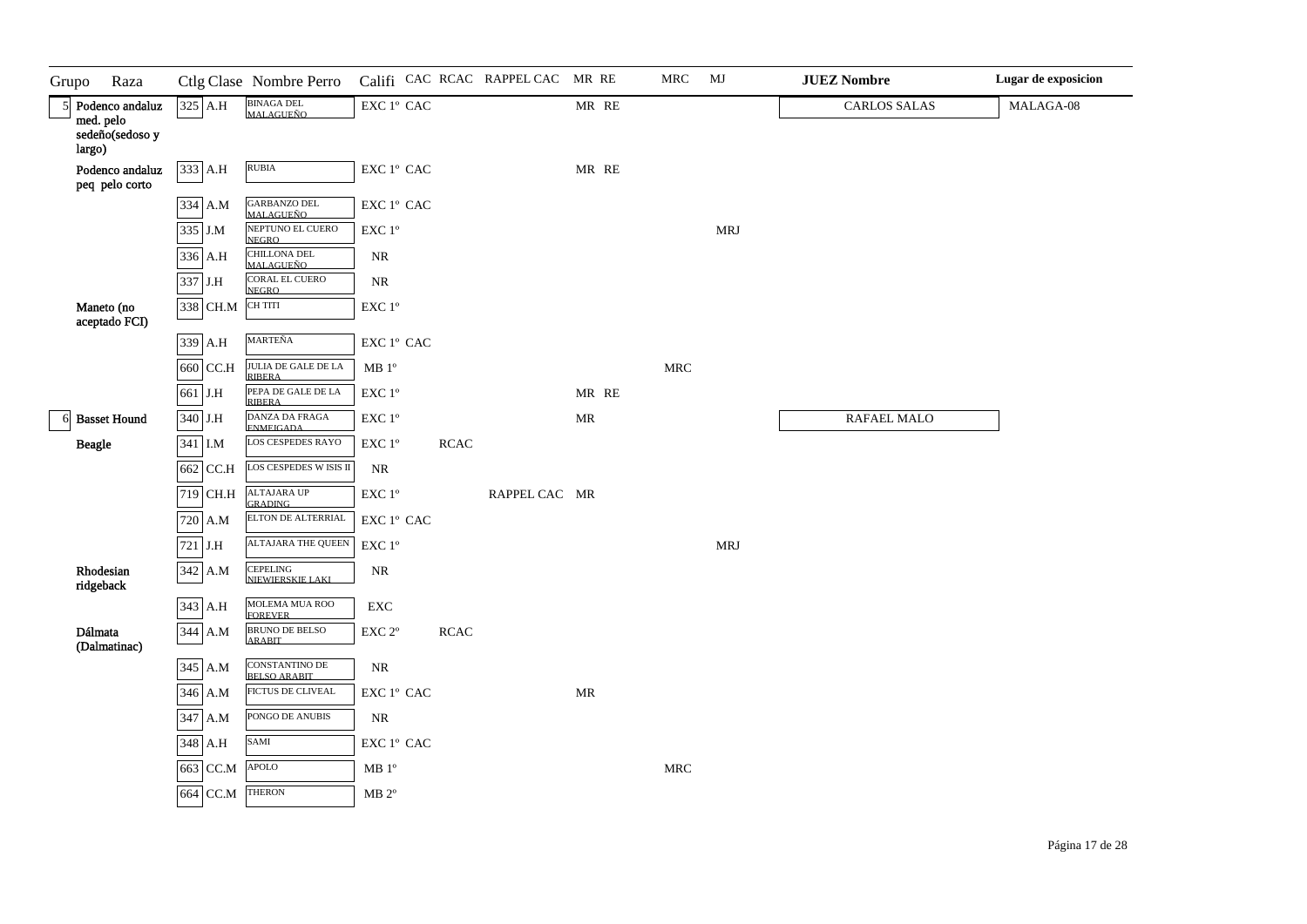| Grupo | Raza                           |          | Ctlg Clase Nombre Perro                        |                                                                     |             | Califi CAC RCAC RAPPEL CAC MR RE |       | MRC                  | MJ | <b>JUEZ Nombre</b> | Lugar de exposicion |
|-------|--------------------------------|----------|------------------------------------------------|---------------------------------------------------------------------|-------------|----------------------------------|-------|----------------------|----|--------------------|---------------------|
|       | 6 Dálmata<br>(Dalmatinac)      | 665 CC.H | <b>ADARA</b>                                   | $\rm MB$ $1^{\rm o}$                                                |             |                                  |       |                      |    | RAFAEL MALO        | MALAGA-08           |
|       | Braco alemán de<br>pelo corto  | 349 A.M  | ANLLI DE ARVIAL DE<br><b>SADIM</b>             | $\mathop{\rm EXC}\nolimits$ $1^{\rm o}$ $\mathop{\rm CAC}\nolimits$ |             |                                  | MR    |                      |    |                    |                     |
|       |                                | 350 A.H  | ANUK DE LA HAILLE<br><b>AULOUP</b>             | $\rm NR$                                                            |             |                                  |       |                      |    |                    |                     |
|       | Braco de Weimar<br>pelo corto  | 351 A.M  | <b>BACO GHOSTS OF</b><br><b>PINAMAR</b>        | EXC 1° CAC                                                          |             |                                  | MR    |                      |    |                    |                     |
|       |                                | 352 I.H  | CASA DE JUNO AN<br><b>AFFAIRIN</b>             | $\rm NR$                                                            |             |                                  |       |                      |    |                    |                     |
|       | Perdiguero de<br><b>Burgos</b> | 353 A.M  | FAX DE VILLAMORICO                             | ${\rm EXC}\ 1^{\rm o}$ CAC                                          |             |                                  |       |                      |    |                    |                     |
|       |                                | 354 A.H  | TIKA DE VILLAMORICO                            | ${\rm EXC}\ 1^{\rm o}$ CAC                                          |             |                                  | MR RE |                      |    |                    |                     |
|       | Braco húngaro<br>pelo corto    | 355 I.M  | CIELO DEL SUR<br>DUCHANS CLEVET                | $\mathop{\rm EXC}\nolimits$ $1^{\rm o}$ $\mathop{\rm CAC}\nolimits$ |             |                                  | MR    |                      |    |                    |                     |
|       | Epagneul breton                | 356 A.M  | CHICO                                          | ${\rm EXC}\ 1^{\rm o}$ CAC                                          |             |                                  | MR    |                      |    |                    |                     |
|       | Spinone italiano               | 357 A.M  | ITALIX SOGNO D'ORO<br><b>DELLA BEDESLEA</b>    | $\rm NR$                                                            |             |                                  |       |                      |    |                    |                     |
|       |                                | 358 I.H  | <b>BEDESLEA TRICK</b><br>OTHE TAIL             | EXC 1° CAC                                                          |             |                                  | MR    |                      |    |                    |                     |
|       | Pointer                        | 359 A.M  | <b>BORIS DE VELIS</b>                          | $\mathop{\rm EXC}\nolimits$ $1^{\rm o}$ $\mathop{\rm CAC}\nolimits$ |             |                                  |       |                      |    |                    |                     |
|       |                                | 360 CH.M | CH AIRE DE LA<br><b>CUESTA ROMERO</b>          | $\ensuremath{\mathrm{EXC}}$ $1^{\mathrm{o}}$                        |             | RAPPEL CAC                       |       |                      |    |                    |                     |
|       |                                | 361 A.H  | ARMONIA DE LA<br><b>CUESTA ROMERO</b>          | EXC 1° CAC                                                          |             |                                  |       |                      |    |                    |                     |
|       |                                | 362 CH.H | CH FRANZINI KIRA                               | $\ensuremath{\text{EXC}}$<br>$1^{\ensuremath{\text{o}}}$            |             | RAPPEL CAC MR                    |       |                      |    |                    |                     |
|       |                                | 666 CC.M | TANI DE VELIS                                  | $\rm NR$                                                            |             |                                  |       |                      |    |                    |                     |
|       | Setter Gordon)                 | 363 T.M  | <b>SCHOFIELD</b><br><b>SUNSETTERS</b>          | $\rm NR$                                                            |             |                                  |       |                      |    |                    |                     |
|       |                                | 364 A.M  | <b>JOVISION'S ARROW</b>                        | $\rm NR$                                                            |             |                                  |       |                      |    |                    |                     |
|       |                                | 365 I.H  | <b>SUNSETTER'S</b><br><b>BOHEMIAN RHAPSODY</b> | $\rm NR$                                                            |             |                                  |       |                      |    |                    |                     |
|       | Setter Irlandés<br>Rojo        | 366 CH.H | <b>CH CAMAGEN'S</b><br><b>BURNING DESIRE</b>   | EXC 1°                                                              |             | RAPPEL CAC MR                    |       |                      |    |                    |                     |
|       | Flat-Coated<br>Retriever       | 667 CC.H | ALMANZA MAY I<br><b>SALUTE YOU</b>             | MB 1 <sup>o</sup>                                                   |             |                                  |       | $\operatorname{MRC}$ |    | FRANCISCO RANEA    |                     |
|       | Labrador Retriever 367 I.M     |          | DE TRIGUEROS<br><b>DUENDE</b>                  | $\rm NR$                                                            |             |                                  |       |                      |    |                    |                     |
|       |                                | 368 I.M  | EROS JARAZAID                                  | EXC 1°                                                              |             |                                  |       |                      |    |                    |                     |
|       |                                | 369 I.M  | FURIOSO DE SCAMPY                              | EXC 2°                                                              |             |                                  |       |                      |    |                    |                     |
|       |                                | 370 I.H  | <b>SIMANDEM ICE</b><br><b>MAIDEN AT OCEANO</b> | $\ensuremath{\mathrm{EXC}}$ $2^{\mathrm{o}}$                        | <b>RCAC</b> |                                  |       |                      |    |                    |                     |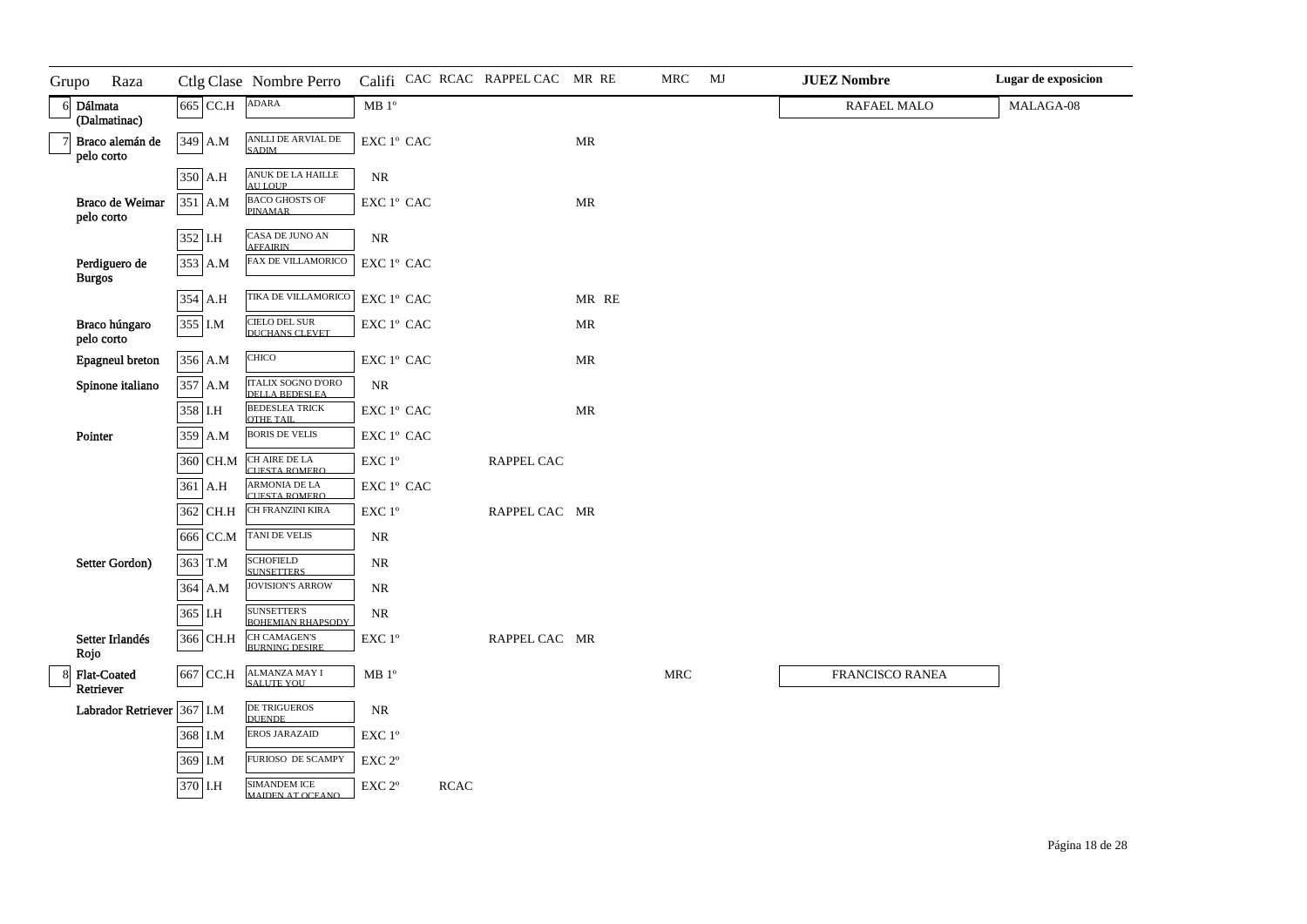| Grupo | Raza                         |             | Ctlg Clase Nombre Perro Califi CAC RCAC RAPPEL CAC MR RE |                                                                     |             |    | MRC                  | MJ         | <b>JUEZ Nombre</b> | Lugar de exposicion |
|-------|------------------------------|-------------|----------------------------------------------------------|---------------------------------------------------------------------|-------------|----|----------------------|------------|--------------------|---------------------|
|       | 8 Labrador Retriever 371 I.M |             | <b>TORERO DE</b><br>ALVARAZIZ.                           | NR                                                                  |             |    |                      |            | FRANCISCO RANEA    | MALAGA-08           |
|       |                              | 372 A.M     | ALVARAZIZ SUPUESTO                                       | $\ensuremath{\mathrm{EXC}}$ $2^{\mathrm{o}}$                        | <b>RCAC</b> |    |                      |            |                    |                     |
|       |                              | 373 A.M     | <b>ERASE UNA VEZ</b><br><b>FANDANGO</b>                  | ${\bf MB}$                                                          |             |    |                      |            |                    |                     |
|       |                              | 374 A.M     | ERASE UNA VEZ<br><b>TANGO</b>                            | $\ensuremath{\mathrm{EXC}}\,4^{\mathrm{o}}$                         |             |    |                      |            |                    |                     |
|       |                              | 375 A.M     | FUNES DE RIO NEVADO                                      | $\mathbf{MB}$                                                       |             |    |                      |            |                    |                     |
|       |                              | 376 A.M     | HYMAGINA SEVEN<br><b>SECONDS</b>                         | EXC <sub>3°</sub>                                                   |             |    |                      |            |                    |                     |
|       |                              | 377 A.M     | LEJIE SPORTING<br><b>CHANCE</b>                          | $\rm NR$                                                            |             |    |                      |            |                    |                     |
|       |                              | 378 A.M     | PUMPKIN DE RIO<br><b>NEVADO</b>                          | $\mathop{\rm EXC}\nolimits$ $1^{\rm o}$ $\mathop{\rm CAC}\nolimits$ |             | MR |                      |            |                    |                     |
|       |                              | 379 A.M     | TANGO BLUE ARMY<br><b>DANCING</b>                        | NR                                                                  |             |    |                      |            |                    |                     |
|       |                              | $380\,$ J.M | <b>BURBERRY DE</b><br><b>PINECAN</b>                     | $\ensuremath{\mathrm{EXC}}$ $1^{\mathrm{o}}$                        |             |    |                      |            |                    |                     |
|       |                              | 381 J.M     | <b>SILRONRAYS</b><br><b>CHANCES TAKEN BY</b>             | $\ensuremath{\mathrm{EXC}}$ $2^{\mathrm{o}}$                        |             |    |                      |            |                    |                     |
|       |                              | 382 V.M     | <b>AZABACHE BAHIA</b><br><b>DORADA</b>                   | NR                                                                  |             |    |                      |            |                    |                     |
|       |                              | 383 I.H     | CARESS BY SUN DU<br><b>GOURG D'ENFER</b>                 | EXC 1° CAC                                                          |             |    |                      |            |                    |                     |
|       |                              | 384 I.H     | KIARA DE EL BROSQUE                                      | MB                                                                  |             |    |                      |            |                    |                     |
|       |                              | 385 A.H     | DE LLUMO LOVE ME<br>DO                                   | $\rm NR$                                                            |             |    |                      |            |                    |                     |
|       |                              | 386 A.H     | KOWALSKI GAVIOTA                                         | MB                                                                  |             |    |                      |            |                    |                     |
|       |                              | 387 A.H     | PERROS DE SANT<br><b>JOHNS SUGAR BABY</b>                | MB                                                                  |             |    |                      |            |                    |                     |
|       |                              | 388 A.H     | SORAYA DE DIANA<br><b>CAMPO</b>                          | MB                                                                  |             |    |                      |            |                    |                     |
|       |                              | 389 J.H     | ARENA DE OLIVARCAN                                       | $\ensuremath{\mathrm{EXC}}$ $3^{\mathrm{o}}$                        |             |    |                      |            |                    |                     |
|       |                              | 390 J.H     | <b>BEGONIA DE ARUNCI</b>                                 | $\ensuremath{\mathrm{EXC}}$ $2^\mathrm{o}$                          |             |    |                      |            |                    |                     |
|       |                              | 391 J.H     | <b>BUGANVILLA DE</b><br><b>ARUNCL</b>                    | NR                                                                  |             |    |                      |            |                    |                     |
|       |                              | 392 J.H     | <b>CAROLA DE</b><br><b>ABIGILROD</b>                     | $\rm NR$                                                            |             |    |                      |            |                    |                     |
|       |                              | 393 J.H     | DE LA ENNA MADE TO<br><b>MEASURE</b>                     | NR                                                                  |             |    |                      |            |                    |                     |
|       |                              | 394 J.H     | <b>JARA D'EDUCAN</b>                                     | MB                                                                  |             |    |                      |            |                    |                     |
|       |                              | 395 J.H     | <b>LOLCAAB DE LOS<br/>PAZOS DE NANGO</b>                 | $\ensuremath{\mathrm{EXC}}$<br>$1^{\mathrm{o}}$                     |             |    |                      | <b>MRJ</b> |                    |                     |
|       |                              | 668 CC.M    | PERROS DE SANT<br><b>JOHNS GENTLEMAN</b>                 | $\rm NR$                                                            |             |    |                      |            |                    |                     |
|       |                              | 670 CC.H    | CHUI DE OLIVARCAN                                        | MB <sup>o</sup>                                                     |             |    | $\operatorname{MRC}$ |            |                    |                     |
|       |                              | $671$ CC.H  | <b>LINDA</b>                                             | $\rm NR$                                                            |             |    |                      |            |                    |                     |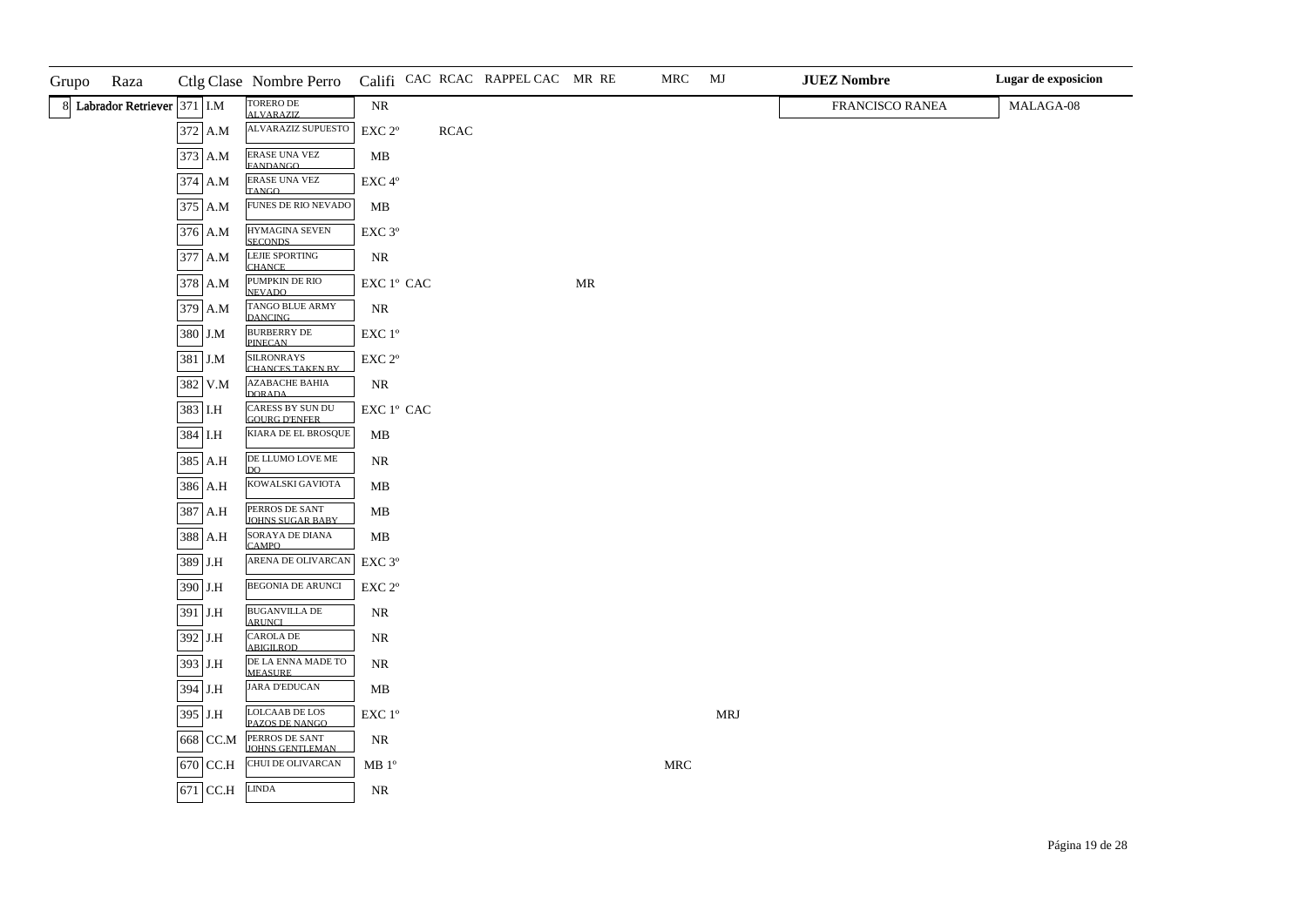| Grupo | Raza                          |             | Ctlg Clase Nombre Perro                                  |                                                 |             | Califi CAC RCAC RAPPEL CAC MR RE |    | MRC                  | MJ         | <b>JUEZ Nombre</b> | Lugar de exposicion |
|-------|-------------------------------|-------------|----------------------------------------------------------|-------------------------------------------------|-------------|----------------------------------|----|----------------------|------------|--------------------|---------------------|
|       | 8 Labrador Retriever 672 CC.H |             | MAX & MARA SKY                                           | $MB 2^{\circ}$                                  |             |                                  |    |                      |            | FRANCISCO RANEA    | MALAGA-08           |
|       |                               | 673 CC.H    | PERROS DE SANT<br>JOHNS MY COAL GIRL                     | NR                                              |             |                                  |    |                      |            |                    |                     |
|       | Golden Retriever              | 396 I.M     | <b>TERRA KELTICA</b><br><b>FRENCH AFFAIR</b>             | EXC 2°                                          |             |                                  |    |                      |            |                    |                     |
|       |                               | 397 I.M     | ZAMPANZAR ABSOLUT<br><b>CITRON</b>                       | EXC 1°                                          |             |                                  |    |                      |            |                    |                     |
|       |                               | 398 A.M     | <b>BARON OF STANROPH</b><br>DU DOMAINE DES               | EXC 1º CAC                                      |             |                                  | MR |                      |            |                    |                     |
|       |                               | 399 A.M     | NO RUSH DE TERRA DI<br><b>SIENA</b>                      | EXC 3°                                          |             |                                  |    |                      |            |                    |                     |
|       |                               | 400 A.M     | SHAMAN KING DE RIA<br><b>VELA</b>                        | EXC 2°                                          | <b>RCAC</b> |                                  |    |                      |            |                    |                     |
|       |                               | 401 CH.M    | CH LUCKY MAN DE<br><b>RIAVELA</b>                        | EXC 2°                                          |             |                                  |    |                      |            |                    |                     |
|       |                               | 402 CH.M    | CH RITZLYN RICK<br>O'SHAY                                | $\ensuremath{\mathrm{EXC}}$<br>$1^{\mathrm{o}}$ |             |                                  |    |                      |            |                    |                     |
|       |                               | 403 CH.M    | CH SONHO DOURADO<br>DE RIA VELA                          | EXC 3°                                          |             |                                  |    |                      |            |                    |                     |
|       |                               | $404\,$ J.M | <b>CANTAMARES</b><br><b>TARIFA'S WIND</b>                | $\ensuremath{\mathrm{EXC}}$ $2^{\mathrm{o}}$    |             |                                  |    |                      |            |                    |                     |
|       |                               | 405 J.M     | DE LA ENNA NOT FOR<br><b>SALE</b>                        | NR                                              |             |                                  |    |                      |            |                    |                     |
|       |                               | 406 J.M     | YAKE DAKE DE RIA<br><b>VELA</b>                          | EXC 1°                                          |             |                                  |    |                      |            |                    |                     |
|       |                               | 407 I.H     | KUKKOLA MAYBE<br>FOREVER DE RIA VELA                     | MB                                              |             |                                  |    |                      |            |                    |                     |
|       |                               | 408 I.H     | MAGGIE SIMPSON DEL<br><b>ATRAPASUEÑOS</b>                | EXC 2°                                          |             |                                  |    |                      |            |                    |                     |
|       |                               | 409 I.H     | MY LITTLE FRIEND<br><b>LOVE</b>                          | EXC 1°                                          |             |                                  |    |                      |            |                    |                     |
|       |                               | 410 I.H     | TERRA KELTICA MON<br><b>AMOUR</b>                        | MB                                              |             |                                  |    |                      |            |                    |                     |
|       |                               | $411$ A.H   | DOLCHE CANDY DE<br><b>RIA VELA</b>                       | NR                                              |             |                                  |    |                      |            |                    |                     |
|       |                               | $412$ A.H   | FULL MOON DE TERRA<br><b>DI SIENA</b>                    | EXC 2°                                          | $\sf RCAC$  |                                  |    |                      |            |                    |                     |
|       |                               | $413$ CC.H  | MEDITERRANIAN DE<br>TERRA DI SIENA                       | MB <sup>o</sup>                                 |             |                                  |    | $\operatorname{MRC}$ |            |                    |                     |
|       |                               | $414$ A.H   | PIT LANE DE RIA VELA                                     | EXC 1º CAC                                      |             |                                  |    |                      |            |                    |                     |
|       |                               | $415$ A.H   | STANROPH SPANISH<br>EYES DE TERRA DI                     | <b>NR</b>                                       |             |                                  |    |                      |            |                    |                     |
|       |                               | $416$ CC.H  | TIRRENIAN DE TERRA<br>DI SIENA                           | MB                                              |             |                                  |    |                      |            |                    |                     |
|       |                               | 417 A.H     | TROBBLE IN PARADISE<br>DE RIA VELA                       | NR                                              |             |                                  |    |                      |            |                    |                     |
|       |                               | 418 CH.H    | $\overline{\text{NATIVEGOLD}}$<br><b>DIAMOND FOREVER</b> | NR                                              |             |                                  |    |                      |            |                    |                     |
|       |                               | 419 J.H     | DEWMIST DAISYGRACE                                       | MB                                              |             |                                  |    |                      |            |                    |                     |
|       |                               | 420 J.H     | MOUNT DANA DE RIA<br><b>VELA</b>                         | $\ensuremath{\mathrm{EXC}}$<br>$1^{\mathrm{o}}$ |             |                                  |    |                      | <b>MRJ</b> |                    |                     |
|       |                               | 421 J.H     | SHE IS A MIRACLE DE<br>TERRA DI SIENA                    | $EXC 2^{\circ}$                                 |             |                                  |    |                      |            |                    |                     |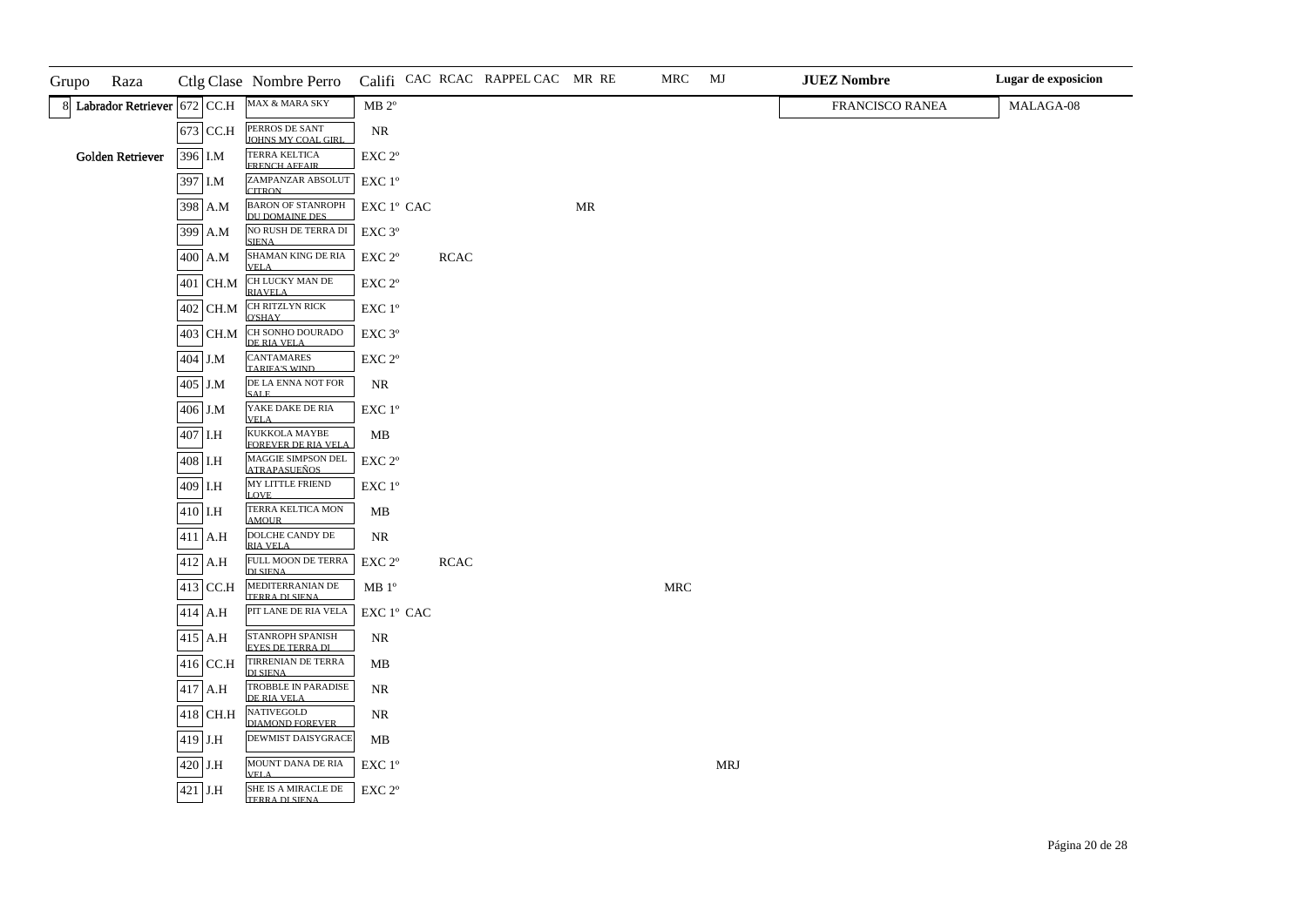| Grupo  | Raza                               |          | Ctlg Clase Nombre Perro                        |                                                                     |             | Califi CAC RCAC RAPPEL CAC MR RE | MRC | MJ         | <b>JUEZ Nombre</b>  | Lugar de exposicion |
|--------|------------------------------------|----------|------------------------------------------------|---------------------------------------------------------------------|-------------|----------------------------------|-----|------------|---------------------|---------------------|
|        | 8 Golden Retriever                 | 422 J.H  | THEVENET VENUS<br><b>LOVE'S GODDESS</b>        | MB                                                                  |             |                                  |     |            | FRANCISCO RANEA     | MALAGA-08           |
|        |                                    |          | 674 CC.M LENDAMOURA OLD<br><b>PARR</b>         | $MB$ <sup>4°</sup>                                                  |             |                                  |     |            |                     |                     |
|        |                                    | 675 CC.M | MAD ABOUT YOU DE<br>RIA VELA                   | MB 1 <sup>o</sup>                                                   |             |                                  |     |            |                     |                     |
|        |                                    | 676 CC.M | MY LITTLE FRIEND<br>PURE DIAMOND               | $\rm NR$                                                            |             |                                  |     |            |                     |                     |
|        |                                    | 677 CC.M | RED SEA DE TERRA DI<br><b>SIENA</b>            | $MB 3^{\circ}$                                                      |             |                                  |     |            |                     |                     |
|        |                                    | 678 CC.M | SUNDOWNER DE RIA<br><b>VELA</b>                | MB 2 <sup>o</sup>                                                   |             |                                  |     |            |                     |                     |
|        |                                    | 679 CC.H | LOLITA DE RIA VELA                             | MB                                                                  |             |                                  |     |            |                     |                     |
|        |                                    | 680 CC.H | MIAMI GLOW DE RIA<br><b>VELA</b>               | MB                                                                  |             |                                  |     |            |                     |                     |
|        |                                    | 681 CC.H | MON CHERI DE RIA<br><b>VELA</b>                | MB                                                                  |             |                                  |     |            |                     |                     |
|        |                                    | 682 CC.H | PORQUE YO LO VALGO<br>DE RIA VELA              | $MB 3^{\circ}$                                                      |             |                                  |     |            |                     |                     |
|        |                                    | 683 CC.H | <b>SARABI DE CAMPOS</b><br><b>ROMERO</b>       | MB 2 <sup>o</sup>                                                   |             |                                  |     |            |                     |                     |
|        |                                    | 684 CC.H | SHALMA DE YOEM                                 | MB                                                                  |             |                                  |     |            |                     |                     |
|        |                                    | 685 CC.H | <b>ZAMPANZAR PENNIES</b><br><b>FROM HEAVEN</b> | $\mathbf{MB}$                                                       |             |                                  |     |            |                     |                     |
| Ingles | <b>Cocker Spaniel</b>              | 423 J.M  | <b>BACARANTA TON TON</b>                       | EXC 1°                                                              |             |                                  |     | <b>MRJ</b> |                     |                     |
|        |                                    | 424 I.M  | LUJESA FIORENZA                                | EXC <sub>2°</sub>                                                   | <b>RCAC</b> |                                  |     |            |                     |                     |
|        |                                    | 425 A.M  | CHE LEES HARLEY                                | MB                                                                  |             |                                  |     |            |                     |                     |
|        |                                    | 426 A.M  | DAVISSON FAT BOY<br><b>SECORCAN FINIAN'S</b>   | <b>NR</b>                                                           |             |                                  |     |            |                     |                     |
|        |                                    | 427 A.M  | <b>DREAM</b><br><b>TAJMAHAL</b>                | $\rm NR$                                                            |             |                                  |     |            |                     |                     |
|        |                                    | 428 A.M  | <b>SUNDREAMER</b><br>VIANSET X FACTOR          | $\mathop{\rm EXC}\nolimits$ $1^{\rm o}$ $\mathop{\rm CAC}\nolimits$ |             |                                  |     |            |                     |                     |
|        |                                    | 429 CH.M | <b>BACARANTA NABUCO</b>                        | EXC 1°                                                              |             | RAPPEL CAC MR                    |     |            |                     |                     |
|        |                                    | 430 A.H  | <b>GRASSLAND</b>                               | $\mathop{\rm EXC}\nolimits$ $1^{\rm o}$ $\mathop{\rm CAC}\nolimits$ |             |                                  |     |            |                     |                     |
|        |                                    | 431 A.H  | <b>BLOOMINE STAR</b><br>TIMTI DE PILMATSGOS    | EXC 3°                                                              |             |                                  |     |            |                     |                     |
|        |                                    | 432 A.H  | <b>VIANSET</b><br>WONDERFIILL WITCH            | EXC 2°                                                              | $\sf RCAC$  |                                  |     |            |                     |                     |
|        |                                    | 433 CH.H | BACARANTA<br>PENELOPE                          | ${\rm EXC}$                                                         |             |                                  |     |            |                     |                     |
|        | <b>Cocker Spaniel</b><br>Americano | 435 A.M  | DON'T WORRY BE<br>HAPPY IMAGINARY              | $MB 1^{\circ}$                                                      |             |                                  |     |            | JOSE HOMEN DE MELLO |                     |
|        |                                    | 436 A.H  | ARTEMISINA'S RED<br><b>PEARL</b>               | $\rm MB$ $3^{\rm o}$                                                |             |                                  |     |            |                     |                     |
|        |                                    | 437 A.H  | <b>CARFI BRUXY</b>                             | $\rm MB$ $2^{\rm o}$                                                |             |                                  |     |            |                     |                     |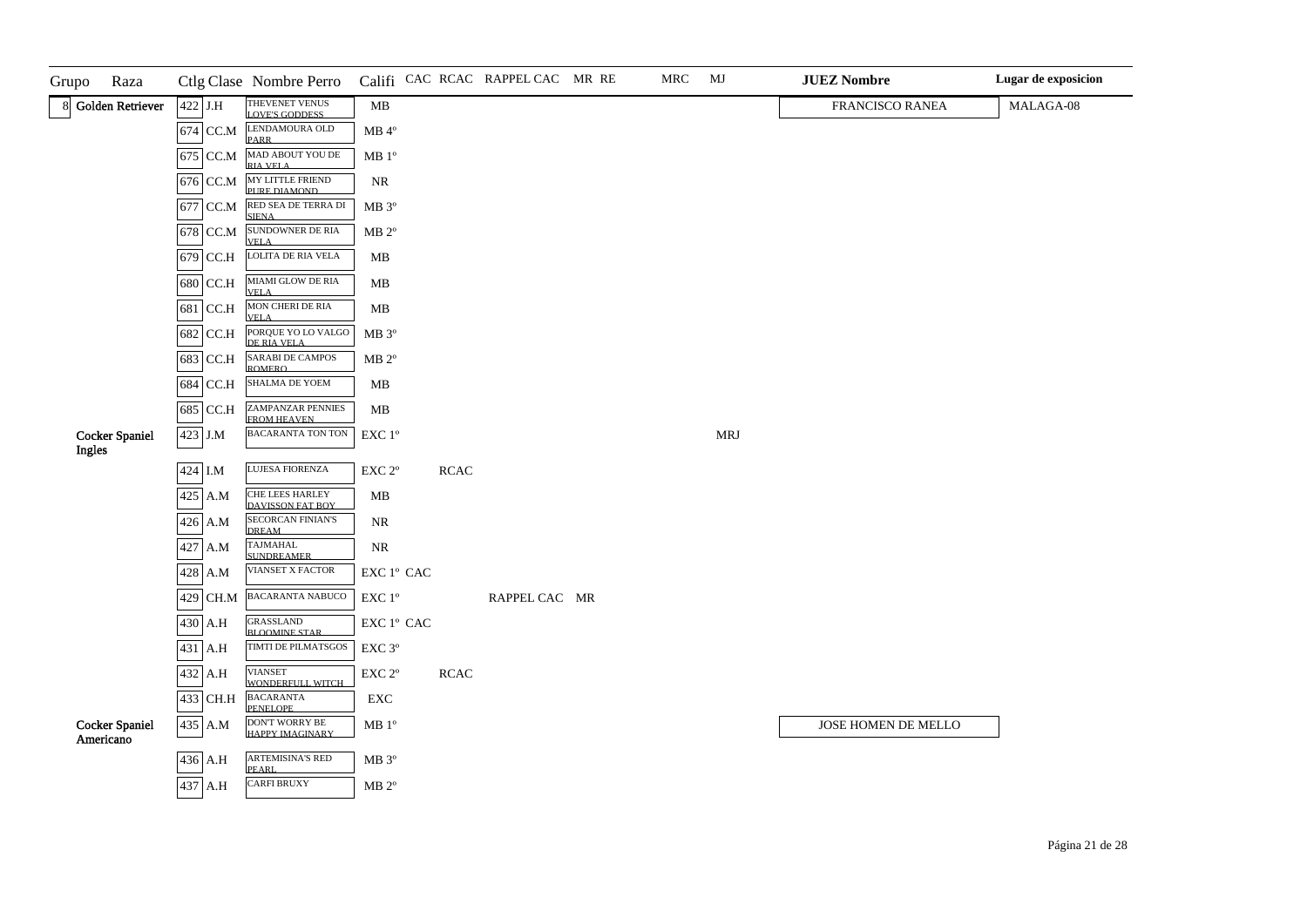| Raza<br>Grupo                 |           | Ctlg Clase Nombre Perro Califi CAC RCAC RAPPEL CAC MR RE |                                              |               |    | MRC                  | MJ | <b>JUEZ Nombre</b>  | Lugar de exposicion |
|-------------------------------|-----------|----------------------------------------------------------|----------------------------------------------|---------------|----|----------------------|----|---------------------|---------------------|
| 8 Cocker Spaniel<br>Americano | 438 A.H   | CHARLES DICKENS<br>SENSEQUS WHISPER                      | $\rm MB$ $1^{\rm o}$                         |               |    |                      |    | JOSE HOMEN DE MELLO | MALAGA-08           |
|                               | 439 CH.H  | <b>FAIRIES ISABELLE DE</b><br>LA GRAN ALDEA              | $\ensuremath{\mathrm{EXC}}$ $1^{\mathrm{o}}$ | RAPPEL CAC MR |    |                      |    |                     |                     |
|                               | 686 CC.M  | <b>CARFI DIOR</b>                                        | $\rm MB$ $1^{\rm o}$                         |               |    | $\operatorname{MRC}$ |    |                     |                     |
|                               | 687 CC.H  | <b>CARFI EDANA</b>                                       | $\rm NR$                                     |               |    |                      |    |                     |                     |
| Perro de Agua<br>Portugues    | 440 A.H   | LA LUNA DO MONTE<br>DO CATULA                            | EXC 1º CAC                                   |               | MR |                      |    |                     |                     |
| Perro de Agua<br>Español      | 441 I.M   | ${\bf ABEL}$                                             | $\rm NR$                                     |               |    |                      |    |                     |                     |
|                               | 442 I.M   | <b>ALBORAN DE AGUAS</b><br>DEL SUR                       | $\rm NR$                                     |               |    |                      |    |                     |                     |
|                               | 443 I.M   | <b>EQUIS ELE DE LA</b><br>MANO NEGRA                     | $\ensuremath{\mathrm{EXC}}$ $2^{\mathrm{o}}$ |               |    |                      |    |                     |                     |
|                               | 444 I.M   | ROMPEMARES DE<br>AGUAS DEL SUR                           | $\rm MB$ $4^{\rm o}$                         |               |    |                      |    |                     |                     |
|                               | 445 I.M   | UGO DE VALNEBOEIRO                                       | $\ensuremath{\mathrm{EXC}}$ $1^{\mathrm{o}}$ |               |    |                      |    |                     |                     |
|                               | 446 I.M   | WALLY DE<br><b>VALNEBOEIRO</b>                           | $\ensuremath{\mathrm{EXC}}$ $3^{\mathrm{o}}$ |               |    |                      |    |                     |                     |
|                               | 447 A.M   | <b>BIGORRA DEL MORRUO</b>                                | $\mathbf{MB}$                                |               |    |                      |    |                     |                     |
|                               | 448 A.M   | DIWAN DEL BOLANIO                                        | EXC 3°                                       |               |    |                      |    |                     |                     |
|                               | 449 A.M   | HUNO DE SIERRA<br><b>ALHAMILLA</b>                       | MB                                           |               |    |                      |    |                     |                     |
|                               | 450 A.M   | OLIVER DE AGUAS DEL<br><b>SUR</b>                        | $\mathbf{MB}$                                |               |    |                      |    |                     |                     |
|                               | 451 A.M   | QUERCUS DE LA<br><b>GALEA</b>                            | $\ensuremath{\mathrm{EXC}}$ $1^{\mathrm{o}}$ |               |    |                      |    |                     |                     |
|                               | 452 A.M   | <b>RONIE</b>                                             | $\ensuremath{\mathrm{EXC}}\,4^{\mathrm{o}}$  |               |    |                      |    |                     |                     |
|                               | 453 A.M   | WILO DEL HORNO                                           | $\rm NR$                                     |               |    |                      |    |                     |                     |
|                               | 454 J.M   | <b>GORDIMI DE UBRIQUE</b>                                | EXC 4°                                       |               |    |                      |    |                     |                     |
|                               | 455 J.M   | <b>GORDIMIB DE UBRIQUE</b>                               | ${\rm EXC}$                                  |               |    |                      |    |                     |                     |
|                               | 456 J.M   | <b>KELLO DE SIERRA</b><br><b>ALHAMILLA</b>               | $\ensuremath{\mathrm{EXC}}$ $2^{\mathrm{o}}$ |               |    |                      |    |                     |                     |
|                               | 457 J.M   | LA TEINADA PANDI                                         | $\mathbf{MB}$                                |               |    |                      |    |                     |                     |
|                               | 458 J.M   | OFICIAL DE LAIDOVAR                                      | EXC 1°                                       |               |    |                      |    |                     |                     |
|                               | 459 J.M   | PAULNEWMAN DE<br>LABAHIA                                 | EXC 3°                                       |               |    |                      |    |                     |                     |
|                               | $460$ J.M | QUNO DEL NORNO                                           | ${\bf MB}$                                   |               |    |                      |    |                     |                     |
|                               | 461 I.H   | CAKECANDYB DE<br><b>IIBRIOUE</b>                         | $\ensuremath{\mathrm{EXC}}$ $3^{\mathrm{o}}$ |               |    |                      |    |                     |                     |
|                               | 462 I.H   | COVALAGUA XENAY                                          | EXC <sub>2°</sub>                            |               |    |                      |    |                     |                     |
|                               |           |                                                          |                                              |               |    |                      |    |                     |                     |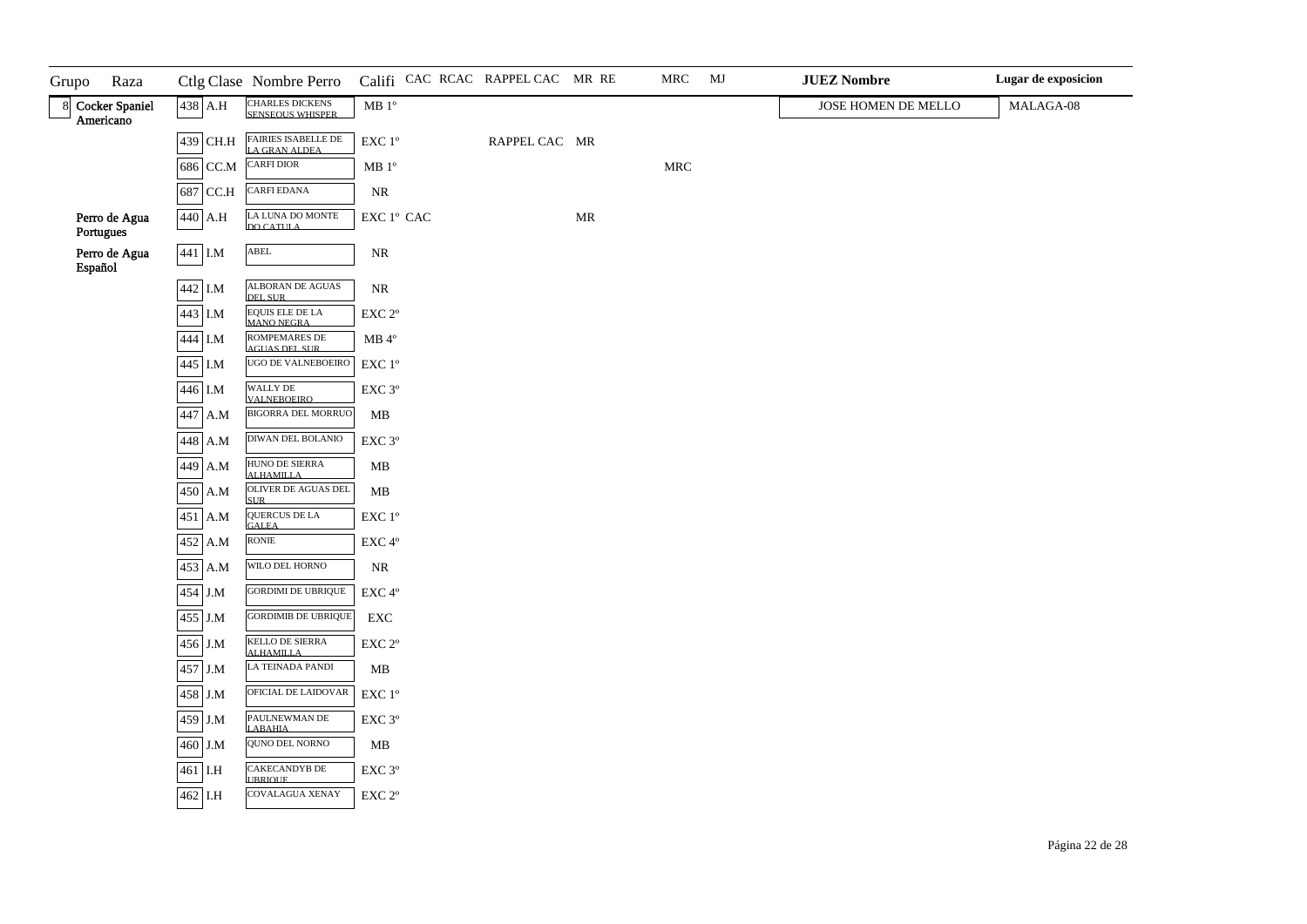| Grupo   | Raza            |             | Ctlg Clase Nombre Perro              |                                              |             | Califi CAC RCAC RAPPEL CAC MR RE | MRC | MJ  | <b>JUEZ Nombre</b>  | Lugar de exposicion |
|---------|-----------------|-------------|--------------------------------------|----------------------------------------------|-------------|----------------------------------|-----|-----|---------------------|---------------------|
| Español | 8 Perro de Agua | 463 I.H     | URIAH HEEP DE<br>VALNEBOEIRO         | MB                                           |             |                                  |     |     | JOSE HOMEN DE MELLO | MALAGA-08           |
|         |                 | $464\,$ I.H | WHIM WATER SPECIAL<br>DEL HORNO      | EXC 1º CAC                                   |             |                                  |     |     |                     |                     |
|         |                 | 465 A.H     | AD DOUKKAN DE<br>ALMUDEYNE           | MB                                           |             |                                  |     |     |                     |                     |
|         |                 | 466 A.H     | ALMA DE LA VIEJA<br><b>THRCA</b>     | MB                                           |             |                                  |     |     |                     |                     |
|         |                 | 467 A.H     | <b>DUDA DE ARONAGUA</b>              | EXC 1°                                       | <b>RCAC</b> |                                  |     |     |                     |                     |
|         |                 | 468 A.H     | <b>EMI DE ARONAGUA</b>               | $\rm NR$                                     |             |                                  |     |     |                     |                     |
|         |                 | 469 A.H     | ENKA DE SIERRA<br><b>ALHAMILLA</b>   | $\rm NR$                                     |             |                                  |     |     |                     |                     |
|         |                 | 470 A.H     | <b>GORDA DEL RABADAN</b>             | $\ensuremath{\mathrm{EXC}}$ $6^{\mathrm{o}}$ |             |                                  |     |     |                     |                     |
|         |                 | 471 A.H     | HENDRINA DEL<br><b>MORRUO</b>        | $\rm NR$                                     |             |                                  |     |     |                     |                     |
|         |                 | 472 A.H     | LA TEINADA NUBE                      | $\ensuremath{\mathrm{EXC}}$ $5^\mathrm{o}$   |             |                                  |     |     |                     |                     |
|         |                 | 473 A.H     | LEONPILIC DE UBRIQUE                 | $\rm NR$                                     |             |                                  |     |     |                     |                     |
|         |                 | 474 A.H     | MARA DEL RABADAN                     | EXC 3°                                       |             |                                  |     |     |                     |                     |
|         |                 | 475 A.H     | OFE DE JELOVA                        | ${\rm EXC}$                                  |             |                                  |     |     |                     |                     |
|         |                 | 476 A.H     | PROA DE AGUAS DEL<br><b>SUR</b>      | $\ensuremath{\mathrm{EXC}}$ $2^{\mathrm{o}}$ |             |                                  |     |     |                     |                     |
|         |                 | 477 A.H     | ROMA                                 | ${\rm EXC}$                                  |             |                                  |     |     |                     |                     |
|         |                 | 478 A.H     | VIXIA DE<br><b>VALNEBOEIRO</b>       | $\ensuremath{\mathrm{EXC}}\,4^{\mathrm{o}}$  |             |                                  |     |     |                     |                     |
|         |                 | 479 A.H     | Y YE DE BENAMAINA                    | $\rm NR$                                     |             |                                  |     |     |                     |                     |
|         |                 | 480 CH.H    | CH RANCHOLOCAD DE<br><b>UBRIOUE</b>  | $\ensuremath{\mathrm{EXC}}$ $2^{\mathrm{o}}$ |             |                                  |     |     |                     |                     |
|         |                 | 481 CH.H    | NINA DEL RABADAN                     | $\ensuremath{\mathrm{EXC}}$ $1^\mathrm{o}$   |             | RAPPEL CAC MR RE                 |     |     |                     |                     |
|         |                 | 482 J.H     | <b>ALASHIB DE</b><br>AI MUDEYNE      | $\rm NR$                                     |             |                                  |     |     |                     |                     |
|         |                 | 483 J.H     | CLAUDIA PROCULA DE<br><b>LABAHIA</b> | $\ensuremath{\mathrm{EXC}}$ $1^{\mathrm{o}}$ |             |                                  |     | MRJ |                     |                     |
|         |                 | 484 J.H     | LA TEINADA OFER                      | EXC 2°                                       |             |                                  |     |     |                     |                     |
|         |                 | 485 J.H     | LOPA DE JELOVA                       | $\rm MB$ $4^{\rm o}$                         |             |                                  |     |     |                     |                     |
|         |                 | 486 J.H     | <b>LUA</b>                           | MB                                           |             |                                  |     |     |                     |                     |
|         |                 | $487\,$ J.H | NALA DE LA LEYENDA<br>DE MELLARIA    | $\rm NR$                                     |             |                                  |     |     |                     |                     |
|         |                 | 488 J.H     | <b>TARA</b>                          | $\ensuremath{\mathrm{EXC}}\,3^{\mathrm{o}}$  |             |                                  |     |     |                     |                     |
|         |                 | 669 CC.H    | <b>ARENA</b>                         | $MB 2^{\circ}$                               |             |                                  |     |     |                     |                     |
|         |                 | 688 CC.M    | ATLAS DE AGUAS DEL<br><b>SLIR</b>    | NR                                           |             |                                  |     |     |                     |                     |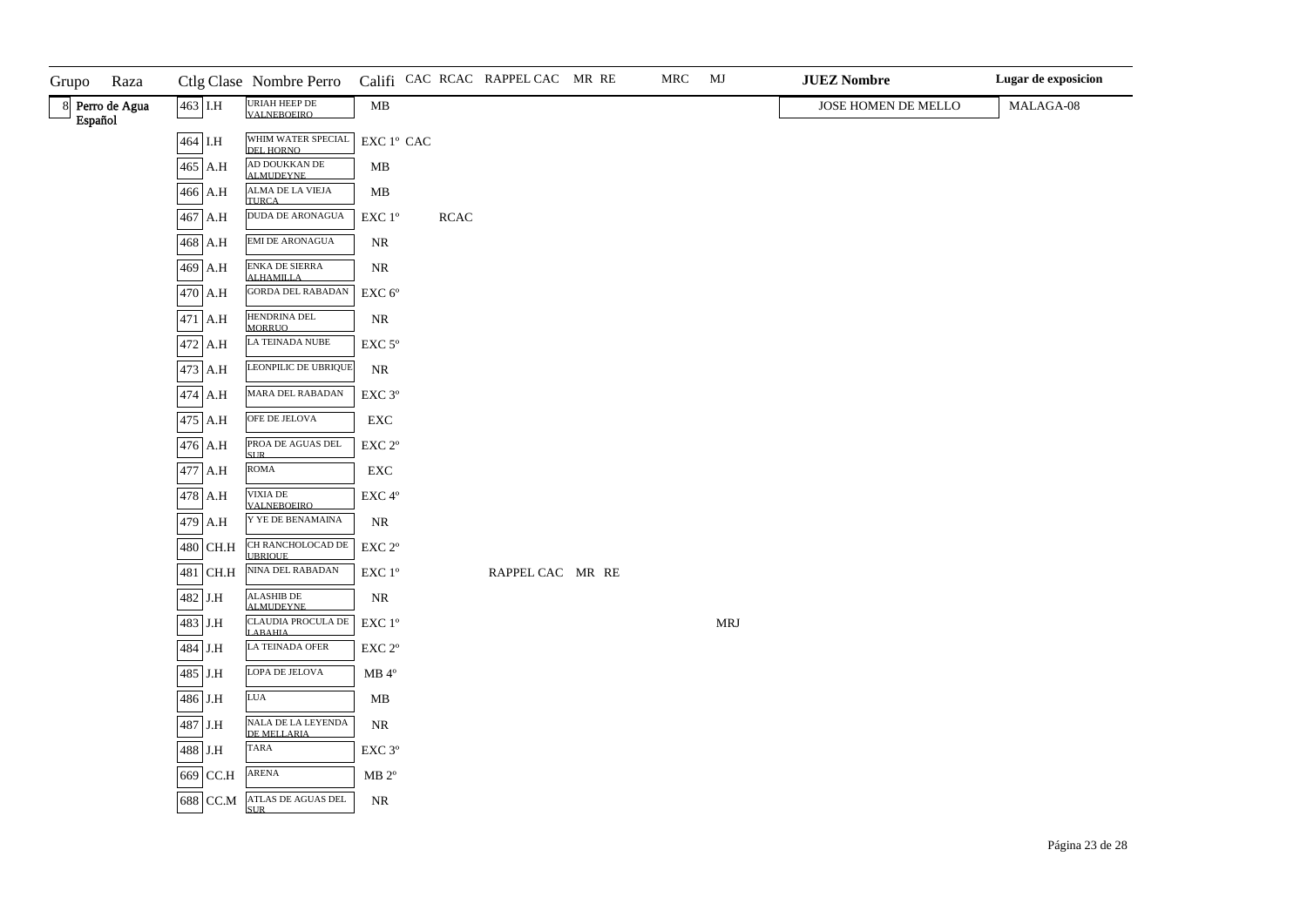| Raza<br>Grupo                                   |          | Ctlg Clase Nombre Perro                     |                                                          |             | Califi CAC RCAC RAPPEL CAC MR RE |                                   | MRC                  | MJ         | <b>JUEZ Nombre</b>  | Lugar de exposicion |
|-------------------------------------------------|----------|---------------------------------------------|----------------------------------------------------------|-------------|----------------------------------|-----------------------------------|----------------------|------------|---------------------|---------------------|
| 8 Perro de Agua<br>Español                      | 689 CC.M | <b>CADETE</b>                               | $MB 2^{\circ}$                                           |             |                                  |                                   |                      |            | JOSE HOMEN DE MELLO | MALAGA-08           |
|                                                 | 690 CC.M | NEREO DE AGUAS DEL<br><b>SUR</b>            | MB 1 <sup>o</sup>                                        |             |                                  |                                   | $\operatorname{MRC}$ |            |                     |                     |
|                                                 | 691 CC.H | <b>GENA DEL RABADAN</b>                     | MB 1 <sup>o</sup>                                        |             |                                  |                                   |                      |            |                     |                     |
|                                                 | 692 CC.H | NIÑA DE VETALARENA                          | <b>NR</b>                                                |             |                                  |                                   |                      |            |                     |                     |
| <b>Bichón Maltés</b>                            | 489 I.H  | SHIAWANDI HELENA                            | ${\rm EXC}\ 1^{\rm o}$ CAC                               |             |                                  | $\ensuremath{\mathsf{MR}}\xspace$ |                      |            | ADRIAN ARGENTE      |                     |
| Bichón Frisé                                    | 693 CC.M | <b>JULIO-CESAR SW LA<br/>CIMBRE DE LA</b>   | MB 1 <sup>o</sup>                                        |             |                                  |                                   | $\operatorname{MRC}$ |            |                     |                     |
|                                                 | 694 CC.H | ISLA DE PASCUA DE LA<br>CUMBRE DE LA        | MB <sup>0</sup>                                          |             |                                  |                                   |                      |            |                     |                     |
| Coton de Tuléar                                 | 490 J.H  | <b>INTI ILLIMANI</b><br><b>D'ERAMPRUNYA</b> | EXC 1°                                                   |             |                                  | MR                                |                      |            |                     |                     |
| <b>Caniche Gigante</b><br>Negro                 | 491 CH.M | CH DON GAUCHO QUE<br>BUENO OUE ESTOY        | $\ensuremath{\mathrm{EXC}}$ $1^{\mathrm{o}}$             |             | RAPPEL CAC                       |                                   |                      |            |                     |                     |
|                                                 | 492 J.M  | HUSSISH-SEP THE<br>WHORDD ON FIRE           | NR                                                       |             |                                  |                                   |                      |            |                     |                     |
| <b>Caniche Gigante</b><br><b>Blanco</b>         | 493 A.M  | DEL ZARZOSO ALTO Y<br><b>CLARO</b>          | NR                                                       |             |                                  |                                   |                      |            |                     |                     |
|                                                 | 494 A.H  | DON GAUCHO JULIAS                           | EXC 1° CAC                                               |             |                                  | MR                                |                      |            |                     |                     |
| <b>Caniche Gigante</b><br>Rojo                  | 495 J.H  | MAYBE THE BEST IZ<br>VOLZHSKOY              | $\ensuremath{\text{EXC}}$<br>$1^{\ensuremath{\text{o}}}$ |             |                                  | MR                                |                      |            |                     |                     |
| Caniche Mediano<br>Negro                        | 496 A.M  | DE PIMLICO IMAGIN<br><b>AWAY</b>            | EXC 1° CAC                                               |             |                                  | <b>MR</b>                         |                      |            |                     |                     |
| Caniche Enano<br>Negro                          | 497 A.M  | <b>LARLING ACTION MAN</b>                   | ${\rm EXC}\ 1^{\rm o}$ CAC                               |             |                                  | MR                                |                      |            |                     |                     |
|                                                 | 498 A.M  | PATXI MON PETIT NOIR                        | $\ensuremath{\mathrm{EXC}}$ $2^{\mathrm{o}}$             | <b>RCAC</b> |                                  |                                   |                      |            |                     |                     |
| Caniche miniatura<br>todos (toy)                | 499 A.M  | SIMPATICO DEL<br><b>CARTOJAL</b>            | EXC 1° CAC                                               |             |                                  | <b>MR</b>                         |                      |            |                     |                     |
|                                                 | 500 J.H  | <b>MUGATU MISS</b><br><b>IOKOHAMA</b>       | EXC 1°                                                   |             |                                  |                                   |                      | <b>MRJ</b> |                     |                     |
|                                                 | 695 CC.M | <b>GOLDEN STRIK</b><br>MIRAME SOY           | MB 1 <sup>o</sup>                                        |             |                                  |                                   | $\operatorname{MRC}$ |            |                     |                     |
| Perro chino<br>$\boldsymbol{\mathrm{crestado}}$ | 501 I.M  | BELSHOWS ROYAL<br>BAIN DU CHAMPAGNE         | EXC 1° CAC                                               |             |                                  | <b>MR</b>                         |                      |            |                     |                     |
|                                                 | 502 A.M  | ORIENTAL JOKES<br><b>CAPRICE</b>            | $\ensuremath{\mathrm{EXC}}$<br>$1^{\mathrm{o}}$          | <b>RCAC</b> |                                  |                                   |                      |            |                     |                     |
|                                                 | 503 CH.H | DAMAURA AL YMAN<br>AL MAARII SAPPHIRE       | NR                                                       |             |                                  |                                   |                      |            |                     |                     |
|                                                 | 696 CC.H | ORIENTAL JOKES<br><b>DIDIDAM</b>            | $MB 2^{\circ}$                                           |             |                                  |                                   |                      |            |                     |                     |
| Lhasa Apso                                      | 504 I.M  | SHIAWANDI IKARO                             | EXC 1° CAC                                               |             |                                  |                                   |                      |            |                     |                     |
|                                                 | 505 CH.M | SHIAWANDI GO-MAN                            | EXC 1°                                                   |             |                                  |                                   |                      |            |                     |                     |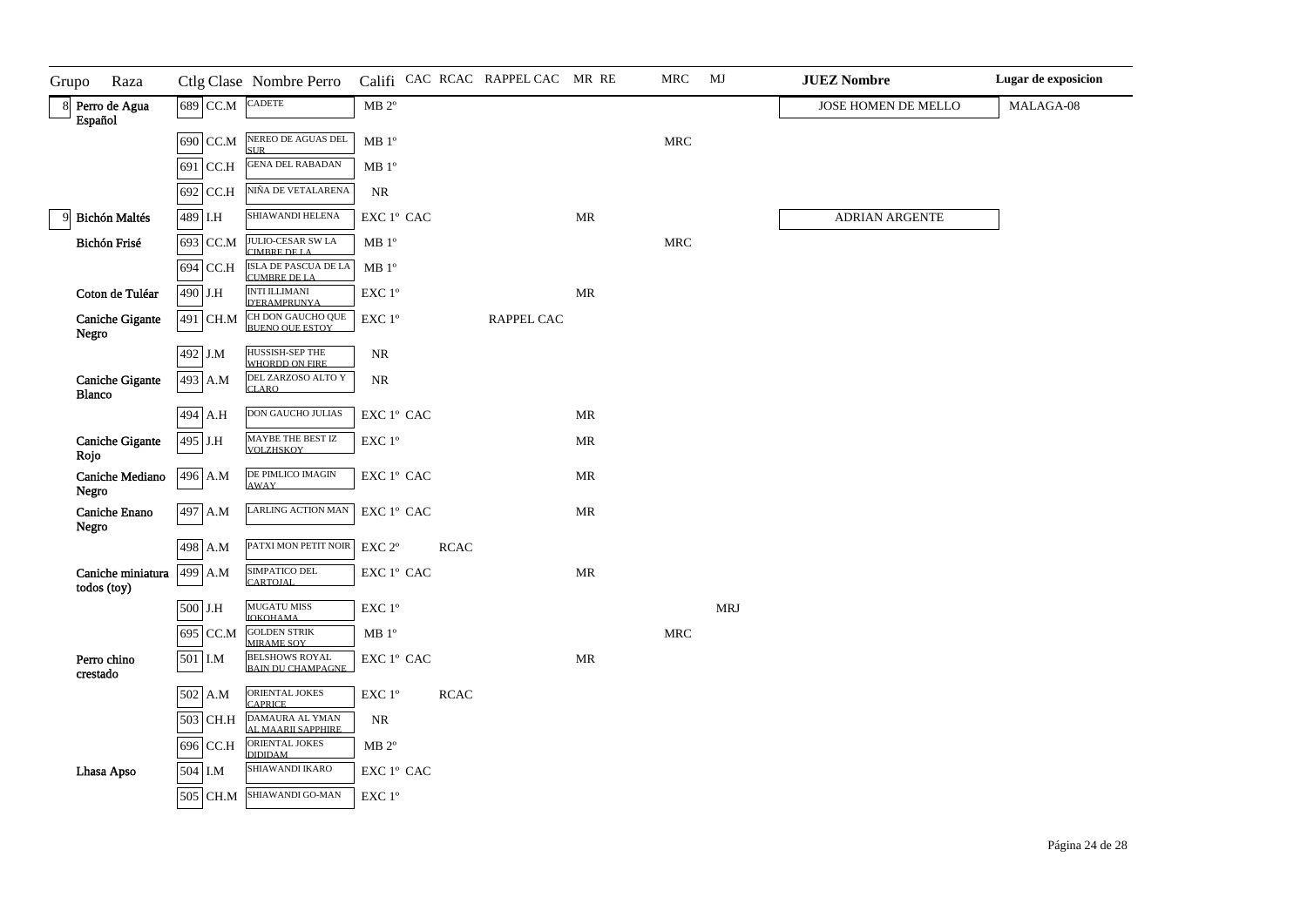| Grupo<br>Raza           |           | Ctlg Clase Nombre Perro                        |                                                 |             | Califi CAC RCAC RAPPEL CAC MR RE |                                   | MRC                  | MJ         | <b>JUEZ Nombre</b> | Lugar de exposicion |
|-------------------------|-----------|------------------------------------------------|-------------------------------------------------|-------------|----------------------------------|-----------------------------------|----------------------|------------|--------------------|---------------------|
| 9 Lhasa Apso            | 506 J.M   | HOUSE OF HOFF'S<br>ODYSSELIS O.A.              | EXC 1°                                          |             |                                  |                                   |                      | <b>MRJ</b> | ADRIAN ARGENTE     | MALAGA-08           |
|                         | 507 J.M   | <b>SOMETIMES IT WORK</b><br><b>TRAM</b>        | <b>NR</b>                                       |             |                                  |                                   |                      |            |                    |                     |
|                         | 508 I.H   | SHIAWANDI JUNCO                                | $\ensuremath{\mathrm{EXC}}$<br>$1^{\mathrm{o}}$ | <b>RCAC</b> |                                  |                                   |                      |            |                    |                     |
|                         | 509 A.H   | SHIAWANDI<br>DESIDERATA                        | EXC 1° CAC                                      |             |                                  |                                   |                      |            |                    |                     |
|                         | 510 CH.H  | CH. SWINGTIME DELL<br><b>ALBERICO</b>          | $\ensuremath{\mathrm{EXC}}$ $1^\mathrm{o}$      |             | RAPPEL CAC MR                    |                                   |                      |            |                    |                     |
|                         | 697 CC.M  | <b>CRYSTAL EYE'S OHH</b><br><b>LALA</b>        | MB <sup>o</sup>                                 |             |                                  |                                   | <b>MRC</b>           |            |                    |                     |
| Shih Tzu                | 511 A.M   | <b>FANTASIA'S JUST</b><br><b>JOSHIN</b>        | EXC 2°                                          | <b>RCAC</b> |                                  |                                   |                      |            | ANA MESTO          |                     |
|                         | 512 A.M   | SHIAWANDI<br>SPECTACLE.                        | EXC 1º CAC                                      |             |                                  | MR                                |                      |            |                    |                     |
|                         | $513$ J.H | SHIAWANDI OCASIÓN                              | EXC 1°                                          |             |                                  |                                   |                      | MRJ        |                    |                     |
| Tibetan terrier         | 514 A.H   | AARCHARMO SPECIAL<br><b>EDITION</b>            | EXC 1° CAC                                      |             |                                  | MR                                |                      |            | ADRIAN ARGENTE     |                     |
|                         | 515 V.H   | CH CRETA DE LA<br>SONRISA POLAR                | $\ensuremath{\mathrm{EXC}}$<br>$1^{\mathrm{o}}$ |             |                                  |                                   |                      |            |                    |                     |
|                         | 698 CC.H  | <b>CLOUDBUSTER PURE</b><br><b>PASSION</b>      | MB 1 <sup>o</sup>                               |             |                                  |                                   | <b>MRC</b>           |            |                    |                     |
| Chihuahua pelo<br>corto | 516 I.M   | <b>SHIMI DE LOS REYES</b><br><b>DEL NUEVE</b>  | $\rm NR$                                        |             |                                  |                                   |                      |            | ANA MESTO          |                     |
|                         | 517 A.M   | <b>GINO DE JOLETACAN</b>                       | NR                                              |             |                                  |                                   |                      |            |                    |                     |
|                         | 518 A.M   | PIERROT DE COSTA<br>CALIDA                     | $\rm NR$                                        |             |                                  |                                   |                      |            |                    |                     |
|                         | 519 CH.M  | CH DACHIDA'S LUCKY<br>FOR SOME                 | EXC 1°                                          |             |                                  | $\ensuremath{\mathsf{MR}}\xspace$ |                      |            |                    |                     |
|                         | 520 I.H   | NALDMUSHI DE LOS<br>REYES DEL NUEVE            | NR                                              |             |                                  |                                   |                      |            |                    |                     |
|                         | 523 A.H   | <b>GALA DE PERLAS DEL</b><br><b>CANTABRICO</b> | ${\rm EXC}$                                     |             |                                  |                                   |                      |            |                    |                     |
|                         | 524 A.H   | MEIHAKU NA MIZU DE<br>LOS REYES DEL NUEVE      | NR                                              |             |                                  |                                   |                      |            |                    |                     |
|                         | 526 J.H   | <b>GIBELTARIK HANNAH</b>                       | $\ensuremath{\mathrm{EXC}}$<br>$1^{\mathrm{o}}$ |             |                                  |                                   |                      | <b>MRJ</b> |                    |                     |
|                         | 527 J.H   | RUBIA DE COSTA<br><b>CALIDA</b>                | EXC                                             |             |                                  |                                   |                      |            |                    |                     |
|                         | 699 CC.M  | CONAN DE COSTA<br><b>CALIDA</b>                | MB 1 <sup>o</sup>                               |             |                                  |                                   | $\operatorname{MRC}$ |            |                    |                     |
|                         | 700 CC.M  | DACHIDA'S FEEL THE<br><b>RHYTMIN</b>           | $MB 2^{\circ}$                                  |             |                                  |                                   |                      |            |                    |                     |
|                         | 701 CC.H  | <b>GIBELTARIK LITTLE</b><br>MISS LUCKY         | MB <sup>0</sup>                                 |             |                                  |                                   |                      |            |                    |                     |
|                         | 702 CC.H  | PALAU DE LOS REYES<br>DEL NUEVE                | $\rm NR$                                        |             |                                  |                                   |                      |            |                    |                     |
| Chihuahua pelo<br>largo | 521 A.H   | <b>CH CHICARILLOS</b><br><b>DAMITRA</b>        | EXC <sub>2°</sub>                               | <b>RCAC</b> |                                  |                                   |                      |            |                    |                     |
|                         | 522 A.H   | <b>DAINA DE JOLETACAN</b>                      | $\ensuremath{\mathrm{EXC}}$ $1^\mathrm{o}$ CAC  |             |                                  |                                   |                      |            |                    |                     |

 $\mathbf{r}$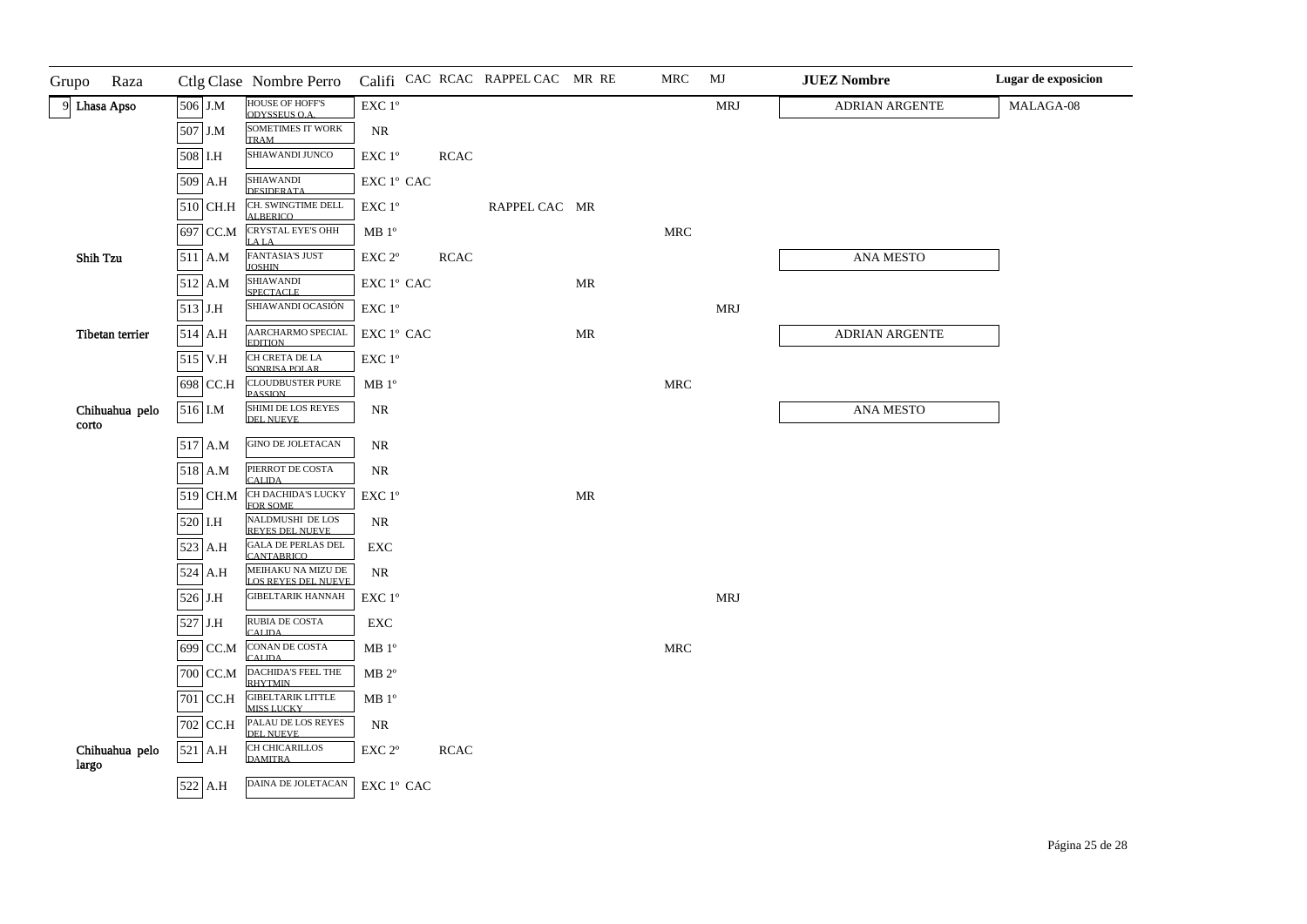| Grupo | Raza                   |          | Ctlg Clase Nombre Perro                  |                                                |             | Califi CAC RCAC RAPPEL CAC MR RE |    | MRC                  | MJ         | <b>JUEZ Nombre</b> | Lugar de exposicion |
|-------|------------------------|----------|------------------------------------------|------------------------------------------------|-------------|----------------------------------|----|----------------------|------------|--------------------|---------------------|
| largo | 9 Chihuahua pelo       | 525 A.H  | PICCOLININ NAMU                          | EXC 3°                                         |             |                                  |    |                      |            | ANA MESTO          | MALAGA-08           |
|       |                        | 528 A.M  | <b>GIBELTARIK LUCKY</b><br>FOR ME        | ${\rm EXC}$ $1^{\rm o}$ ${\rm CAC}$            |             |                                  |    |                      |            |                    |                     |
|       |                        | 529 CH.M | GIBELTARIK LAZY<br>LENNY                 | $\ensuremath{\mathrm{EXC}}$ $1^\mathrm{o}$     |             | RAPPEL CAC                       |    |                      |            |                    |                     |
|       |                        | 530 I.H  | NOCHE LINDA GOMEZ                        | $\, {\bf B}$                                   |             |                                  |    |                      |            |                    |                     |
|       |                        | 531 A.H  | <b>GIBELTARIK LUCKY</b><br><b>CHARM</b>  | EXC 1º CAC                                     |             |                                  | MR |                      |            |                    |                     |
|       |                        | 532 A.H  | <b>SALSA MARTINEZ</b>                    | ${\rm EXC}$                                    |             |                                  |    |                      |            |                    |                     |
|       |                        | 533 J.H  | LOLA DE DUENDES LA<br><b>ESMERALDA</b>   | $\ensuremath{\mathrm{EXC}}$ $1^{\mathrm{o}}$   |             |                                  |    |                      |            |                    |                     |
|       |                        | 703 CC.M | <b>GIBELTARIK AMOS</b>                   | MB <sup>o</sup>                                |             |                                  |    | $\operatorname{MRC}$ |            |                    |                     |
|       | <b>Bulldog</b> francés | 534 I.M  | <b>BRAMSET DE</b><br><b>NAZARCAN</b>     | $\ensuremath{\mathrm{EXC}}$ $2^{\mathrm{o}}$   | <b>RCAC</b> |                                  |    |                      |            | PAOLA WATTEN       |                     |
|       |                        | 535 I.M  | <b>DIN DE LOS HERBEROS</b>               | $\ensuremath{\mathrm{EXC}}$ $3^{\mathrm{o}}$   |             |                                  |    |                      |            |                    |                     |
|       |                        | 536 I.M  | FRODO DE<br><b>YOLTHERMA</b>             | EXC 4°                                         |             |                                  |    |                      |            |                    |                     |
|       |                        | 537 I.M  | RANCAPINO DEL REY<br><b>NEGRO</b>        | EXC 1º CAC                                     |             |                                  |    |                      |            |                    |                     |
|       |                        | 538 A.M  | DON DE LOS HERBEROS                      | $\ensuremath{\mathrm{EXC}}$ $1^{\mathrm{o}}$   |             |                                  |    |                      |            |                    |                     |
|       |                        | 539 A.M  | ROCKY                                    | $\rm NR$                                       |             |                                  |    |                      |            |                    |                     |
|       |                        | 540 CH.M | FERNAOKE VD<br><b>MESTREECHTENNERKE</b>  | $\rm NR$                                       |             |                                  |    |                      |            |                    |                     |
|       |                        | 541 J.M  | <b>AKVAREL IRINY</b><br><b>ILLAYDZHA</b> | $\ensuremath{\mathrm{EXC}}$ $1^\mathrm{o}$     |             |                                  |    |                      | <b>MRJ</b> |                    |                     |
|       |                        | 542 J.M  | <b>BILI DE LA MAISON</b>                 | EXC 4°                                         |             |                                  |    |                      |            |                    |                     |
|       |                        | 543 J.M  | NAIF DE TAMERAN                          | EXC 3°                                         |             |                                  |    |                      |            |                    |                     |
|       |                        | 544 J.M  | NOUGAT DE TAMERAN                        | $\ensuremath{\mathrm{EXC}}$ $2^\mathrm{o}$     |             |                                  |    |                      |            |                    |                     |
|       |                        | 545 J.M  | SATURIO DEL PORTON<br>DE SR              | $\ensuremath{\mathrm{EXC}}$ $5^\mathrm{o}$     |             |                                  |    |                      |            |                    |                     |
|       |                        | 546 A.H  | DELGALES LETIZIA                         | ${\bf MB}$                                     |             |                                  |    |                      |            |                    |                     |
|       |                        | 547 A.H  | JULIETTE DE TAMERAN                      | $\ensuremath{\mathrm{EXC}}$ $1^\mathrm{o}$ CAC |             |                                  |    |                      |            |                    |                     |
|       |                        | 548 A.H  | <b>NINFA</b>                             | $\rm NR$                                       |             |                                  |    |                      |            |                    |                     |
|       |                        | 549 A.H  | TORMENTA DE<br><b>SINERKAN</b>           | $\ensuremath{\mathrm{EXC}}$ $2^{\mathrm{o}}$   |             |                                  |    |                      |            |                    |                     |
|       |                        | 550 A.H  | <b>VERBENA</b>                           | $\ensuremath{\mathrm{EXC}}$ $3^{\mathrm{o}}$   |             |                                  |    |                      |            |                    |                     |
|       |                        | 551 CH.H | CH HUGETTE DE<br><b>TAMERAN</b>          | $\ensuremath{\mathrm{EXC}}$ $1^\mathrm{o}$     |             |                                  |    |                      |            |                    |                     |
|       |                        | 552 CH.H | CH I AM MARGARITA<br>DE SINERKAN.        | $\ensuremath{\mathrm{EXC}}$ $2^{\mathrm{o}}$   |             |                                  |    |                      |            |                    |                     |
|       |                        | 553 J.H  | <b>NELA</b>                              | NR                                             |             |                                  |    |                      |            |                    |                     |
|       |                        |          |                                          |                                                |             |                                  |    |                      |            |                    |                     |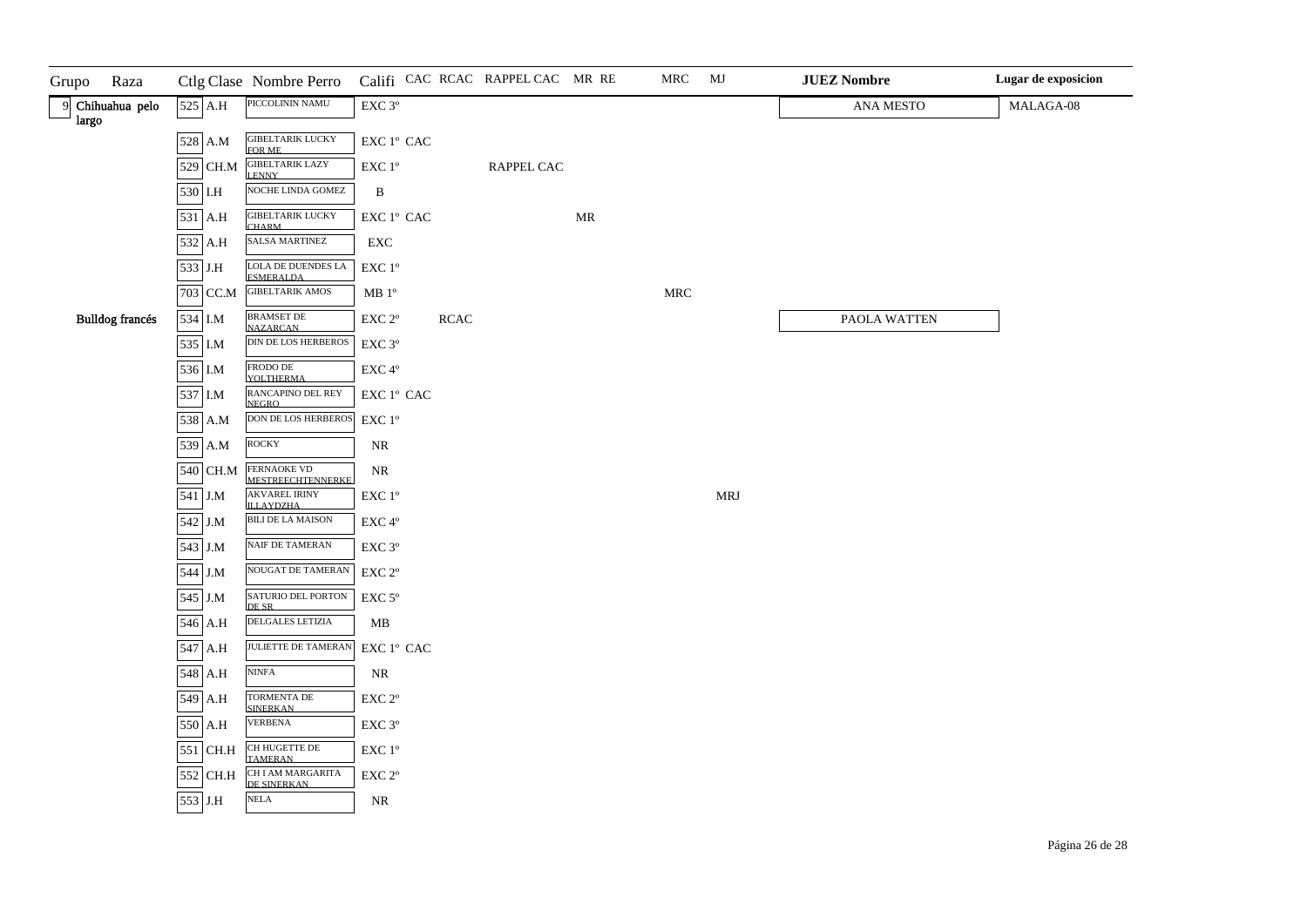| Grupo<br>Raza         |            | Ctlg Clase Nombre Perro                                      |                                                                     |            | Califi CAC RCAC RAPPEL CAC MR RE |                                   | MRC                  | MJ         | <b>JUEZ Nombre</b> | Lugar de exposicion |
|-----------------------|------------|--------------------------------------------------------------|---------------------------------------------------------------------|------------|----------------------------------|-----------------------------------|----------------------|------------|--------------------|---------------------|
| 9 Bulldog francés     | 554 J.H    | NINETTE DE TAMERAN                                           | $\ensuremath{\mathrm{EXC}}$ $1^{\mathrm{o}}$                        |            |                                  | $\ensuremath{\mathsf{MR}}\xspace$ |                      |            | PAOLA WATTEN       | MALAGA-08           |
|                       |            | 704 CC.M LENNON DE VANDEMORCH                                | NR                                                                  |            |                                  |                                   |                      |            |                    |                     |
|                       | 705 CC.M   | ROCKY PODEROSO                                               | $\rm MB$ $1^{\rm o}$                                                |            |                                  |                                   |                      |            |                    |                     |
|                       | 706 CC.M   | ZOE BOY V FIVELZIGHT                                         | NR                                                                  |            |                                  |                                   |                      |            |                    |                     |
|                       | 707 CC.H   | ALEOS BULL CHITA                                             | MB <sup>0</sup>                                                     |            |                                  |                                   | $\operatorname{MRC}$ |            |                    |                     |
|                       | 708 CC.H   | <b>BELINDA DE PERFECT</b><br><b>LOOK</b>                     | $\rm NR$                                                            |            |                                  |                                   |                      |            |                    |                     |
|                       | 709 CC.H   | DELGALES AILA                                                | $MB 2^{\circ}$                                                      |            |                                  |                                   |                      |            |                    |                     |
|                       | $710$ CC.H | LOS RINCONES DE<br>SIRYANA BLACK                             | NR                                                                  |            |                                  |                                   |                      |            |                    |                     |
|                       | 711 CC.H   | <b>LUNA</b>                                                  | MB 3°                                                               |            |                                  |                                   |                      |            |                    |                     |
|                       | $712$ CC.H | RIVENDEL                                                     | $MB$ <sup>4°</sup>                                                  |            |                                  |                                   |                      |            |                    |                     |
| Carlino (Pug)         | 555 A.M    | ABE DEL PORTON DE<br><b>SR</b>                               | EXC 2°                                                              | $\sf RCAC$ |                                  |                                   |                      |            | ANA MESTO          |                     |
|                       | 556 A.M    | DE SY NERA<br><b>MONTGOMERY</b>                              | NR                                                                  |            |                                  |                                   |                      |            |                    |                     |
|                       | 557 A.M    | DOUBLE D COINTREAU<br><b>GOLD STRIKE</b>                     | $\mathop{\rm EXC}\nolimits$ $1^{\rm o}$ $\mathop{\rm CAC}\nolimits$ |            |                                  | MR                                |                      |            |                    |                     |
|                       | 558 A.M    | ROLLIMAJAN THEO TE<br>AMO                                    | EXC 3°                                                              |            |                                  |                                   |                      |            |                    |                     |
|                       | 559 J.M    | VALENTINO DE LA<br><b>ALCAZABA</b>                           | $\ensuremath{\mathrm{EXC}}$ $1^\mathrm{o}$                          |            |                                  |                                   |                      |            |                    |                     |
|                       | 560 A.H    | <b>BETTY</b>                                                 | $\mathop{\rm EXC}\nolimits$ $1^{\rm o}$ $\mathop{\rm CAC}\nolimits$ |            |                                  |                                   |                      |            |                    |                     |
|                       | 561 CH.H   | CORAL BAY'S PINK<br><b>CONFETTI</b>                          | $\ensuremath{\mathrm{EXC}}$ $1^{\mathrm{o}}$                        |            |                                  |                                   |                      |            |                    |                     |
|                       | 562 J.H    | LUXY DE AL YAYIT                                             | NR                                                                  |            |                                  |                                   |                      |            |                    |                     |
|                       | 563 J.H    | <b>MARBLETON ENGLISH</b><br><b>ROSE</b>                      | $\ensuremath{\mathrm{EXC}}$ $2^{\mathrm{o}}$                        |            |                                  |                                   |                      |            |                    |                     |
|                       | 564 J.H    | <b>SWEET JANE Y</b><br>DOGUILLOS SOHAIL                      | $\ensuremath{\mathrm{EXC}}$<br>$1^{\mathrm{o}}$                     |            |                                  |                                   |                      | <b>MRJ</b> |                    |                     |
|                       | 713 CC.H   | <b>SHAKIRA</b>                                               | NR                                                                  |            |                                  |                                   |                      |            |                    |                     |
| <b>Boston</b> terrier | 565 A.M    | NOTTING HILL ALL<br><b>EYES ON ME</b>                        | $\mathop{\rm EXC}\nolimits$ $1^{\rm o}$ $\mathop{\rm CAC}\nolimits$ |            |                                  | $\ensuremath{\mathsf{MR}}\xspace$ |                      |            |                    |                     |
|                       | 566 A.H    | LISA DE BEAU BOSTON                                          | EXC 1° CAC                                                          |            |                                  |                                   |                      |            |                    |                     |
|                       | 567 J.H    | <b>GRETA VARON DE</b><br><b>VERONA</b>                       | MВ                                                                  |            |                                  |                                   |                      |            |                    |                     |
|                       | 568 J.H    | NOTTINGHILL BLACK<br><b>MAMBA</b>                            | $\ensuremath{\mathrm{EXC}}$ $1^{\mathrm{o}}$                        |            |                                  |                                   |                      | MRJ        |                    |                     |
|                       | 714 CC.M   | YAYO DE VARN DE<br><b>VERONA</b><br><b>STORMHILL'S DREAM</b> | $MB 1^{\circ}$                                                      |            |                                  |                                   | <b>MRC</b>           |            |                    |                     |
| 10 Galgo Afgano       | 569 J.M    | <b>CATCHER</b>                                               | $\ensuremath{\text{EXC}}$<br>$1^{\ensuremath{\text{o}}}$            |            |                                  | $\ensuremath{\mathbf{MR}}\xspace$ |                      |            |                    |                     |
|                       |            | 715 CC.M CEDILHA COPYRIGHT                                   | MB <sub>2</sub>                                                     |            |                                  |                                   |                      |            |                    |                     |